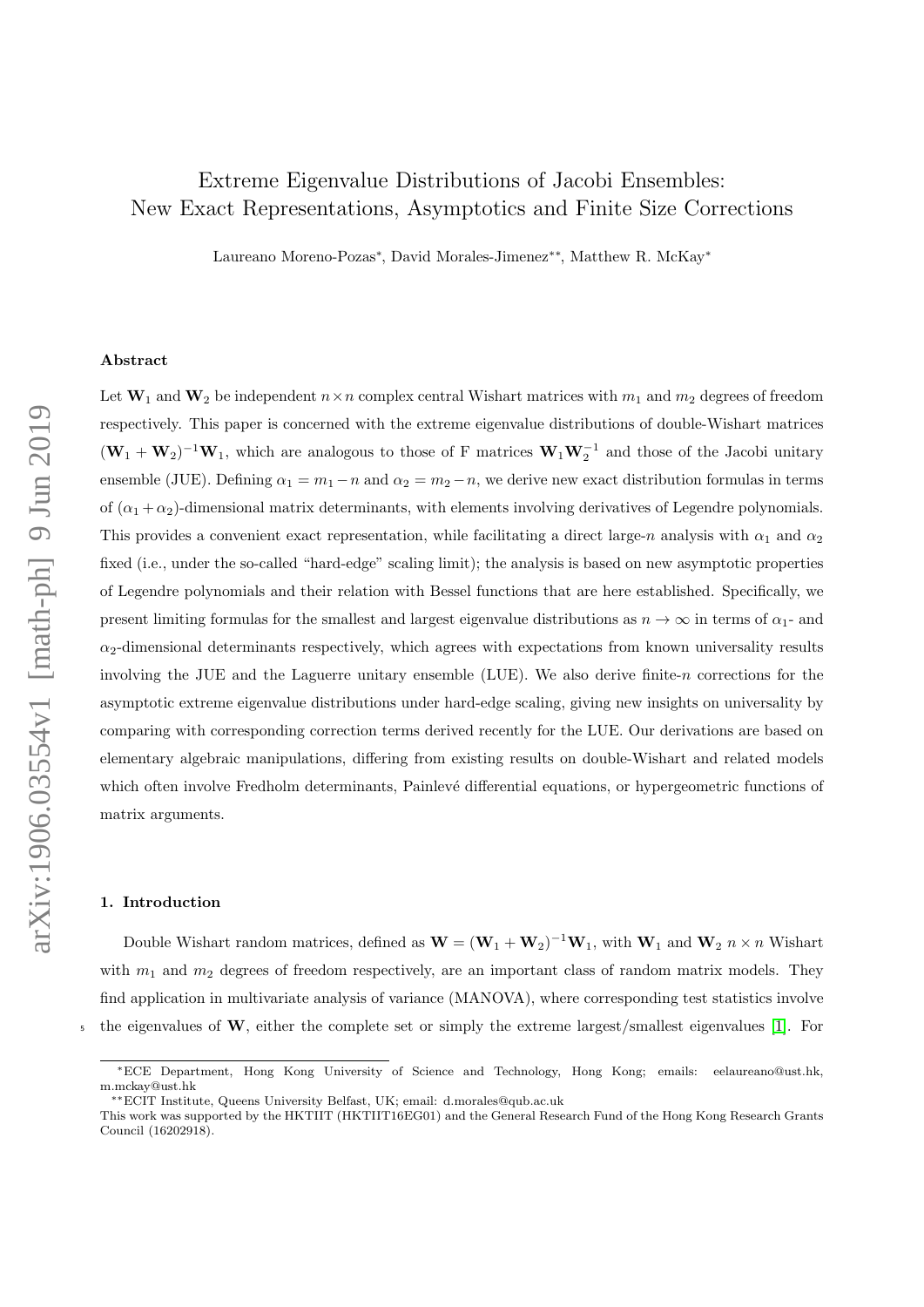linear hypothesis testing, the natural "null hypothesis" considers  $W_1$  and  $W_2$  independent, central, having identical covariance matrix. The eigenvalues of  $W$  in this case are intimately connected with those of classical Jacobi ensembles and those of Fisher (or F) matrices  $\mathbf{F} = \mathbf{W}_1 \mathbf{W}_2^{-1}$ , by appropriate variable transformations. Here, we present new results for the extreme eigenvalues of W for the case of  $W_1$  and  $W_2$  being complex

<sup>10</sup> Wishart, hence yielding analogous results for the classical Jacobi unitary ensemble (JUE) and complex F model. In addition to their use in statistical testing, the extreme eigenvalues of such complex models arise in multi-antenna communication systems with co-channel interference [\[2\]](#page-38-1) and in quantum conductance in mesoscopic physics [\[3,](#page-38-2) [4\]](#page-38-3).

Our results further contribute to a large amount of prior work on the extreme eigenvalues of double <sup>15</sup> Wishart models (equivalently, JUE/F models). Exact expressions for the extreme eigenvalue distributions of W have been given in terms of Fredholm determinants [\[5,](#page-38-4) [6\]](#page-38-5), or through equivalent representations in terms of solutions to Painlevé differential equations [\[5,](#page-38-4) [7\]](#page-38-6). Other exact results have been given in terms of n-dimensional determinants [\[8\]](#page-38-7), Gauss hypergeometric functions [\[9\]](#page-39-0), and polynomial expansions involving combinatorial sums [\[9,](#page-39-0) [10\]](#page-39-1). These results are summarized in Table [1.](#page-2-0)

20 The asymptotic distributions of the extreme eigenvalues of W have also been studied as n,  $m_1$ , and  $m<sub>2</sub>$  become large. Particularly noteworthy are results obtained by taking asymptotics on the Fredholm determinant representation [\[5,](#page-38-4) [6\]](#page-38-5), a determinant expansion involving the so-called Jacobi kernel [\[6\]](#page-38-5). This kernel has been shown to converge to the well-known Bessel kernel [\[11\]](#page-39-2), when appropriately scaled under the "hard-edge" scaling regime,  $n \to \infty$  with  $\alpha_1 = m_1 - n$  and  $\alpha_2 = m_2 - n$  fixed [\[9,](#page-39-0) [12,](#page-39-3) [13\]](#page-39-4). Consequently,

25 under hard-edge asymptotics, it follows that the extreme eigenvalue distributions of  $W$  can be expressed in terms of a Fredholm determinant involving the Bessel kernel, which has also been shown to admit an equivalent integral form involving the solution of a Painlevé III differential equation [\[14\]](#page-39-5). Along a different line, hard-edge asymptotics were evaluated directly in [\[9\]](#page-39-0), based on the exact hypergeometric function representation, where the smallest eigenvalue distribution of  $W$  was shown to be expressible in terms of a Bessel hypergeometric function of a  $\alpha_1$ -dimensional matrix argument.

It is important to note that an analogous Fredholm determinant representation involving the Bessel kernel has also been established for the smallest eigenvalue distribution of the Laguerre unitary ensemble (LUE) under a similar hard-edge scaling limit [\[15\]](#page-39-6), suggesting a form of universality among the behavior of the smallest eigenvalue of the LUE and that of the extreme eigenvalues of W under hard-edge asymp-

<sup>35</sup> totics. Remarkably, in the context of the LUE , this asymptotic distribution was shown to admit a very simple representation in terms of a finite-dimensional determinant involving Bessel functions [\[16\]](#page-39-7). Such a representation should also apply for the extreme eigenvalues of  $W$ , though this has not been explicitly shown.

In turn, there exists another asymptotic regime, referred to as the "soft-edge" scaling regime, for which  $n \to \infty$  and either  $\alpha_1 \to \infty$  or  $\alpha_2 \to \infty$ . Under this regime, the Jacobi kernel was shown to converge to the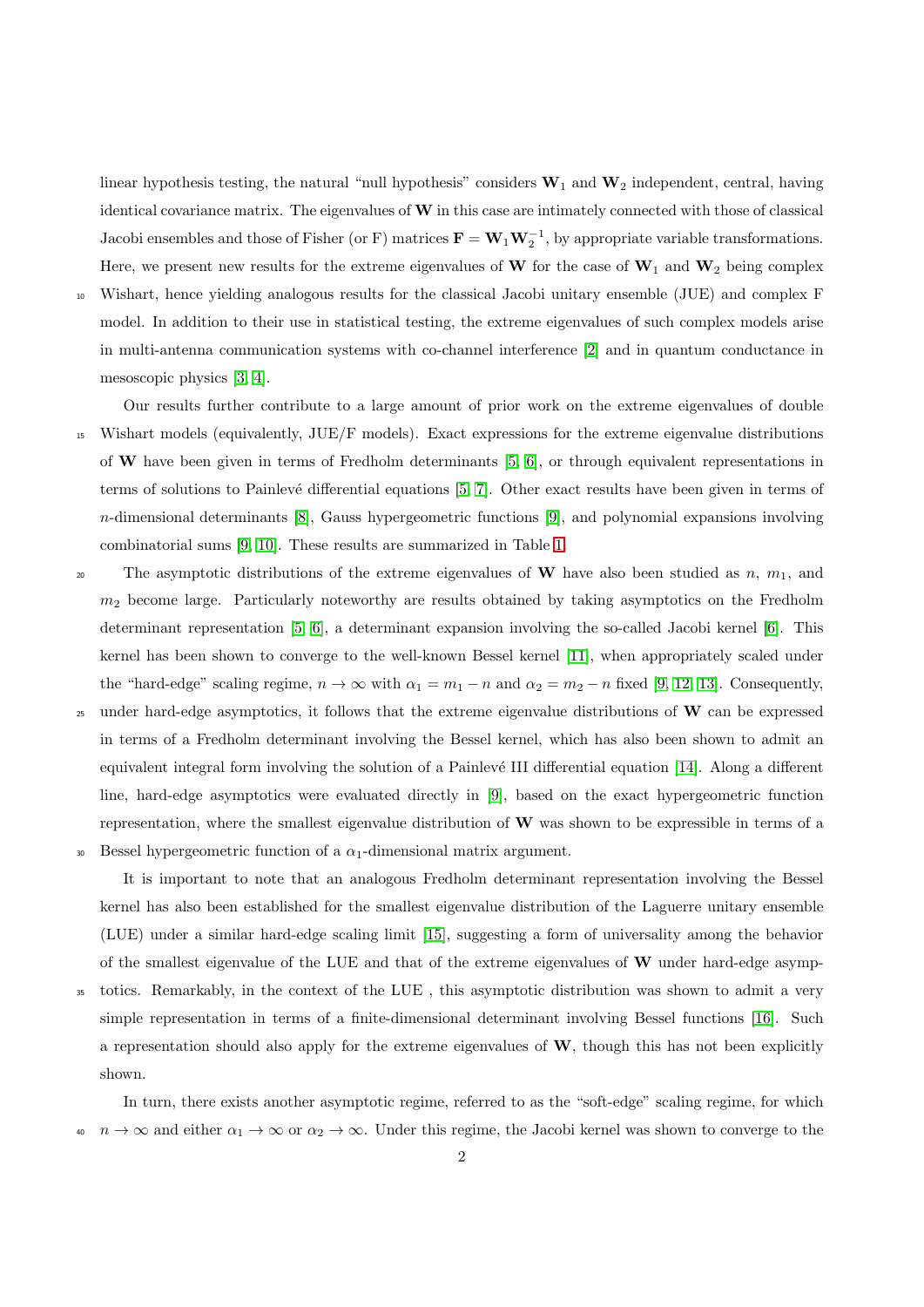<span id="page-2-0"></span>Table 1: Previous exact results for the extreme eigenvalue distributions of complex Jacobi ensembles.

| 1. <i>n</i> -dimensional determinant                                               | 8      |
|------------------------------------------------------------------------------------|--------|
| 2. Fredholm determinant                                                            | [5, 6] |
| 3. Gauss hypergeometric function of $\alpha_1$ or $\alpha_2$ -dimensional argument | 9      |
| 4. Painlevé VI                                                                     |        |
| 5. Polynomial of degree $n\alpha_1$ or $n\alpha_2$ involving partitions            | 19.    |

Airy kernel [\[9\]](#page-39-0); thus, the extreme eigenvalue distributions of  $W$  can be expressed in terms of a Fredholm determinant involving the Airy kernel. Alternatively, an integral form has been established, involving the solution of a Painlevé II differential equation [\[17\]](#page-39-8), which is the widely recognized Tracy-Widom law. Also noteworthy is the fact that an analogous representation involving the Airy kernel has been established for the <sup>45</sup> smallest eigenvalue of the LUE [\[5\]](#page-38-4), so that the said form of universality between the extreme eigenvalues of the JUE and the LUE holds more generally, not only under hard-edge, but also under soft-edge asymptotics. Such universality has been suggested to hold even more generally, for other statistics beyond the extreme eigenvalue distributions [\[18\]](#page-39-9).

- Despite the extensive literature regarding the JUE and LUE, results are scarce when one considers <sub>50</sub> departure from universality. In particular, Edelman, Guionnet and Péché have recently conjectured a first-order correction proportional to  $n^{-1}$  for the smallest eigenvalue distribution of the LUE under the hard-edge scaling limit. Independent proofs for this correction have been provided by Perret and Schehr [\[12\]](#page-39-3) and Bornemann [\[19\]](#page-39-10). In a very recent unpublished manuscript [\[13\]](#page-39-4), Forrester and Trinh studied the optimal scaling for the smallest eigenvalue distribution of the Laguerre  $\beta$ -ensemble, which subsumes the real
- 55 ( $\beta = 1$ ), complex ( $\beta = 2$ ) and symplectic ( $\beta = 4$ ) cases, and provide a first-order correction proportional to  $n^{-2}$  for  $\beta = 2$  in integral form, involving a solution to a second-order differential equation. However, to the best of our knowledge, finite-n corrections for the extreme eigenvalue distributions of  $\bf{W}$  (or the JUE) are not available thus far. A question remains as to whether the universality between LUE and JUE persists when considering finite-*n* corrections?
- 60 A goal of this paper is to provide finite-n corrections for the extreme eigenvalue distributions of  $W$ , and therefore, for the F model and the classical JUE, under hard-edge asymptotics. By exploiting new exact representations of the extreme eigenvalue distributions of  $W$ , we perform an asymptotic analysis under the hard-edge scaling regime. In the process, we unveil a striking connection of these exact distributions, classi-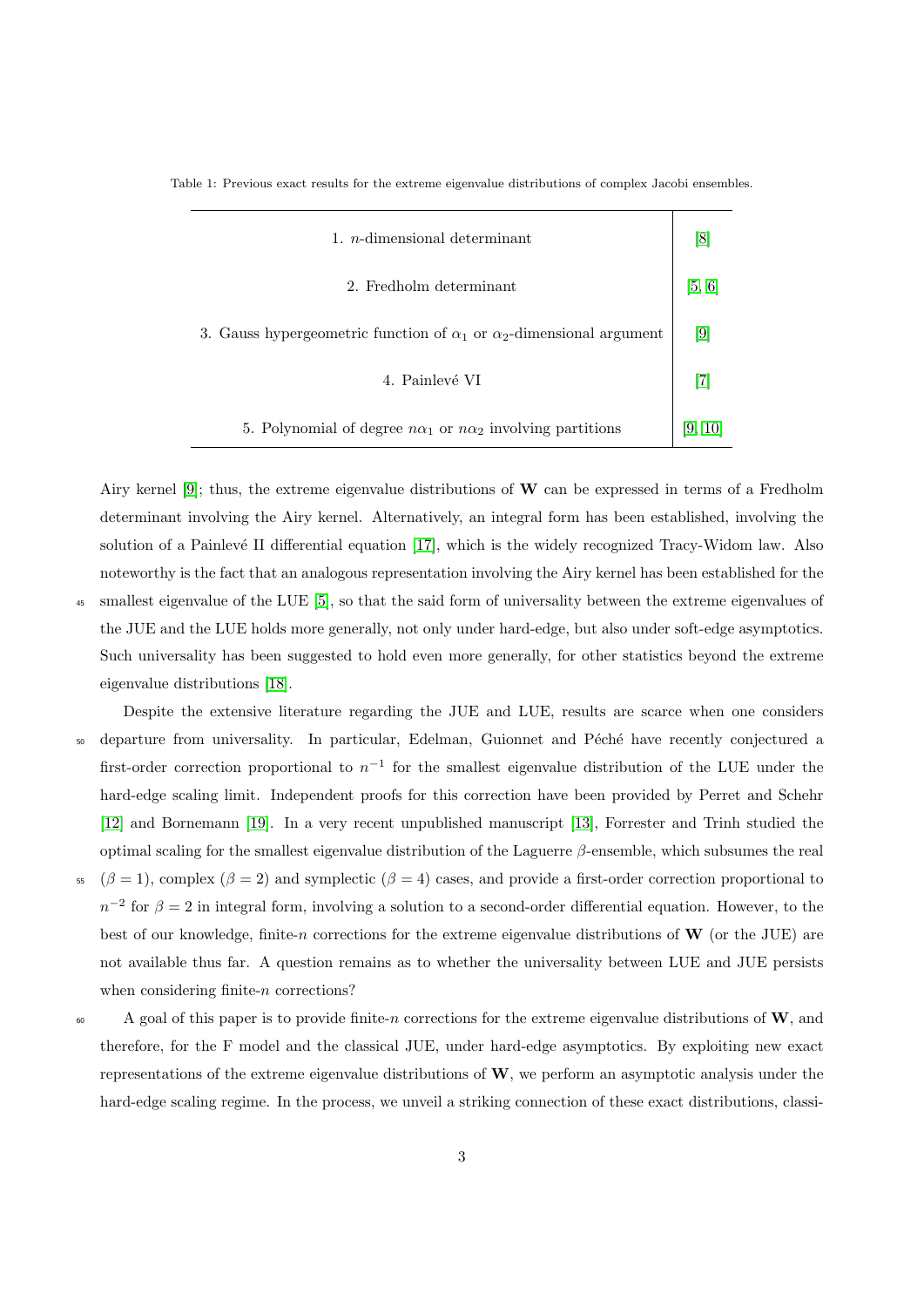cally associated with the Jacobi polynomials, with the simpler Legendre polynomials. This new connection <sup>65</sup> allows us to firstly give an explicit proof that shows that the extreme eigenvalue distributions of W can be expressed in terms of  $\alpha_1$ - and  $\alpha_2$ -dimensional determinants involving Bessel functions, without resorting to study correlation kernels. The proof is a direct one, which takes  $n$  large in our new exact formulas, and can be viewed as the "double Wishart analogue" of a similar proof provided for the LUE in [\[16\]](#page-39-7), but it now boils down to manipulating Legendre polynomials instead of Laguerre polynomials. Secondly, following similar  $\pi$  manipulations, we provide finite-n corrections for the extreme eigenvalue distributions of W, giving insights

on the universality for the JUE and LUE at the left edge of the spectrum support. To this end, we derive new asymptotic results for the Legendre and associated Legendre polynomials, which are non-standard and may be of independent interest.

#### 1.1. Basic Definitions

The exact results involve Jacobi, Legendre and associated Legendre polynomials. These are defined as follows. The Jacobi polynomial of degree l, and parameters  $\alpha$  and  $\beta$ , admits [\[20,](#page-39-11) eq. (8.960.1)]

$$
P_l^{(\alpha,\beta)}(x) = \frac{1}{2^l} \sum_{k=0}^l \binom{l+\alpha}{k} \binom{l+\beta}{l-k} (x-1)^{l-k} (x+1)^l.
$$
 (1)

Jacobi polynomials are orthogonal with respect to the weight  $w(x) = (1-x)^{\alpha}(1+x)^{\beta}$  in the interval  $[-1, 1]$ , i.e. [\[21,](#page-39-12) eq. (22.2.1)]

$$
\int_{-1}^{1} (1-x)^{\alpha} (1+x)^{\beta} P_k^{(\alpha,\beta)}(x) P_l^{(\alpha,\beta)}(x) dx = \frac{2^{\alpha+\beta+1}}{2l+\alpha+\beta+1} \frac{(l+\alpha)!(l+\beta)!}{l!(l+\alpha+\beta)!} \delta_{kl}
$$
(2)

<sup>75</sup> where  $\delta_{kl}$  denotes the Kronecker delta function, which equals 1 if  $l = k$  and 0 otherwise.

The Legendre polynomial of degree  $l$  admits [\[20,](#page-39-11) eq.  $(8.910.2)$ ]

$$
P_l(x) = \sum_{k=0}^l \binom{l}{k} \binom{l+k}{k} \left(\frac{x-1}{2}\right)^k.
$$
 (3)

Legendre polynomials are particular cases of Jacobi polynomials when  $\alpha = \beta = 0$ . They are then orthogonal with respect to the weight  $w(x) = 1$  in the interval [−1, 1]. The associated Legendre polynomial of degree l and order  $p$  is defined by [\[20,](#page-39-11) eq.  $(8.810)$ ]

<span id="page-3-1"></span>
$$
P_l^p(x) = (-1)^p (1 - x^2)^{p/2} \frac{d^p P_l(x)}{dx^p}.
$$
\n(4)

<span id="page-3-0"></span>Our asymptotic results involve the lth order modified Bessel function of the first kind, defined by  $[20, \text{eq. } (8.406.3)]$  $[20, \text{eq. } (8.406.3)]$ 

$$
I_l(z) = \frac{z^l}{2^l} \sum_{k=0}^{\infty} \frac{z^{2k}}{2^{2k}k!(l+k)!}
$$
 (5)

for  $z \in \mathbb{C}$ .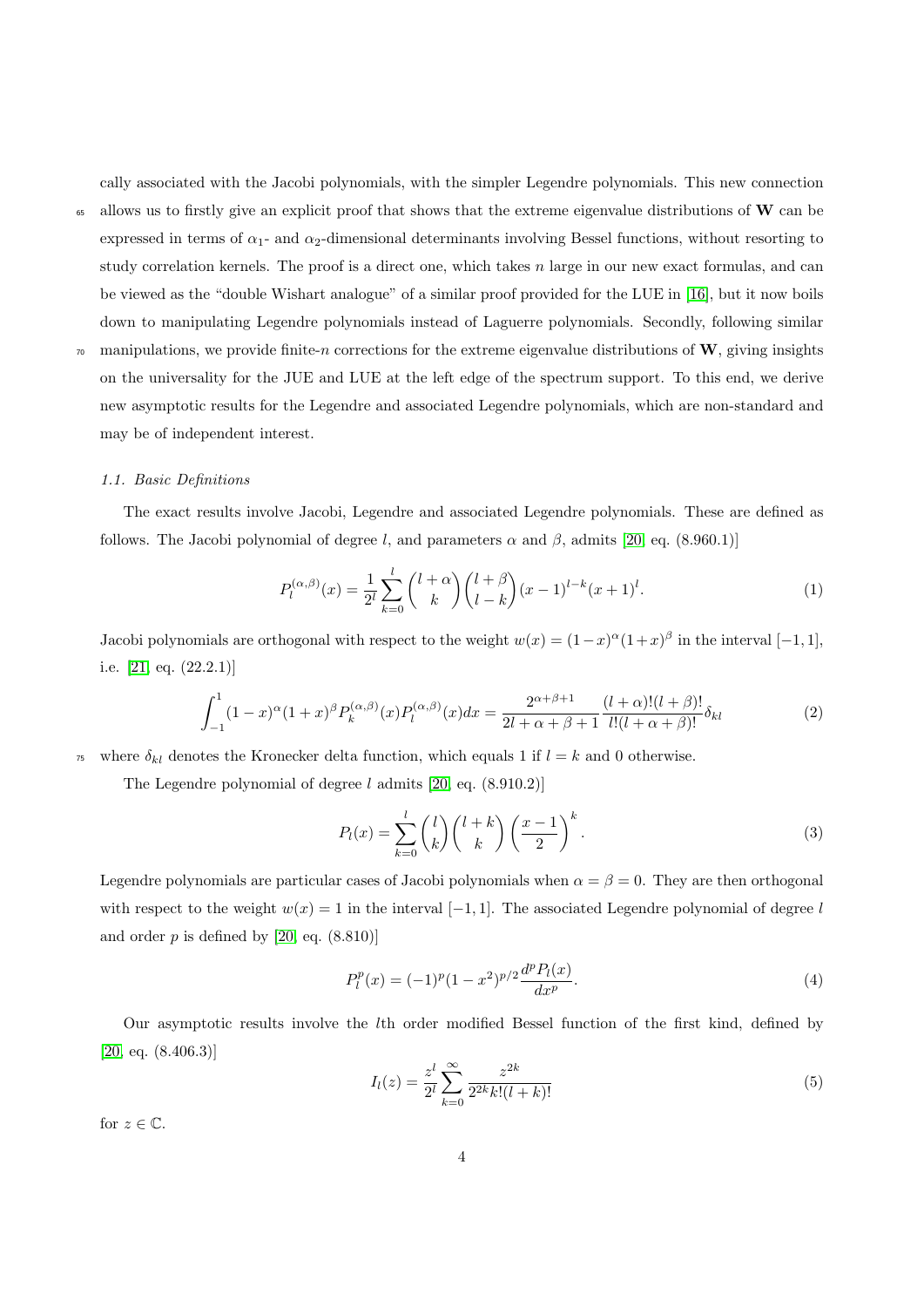#### <span id="page-4-4"></span>1.2. Models

Let  $\mathbf{X}_1 \in \mathbb{C}^{m_1 \times n}$   $(m_1 \geq n)$  and  $\mathbf{X}_2 \in \mathbb{C}^{m_2 \times n}$   $(m_2 \geq n)$  be independent complex Gaussian matrices with independent columns that have the same covariance matrix  $\Sigma$ . Then,  $\mathbf{W}_1 = \mathbf{X}_1^{\dagger} \mathbf{X}_1$  and  $\mathbf{W}_2 = \mathbf{X}_2^{\dagger} \mathbf{X}_2$  are  $n \times n$  complex Wishart matrices with  $m_1$  and  $m_2$  degrees of freedom respectively; i.e.,  $\mathbf{W}_1 \sim \mathcal{CW}_n(m_1, \Sigma)$ and  $\mathbf{W}_2 \sim \mathcal{CW}_n(m_2, \Sigma)$ . Define  $\alpha_1 = m_1 - n$ ,  $\alpha_2 = m_2 - n$ . The joint probability density function (JPDF) of the eigenvalues of

<span id="page-4-2"></span><span id="page-4-0"></span>
$$
\mathbf{W} = (\mathbf{W}_1 + \mathbf{W}_2)^{-1} \mathbf{W}_1 \tag{6}
$$

is proportional to [\[6\]](#page-38-5)

<span id="page-4-1"></span>
$$
\prod_{k=1}^{n} \phi_k^{\alpha_1} (1 - \phi_k)^{\alpha_2} \prod_{i < j}^{n} (\phi_i - \phi_j)^2 \tag{7}
$$

with  $1 \ge \phi_1 > \ldots > \phi_n \ge 0$ . This JPDF does not depend on  $\Sigma$  since the eigenvalues of **W** do not change under the joint transformation  $\mathbf{W}_1 \mapsto \Sigma^{-1/2} \mathbf{W}_1 \Sigma^{-1/2}$ ,  $\mathbf{W}_2 \mapsto \Sigma^{-1/2} \mathbf{W}_2 \Sigma^{-1/2}$  [\[6\]](#page-38-5). The ensemble of  $n \times n$ 80 matrices of the form [\(6\)](#page-4-0) is said to have the multivariate complex beta distribution with parameters  $\alpha_1$  and  $\alpha_2$  [\[22\]](#page-39-13). The JPDF of its eigenvalues is related to that of other well-known ensembles as follows.

The first is the classical JUE, the ensemble of  $n \times n$  matrices with eigenvalue JPDF proportional to

$$
\prod_{k=1}^{n} (1 + \widetilde{\phi}_k)^{\alpha_1} (1 - \widetilde{\phi}_k)^{\alpha_2} \prod_{i < j}^{n} (\widetilde{\phi}_i - \widetilde{\phi}_j)^2 \tag{8}
$$

with  $1 \ge \tilde{\phi}_1 > \ldots > \tilde{\phi}_n \ge -1$ . From [\(7\)](#page-4-1), one obtains [\(8\)](#page-4-2) by performing the transformation  $\phi_k = (1 + \tilde{\phi}_k)/2$ .  $k = 1, \ldots, n$  [\[6\]](#page-38-5). The second is the set of random matrices  $\mathbf{F} = \mathbf{W}_1 \mathbf{W}_2^{-1}$ , commonly referred to as the complex F model [\[22\]](#page-39-13). The JPDF of the eigenvalues  $\infty > \hat{\phi}_1 > ... > \hat{\phi}_n \geq 0$  of **F** is obtained from [\(7\)](#page-4-1) by between the transformation  $\phi_k = \hat{\phi}_k/(1 + \hat{\phi}_k)$ ,  $k = 1, \ldots, n$  [\[23\]](#page-39-14). It is said that **F** and **W** are "matrix analogue" [\[6\]](#page-38-5).

In this work, we first study the extreme eigenvalue distributions of  $W$ , providing new exact determinant expressions which are then leveraged to present asymptotic results and finite-n corrections under hard-edge scaling, i.e., for  $n \to \infty$  with  $\alpha_1$  and  $\alpha_2$  fixed. By simply applying the corresponding transformations <sup>90</sup> aforementioned, our results for W can immediately be rephrased for the JUE and F models.

Before presenting our main results, we make note of the following:

<span id="page-4-5"></span>**Remark 1.** One sees that  $1 - \phi_n$  is the largest eigenvalue of  $I - (\mathbf{W}_1 + \mathbf{W}_2)^{-1}\mathbf{W}_1 = (\mathbf{W}_1 + \mathbf{W}_2)^{-1}\mathbf{W}_2$ . Hence, from the smallest eigenvalue distribution of W, we can deduce that of the largest eigenvalue by simply applying the transformation  $\xi \mapsto 1 - \xi$  and interchanging  $\alpha_1$  with  $\alpha_2$  [\[22\]](#page-39-13).

## 95 1.3. Exact extreme eigenvalue distributions of  $W$

<span id="page-4-3"></span>**Theorem 1.** The cumulative distribution function of the smallest eigenvalue  $\phi_n$  of W admits

<span id="page-4-6"></span>
$$
F_{\phi_n}(\xi) = g_{\alpha_1, \alpha_2}(\xi) \tag{9}
$$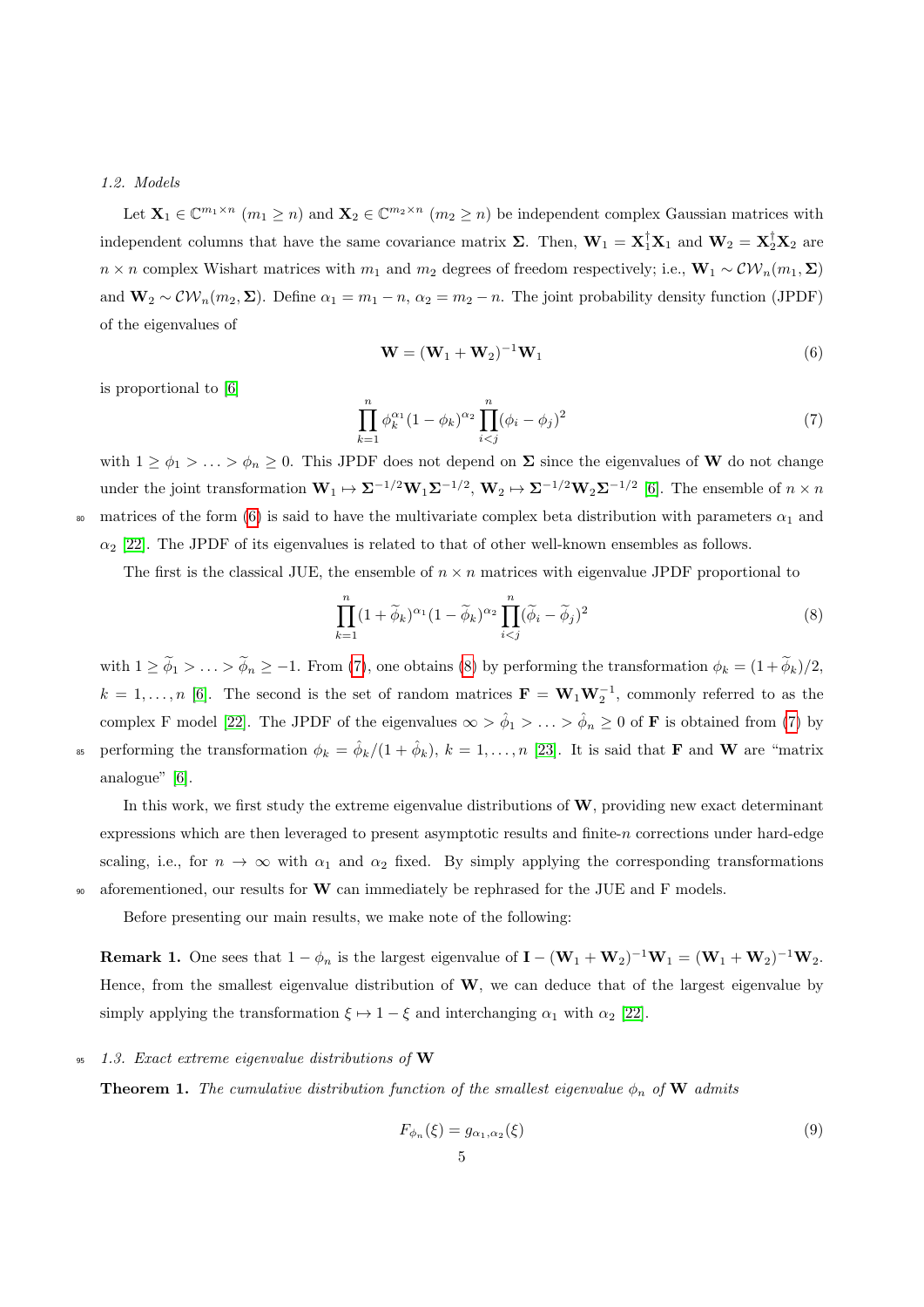and that of the largest eigenvalue  $\phi_1$  admits

<span id="page-5-5"></span>
$$
F_{\phi_1}(\xi) = 1 - g_{\alpha_2, \alpha_1}(1 - \xi)
$$
\n(10)

<span id="page-5-7"></span>where

$$
g_{\alpha,\beta}(\xi) = 1 - (1 - \xi)^{n^2 + n\alpha + n\beta + \alpha\beta} \frac{\det \left[ \mathbf{E}_{\alpha} \left( -\frac{1+\xi}{1-\xi} \right) \mathbf{E}_{\beta}(1) \right]}{\det \left[ \mathbf{E}_{\alpha}(-1) \mathbf{E}_{\beta}(1) \right]}
$$
(11)

with  $\mathbf{E}_{\gamma}(y)$  the  $(\alpha + \beta) \times \gamma$  matrix with entries

<span id="page-5-6"></span><span id="page-5-0"></span>
$$
[\mathbf{E}_{\gamma}(y)]_{ij} = \frac{d^{j-1}P_{n+i-1}(y)}{dy^{j-1}}.
$$
\n(12)

The entries in [\(12\)](#page-5-0) admit the explicit representation

$$
[\mathbf{E}_{\gamma}(y)]_{ij} = \begin{cases} (-1)^{j-1} (1-y^2)^{-\frac{j-1}{2}} P_{n+i-1}^{j-1}(y), & y \neq 1, y \neq -1 \\ 2^{1-j} (n+i-j+1)_{2j-2}/(j-1)!, & y = 1 \\ (-1)^{n+i+j} [\mathbf{E}_{\gamma}(1)]_{ij}, & y = -1. \end{cases}
$$
(13)

Theorem [1](#page-4-3) reveals a tight connection between the distributions of the extreme eigenvalues of  $W$  and Legendre polynomials, which are simple particular cases of the Jacobi and Gegenbauer polynomials [\[24\]](#page-39-15). The derived exact expressions involve  $(\alpha_1+\alpha_2)$ -dimensional determinants, whose entries are given exclusively in terms of derivatives of these Legendre polynomials. This has some interesting implications. First, the dimensionality

100 of the determinants in Theorem [1](#page-4-3) does not explode when n grows large, if  $\alpha_1$  and  $\alpha_2$  are kept fixed. This allows for efficient computation of the extreme eigenvalue distributions in such cases. Moreover, the simple structure of the block matrices inside the determinant in [\(12\)](#page-5-0) is analogous to a determinant representation derived previously for the smallest eigenvalue distribution of the LUE [\[16\]](#page-39-7), which is said to be of Wronskiantype (in that case, the successive derivatives were with respect to Laguerre polynomials). Due to this analogy, <sup>105</sup> despite the derivation being more challenging, we will show that we can employ similar manipulations to those presented in [\[16\]](#page-39-7) to study the large-n behavior of the extreme eigenvalue distributions.

The results of Theorem [1](#page-4-3) reduce to simplified forms when either  $\alpha_1 = 0$  or  $\alpha_2 = 0$ .

<span id="page-5-8"></span>Corollary 1. When  $\alpha_1 = 0$ ,

<span id="page-5-1"></span>
$$
F_{\phi_n}(\xi) = 1 - (1 - \xi)^{n^2 + n\alpha_2}, \qquad (14)
$$

while when  $\alpha_2 = 0$ ,

<span id="page-5-3"></span><span id="page-5-2"></span>
$$
F_{\phi_n}(\xi) = 1 - K_{\alpha_1} (1 - \xi)^{n^2 + n\alpha_1} \det \left( \mathbf{E}_{\alpha_1} \left( \frac{1 + \xi}{1 - \xi} \right) \right)
$$
(15)

where  $K_{\alpha} = \prod_{k=0}^{\alpha-1} \frac{2^{k-1}}{(2n+2\alpha-1)}$  $\frac{2^{k-1}}{(2n+2\alpha-2k)_k}$ , with  $K_0=1$ . Similarly, when  $\alpha_2 = 0$ ,

$$
F_{\phi_1}(\xi) = \xi^{n^2 + n\alpha_1} \,, \tag{16}
$$

while when  $\alpha_1 = 0$ ,

<span id="page-5-4"></span>
$$
F_{\phi_1}(\xi) = K_{\alpha_2} \xi^{n^2 + n\alpha_2} \det \left( \mathbf{E}_{\alpha_2} \left( \frac{2}{\xi} - 1 \right) \right). \tag{17}
$$

 $\mathcal{L} = \mathcal{L}$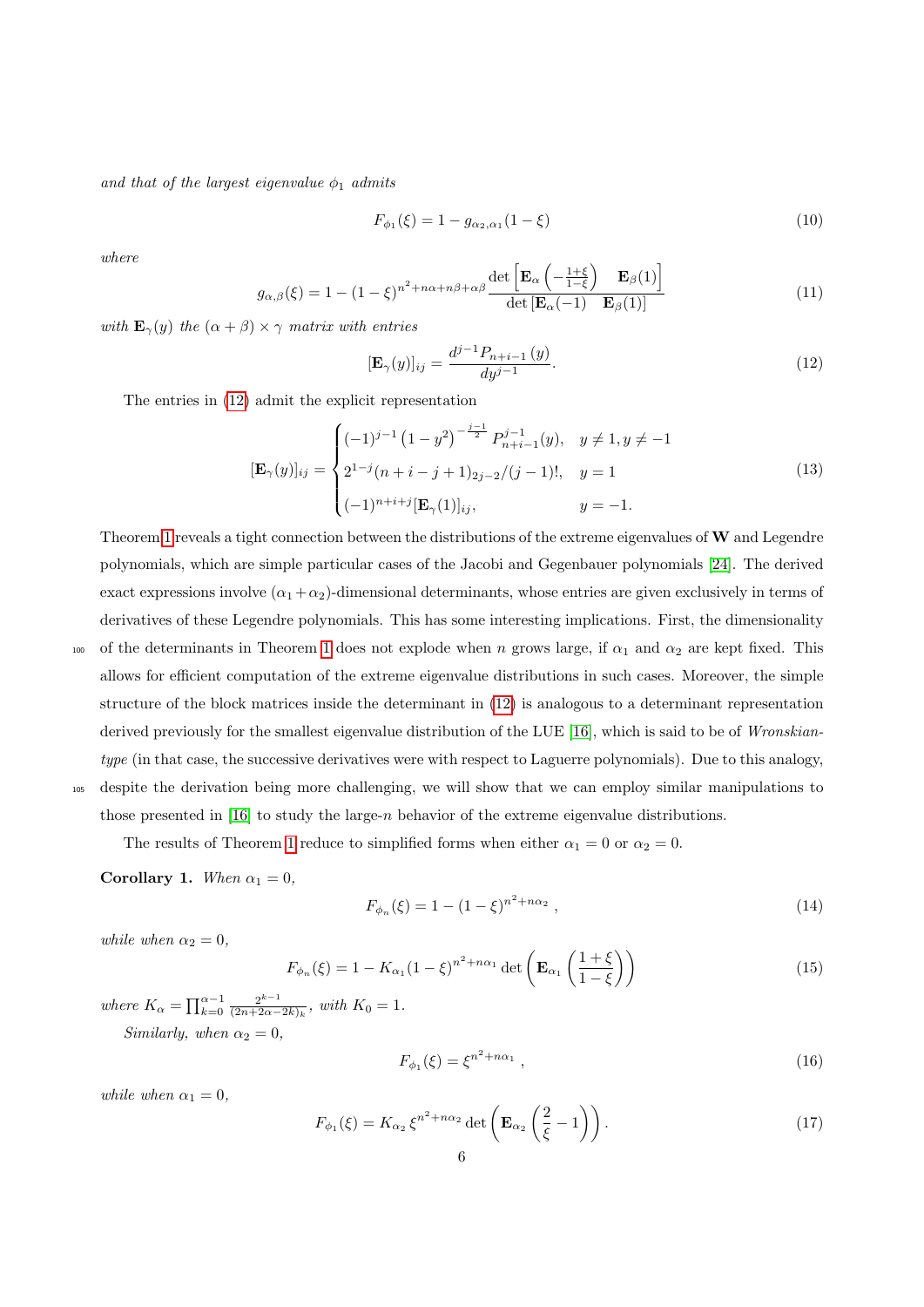It also turns out that by manipulating known extreme eigenvalue distribution results which were ex-<sup>110</sup> pressed in terms of a Gauss hypergeometric function of a matrix argument (see Table [1\)](#page-2-0), one can also obtain an equivalent expression involving a smaller size determinant, albeit with more complicated entries. Specifically, the expression for the distribution of the smallest eigenvalue involves an  $\alpha_1$ -dimensional determinant, while that for the largest eigenvalue involves an  $\alpha_2$ -dimensional determinant; in both cases the entries involve relatively complicated linear combinations of derivatives of Jacobi polynomials. The result is as follows:

<span id="page-6-1"></span>**Proposition 1.** The cumulative distribution function of  $\phi_n$  also admits

$$
F_{\phi_n}(\xi) = h_{\alpha_1, \alpha_2}(\xi) \tag{18}
$$

and that of  $\phi_1$  also admits

<span id="page-6-0"></span>
$$
F_{\phi_1}(\xi) = 1 - h_{\alpha_2, \alpha_1}(1 - \xi)
$$
\n(19)

where

$$
h_{\alpha,\beta}(\xi) = 1 - \prod_{k=1}^{\alpha} \frac{(n+k-1)!(\alpha-k)!}{(\alpha+n-1)!(k-1)!} (1-\xi)^{n^2+n\alpha+n\beta} \det(\mathbf{G})
$$
(20)

with G the  $\alpha \times \alpha$  matrix with entries

$$
[\mathbf{G}]_{ij} = \sum_{k=0}^{\alpha-j} {\alpha-j \choose k} (-2)^k (j-i+k+1)_{\alpha-j-k} \left( -\frac{\xi}{1-\xi} \right)^{j-i+k} \frac{d^k}{dy^k} P_{n+i-1}^{(\alpha-i,\beta-i+1)}(y) \Big|_{y=\frac{1+\xi}{1-\xi}}.
$$
(21)

Since the kth derivative of a Jacobi polynomial can be expressed in terms of another Jacobi polynomial [\[20,](#page-39-11) eq. (8.961.4)], the entries in [\(21\)](#page-6-0) admit the explicit representation

$$
[\mathbf{G}]_{ij} = \sum_{k=0}^{\alpha-j} {\alpha-j \choose k} (-1)^k (j-i+k+1)_{\alpha-j-k} (n+\alpha+\beta-i+1)_k
$$
  
 
$$
\times \left(-\frac{\xi}{1-\xi}\right)^{j-i+k} P_{n+i-k-1}^{(\alpha+k-i,\beta+k-i+1)} \left(\frac{1+\xi}{1-\xi}\right).
$$
 (22)

<sup>115</sup> It is noteworthy that the simplified special cases [\(14\)](#page-5-1) and [\(16\)](#page-5-2) are also easily recoverable from this proposition; however directly recovering the simplified forms [\(15\)](#page-5-3) and [\(17\)](#page-5-4) does not appear straightforward. Moreover, due to its simplified structure and dependence on Legendre polynomials (which, recall, are simplified cases of Jacobi polynomials), the results in Theorem [1](#page-4-3) are more amenable to direct asymptotic analysis than those given in Proposition [1.](#page-6-1) We now pursue such asymptotic analysis.

## $120$  1.4. Asymptotic extreme eigenvalue distributions of W

We consider the hard-edge scaling limit, for which n grows large, with  $\alpha_1$  and  $\alpha_2$  fixed. Results under this scaling have been considered previously, where the eigenvalue correlation kernel of the JUE (with appropriate centering and scaling) has been shown to coincide with that of the LUE in this asymptotic limit [\[11\]](#page-39-2). This implies that the extreme eigenvalue distributions of the JUE should coincide with the distribution of the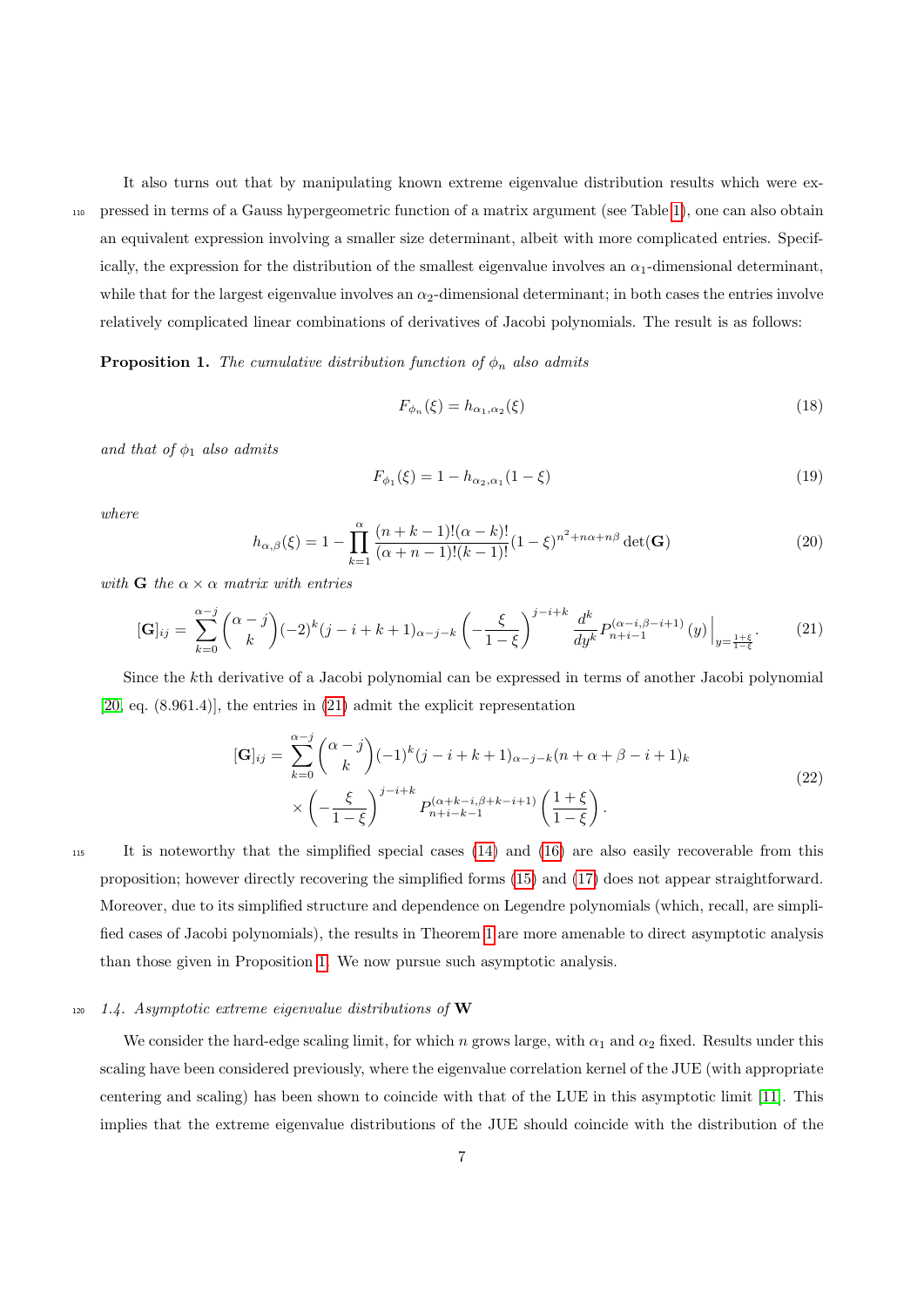<sup>125</sup> smallest eigenvalue of the LUE, which has been shown to admit a remarkably simple form involving a finitedimensional determinant whose entries are Bessel functions [\[16\]](#page-39-7). Using this correspondence, along with the simple mapping between the eigenvalues of  $W$  and the JUE, given in Section [1.2,](#page-4-4) an analogous determinant expression should be obtained for the extreme eigenvalue distributions of W.

Here we provide a direct proof of this result, without resorting to a study of correlation kernels etc., 130 by simply taking n large in our exact formulas for the extreme eigenvalues of  $W$ . This is accomplished by deriving asymptotic expansions of Legendre polynomials that are non-standard, and may be of independent interest. In principle, this direct approach is the "double Wishart analogue" (or "JUE analogue") of a similar direct proof provided for the LUE in [\[16\]](#page-39-7), which exploited asymptotic properties of Laguerre polynomials. Our derivation, while being based on elementary operations, also enables explicit computation of the large 135 (but finite) n correction terms to the asymptotic distribution. We present this for some particular cases of  $\alpha_1$  and  $\alpha_2$ .

To guide our asymptotic analysis, it is insightful to first study the scaling of the mean and standard deviation of the smallest eigenvalue, using the simple representation in [\(14\)](#page-5-1). Specifically, explicit computation of the mean yields

$$
\mathbb{E}[\phi_n] = \frac{1}{n^2 + n\alpha_2 + 1}
$$
  
= 
$$
\frac{1}{n^2} + o\left(\frac{1}{n^2}\right)
$$
 (23)

while, for the standard deviation,

$$
\sigma_{\phi_n} = \sqrt{\frac{n(n + \alpha_2)}{(1 + n(n + \alpha_2))^2 (2 + n(n + \alpha_2))}}
$$
\n
$$
= \frac{1}{n^2} + o\left(\frac{1}{n^2}\right).
$$
\n(24)

It is therefore natural to scale  $\phi_n$  by  $n^2$  to study its asymptotic distribution (see also [\[11\]](#page-39-2)). Recall also that the asymptotic distribution of the largest eigenvalue can be deduced from that of the smallest one, as indicated in Remark [1.](#page-4-5) With this in mind, defining

<span id="page-7-1"></span>
$$
F_{\infty}^{(\alpha)}(x) = 1 - e^{-x} \det \left[ I_{i-j}(\sqrt{4x}) \right]_{i,j=1,\dots,\alpha},
$$
\n(25)

<span id="page-7-0"></span>we arrive at the following:

**Theorem 2.** For fixed  $\alpha_1$  and  $\alpha_2$ ,

<span id="page-7-2"></span>
$$
\lim_{n \to \infty} F_{n^2 \phi_n} \left( x \right) = \lim_{n \to \infty} F_{\phi_n} \left( \frac{x}{n^2} \right) = F_{\infty}^{(\alpha_1)}(x) \tag{26}
$$

<span id="page-7-3"></span>and

$$
\lim_{n \to \infty} F_{n^2(1-\phi_1)}(x) = 1 - \lim_{n \to \infty} F_{\phi_1} \left( 1 - \frac{x}{n^2} \right) = F_{\infty}^{(\alpha_2)}(x)
$$
\n(27)

for  $x \geq 0$ .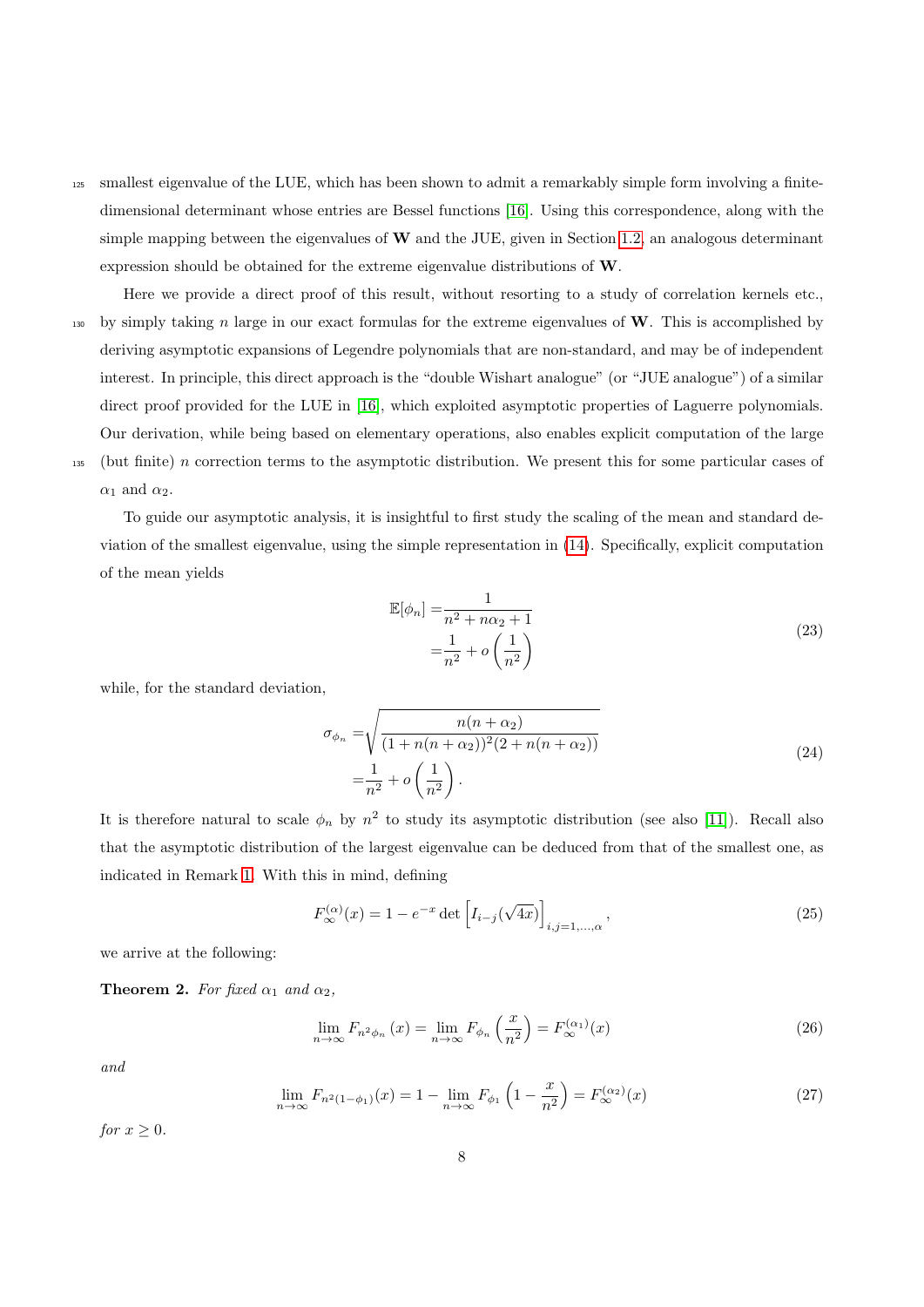Contrasting this result with Theorem [1,](#page-4-3) where the exact extreme eigenvalue distributions of W were 140 given in terms of  $(\alpha_1 + \alpha_2)$ -dimensional determinants, the asymptotic distributions in Theorem [2](#page-7-0) involve  $\alpha_1$ - or  $\alpha_2$ -dimensional determinants, as in Proposition [1.](#page-6-1) However, contrary to Proposition [1,](#page-6-1) other than in defining the determinant size, there is no further dependence on either  $\alpha_1$  or  $\alpha_2$  in the asymptotic expression. Hence, for both the largest and smallest eigenvalue distributions, the dependence on one of the alphas is fully washed out when taking hard-edge asymptotics, while the dependence on the other is simply to determine <sup>145</sup> the dimensionality of the matrix determinant.

If one now considers the JUE, for which  $\tilde{\phi}_k = 2\phi_k - 1$  (see Section [1.2\)](#page-4-4), we easily establish that

<span id="page-8-4"></span>
$$
F_{n^2(\tilde{\phi}_n+1)}(x) = F_{n^2\phi_n}(x/2) ,
$$
  
\n
$$
F_{n^2(1-\tilde{\phi}_1)}(x) = F_{n^2(1-\phi_n)}(x/2) ,
$$
\n(28)

and therefore

$$
\lim_{n \to \infty} F_{n^2(\tilde{\phi}_n + 1)}(x) = F_{\infty}^{(\alpha_1)}(x/2),
$$
  

$$
\lim_{n \to \infty} F_{n^2(1 - \tilde{\phi}_1)}(x) = F_{\infty}^{(\alpha_2)}(x/2).
$$
 (29)

These asymptotic distributions coincide precisely with the smallest eigenvalue distribution of the LUE under similar hard-edge scaling (with suitable parameterization of  $\alpha_1$  and  $\alpha_2$ ), suggesting a form of "universality" under the hard-edge scaling limit. While this is aligned with previous results relating the hard-edge scaling of the JUE and LUE [\[11\]](#page-39-2), an open question is whether such correspondence persists when considering <sup>150</sup> first-order correction terms to the asymptotic distribution? Recently, these correction terms were computed explicitly for the LUE [\[25\]](#page-39-16), though for the JUE (or the double Wishart model) we are unaware of any corresponding results. The explicit exact eigenvalue distribution in Theorem [1](#page-4-3) lends itself to this analysis, at least for specific values of  $\alpha_1$  or  $\alpha_2$ , as we present below. A generalized formula for arbitrary  $\alpha_1$ ,  $\alpha_2$  may also be possible, although we have been unable to establish a generalized proof at this point.

We first recall that the density corresponding to the asymptotic distribution [\(25\)](#page-7-1) admits [\[16\]](#page-39-7)

<span id="page-8-1"></span>
$$
f_{\infty}^{(\alpha)}(x) = \frac{d}{dx} F_{\infty}^{(\alpha)}(x) = e^{-x} \det \left[ I_{2+i-j}(\sqrt{4x}) \right]_{i,j=1,\ldots,\alpha}.
$$
 (30)

<sup>155</sup> Our main result is the following:

<span id="page-8-0"></span>**Proposition 2.** For  $\alpha_1 = 0, 1$  and arbitrary (but fixed)  $\alpha_2$ ,

<span id="page-8-3"></span><span id="page-8-2"></span>
$$
F_{n^2\phi_n}(x) = F_{\infty}^{(\alpha_1)}(x) + \frac{\alpha_1 + \alpha_2}{n} x f_{\infty}^{(\alpha_1)}(x) + \mathcal{O}\left(\frac{1}{n^2}\right) \tag{31}
$$

This also holds for  $\alpha_1 = 2$  and  $\alpha_2 = 0, 1, 2$ .

Similarly, for arbitrary  $\alpha_1$  and  $\alpha_2 = 0, 1$ ,

$$
F_{n^2(1-\phi_1)}(x) = F_{\infty}^{(\alpha_2)}(x) + \frac{\alpha_1 + \alpha_2}{n} x f_{\infty}^{(\alpha_2)}(x) + \mathcal{O}\left(\frac{1}{n^2}\right) ,\qquad (32)
$$

which also holds for  $\alpha_1 = 0, 1, 2$  and  $\alpha_2 = 2$ .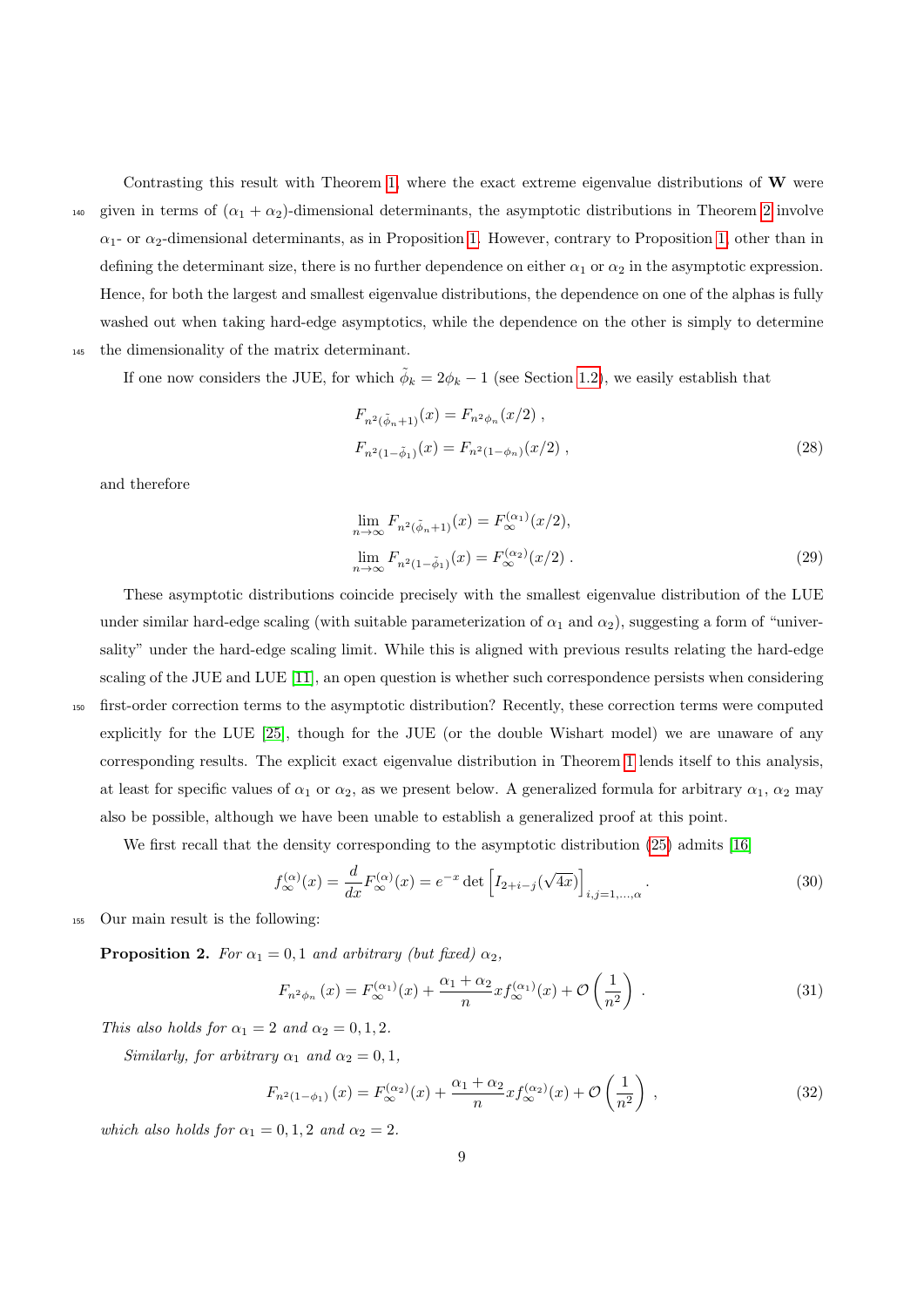Proposition [2](#page-8-0) reveals that, for the cases of  $\alpha_1,\alpha_2$  considered, the first-order correction of the extreme eigenvalue distributions of  $W$  is proportional to the density [\(30\)](#page-8-1) which, similar to the asymptotic distribu-tions of Theorem [2,](#page-7-0) is given as an  $\alpha_1$ - or  $\alpha_2$ -dimensional determinant. Interestingly, the alpha parameter which was washed out in those asymptotic expressions appears when considering finite- $n$  corrections, as a scaling factor in the first-order correction term of [\(31\)](#page-8-2)-[\(32\)](#page-8-3). From the equivalence [\(28\)](#page-8-4), Proposition [2](#page-8-0) can be immediately rephrased for the JUE. Focusing in particular on the smallest eigenvalue, and for the cases of  $\alpha_1, \alpha_2$  considered in the proposition,

$$
F_{n^2(1+\tilde{\phi}_n)}(x) = F_{\infty}^{(\alpha_1)}\left(\frac{x}{2}\right) + \frac{\alpha_1 + \alpha_2}{2n} x f_{\infty}^{(\alpha_1)}\left(\frac{x}{2}\right) + \mathcal{O}\left(\frac{1}{n^2}\right),\tag{33}
$$

which bears a strong analogy with a recent corresponding result for the LUE, conjectured in [\[25\]](#page-39-16) and proved in [\[12,](#page-39-3) [19\]](#page-39-10); specifically, for the LUE with fixed parameter  $\alpha$ , the distribution of the smallest eigenvalue for large (but finite)  $n$  is given by [\[25,](#page-39-16) Theorem 4.2]

$$
F_{\text{LUE}}(x) = F_{\infty}^{(\alpha)}\left(\frac{x}{2}\right) + \frac{\alpha}{2n} x f_{\infty}^{(\alpha)}\left(\frac{x}{2}\right) + \mathcal{O}\left(\frac{1}{n^2}\right),\tag{34}
$$

which coincides with that of the JUE when  $\alpha_1 = \alpha$  and  $\alpha_2 = 0$ . Therefore, Proposition [2](#page-8-0) shows that the correspondence under the hard-edge scaling between the extreme eigenvalue distributions of the JUE and 160 LUE still holds for finite-n corrections to first order, at least for the specific values of  $\alpha_1, \alpha_2$  considered.

A natural question is whether the result of Proposition [2](#page-8-0) and, therefore, the suggested universality of the first-order corrections under hard-edge scaling is still valid for arbitrary  $\alpha_1$  and  $\alpha_2$ . The proof of the general case is particularly challenging, due to the overwhelming number of terms that appear in the iterative procedure to reduce the dimensions of the involved determinants (see Section [6\)](#page-30-0). Although we <sup>165</sup> have not been able to establish such proof, in the following we present some numerical results which both validates Proposition [2,](#page-8-0) and checks numerically whether the stated first-order corrections may continue to hold beyond the cases of  $\alpha_1$ ,  $\alpha_2$  considered in Proposition [2.](#page-8-0)

We first computed the empirical density of the smallest eigenvalue of W for the cases  $\alpha_1 = 2$  and  $\alpha_2 = 0, 1$ . This was computed from 50 million realizations of W for  $n = 20$  and  $n = 100$ ; the simulations took 11 hours for  $n = 20$  and 37 hours for  $n = 100$  on a 12-core computer. In Figs. [1\(a\)](#page-11-0) and [1\(b\)](#page-11-0) we show the empirical correction, computed as the difference between the empirical density and the theoretical asymptotic density  $f_{\infty}^{(\alpha_1)}(x) = \frac{d}{dx} F_{\infty}^{(\alpha_1)}(x)$  $f_{\infty}^{(\alpha_1)}(x) = \frac{d}{dx} F_{\infty}^{(\alpha_1)}(x)$  $f_{\infty}^{(\alpha_1)}(x) = \frac{d}{dx} F_{\infty}^{(\alpha_1)}(x)$ , scaled<sup>1</sup> by  $ne^x$ , along with the theoretical first-order correction to the asymptotic density, obtained from [\(31\)](#page-8-2) in Proposition [2](#page-8-0) (and correspondingly scaled) as

<span id="page-9-1"></span>
$$
f_{\alpha_1,\alpha_2}(x) = e^x(\alpha_1 + \alpha_2) \frac{d}{dx} \left[ x f_{\infty}^{(\alpha_1)}(x) \right],
$$
\n(35)

<span id="page-9-0"></span><sup>&</sup>lt;sup>1</sup>We find it convenient to scale the correction term by  $ne^x$ , as opposed to simply by n, to cancel the exponential factor that appears from the derivative in [\(35\)](#page-9-1), which would otherwise dominate the behavior of the correction term, rendering numerical validations visually less clear.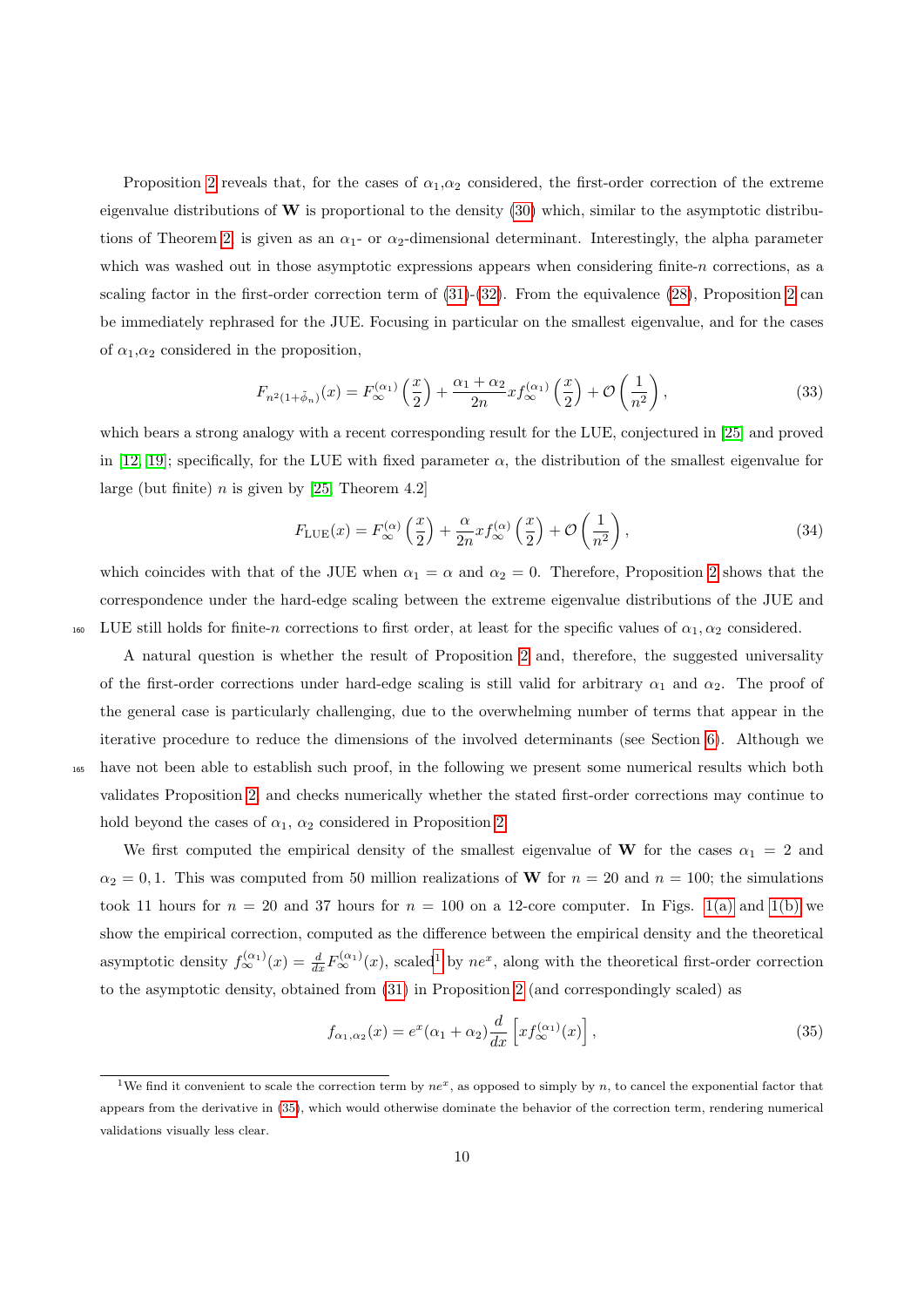which gives, for  $\alpha_1 = 2$  and arbitrary  $\alpha_2$ ,

$$
f_{2,\alpha_2}(x) = (2+\alpha_2)(1-x)\left(I_0(\sqrt{4x})^2 - \left(1+\frac{1}{x}\right)I_1(\sqrt{4x})^2\right) + (2+\alpha_2)x\left(I_1(\sqrt{4x})^2\left(\frac{1}{x}+\frac{2}{x^2}\right) - \frac{2}{x\sqrt{x}}I_0(\sqrt{4x})I_1(\sqrt{4x})\right).
$$
\n(36)

As expected, the simulated correction approaches the theoretical first-order correction as  $n$  increases, since the contribution of higher-order terms in the simulated correction decreases. The agreement between the  $_{170}$  simulated and theoretically-predicted correction is already evident at  $n = 100$ .

To further evaluate whether the theoretical first-order correction holds beyond the cases of Proposition [2,](#page-8-0) we again computed the empirical density and compared the empirical correction with the theoretical one, just as in Figs. [1\(a\)](#page-11-0) and [1\(b\),](#page-11-0) but now for  $\alpha_1 = 3$  and  $\alpha_2 = 0, 2$ . The results are presented in Figs. [1\(c\)](#page-11-0) and [1\(d\),](#page-11-0) which again show an excellent agreement between simulated and theoretically-predicted corrections, <sup>175</sup> suggesting that Proposition [2](#page-8-0) may hold in general. This is formally conjectured as follows:

<span id="page-10-0"></span>Conjecture 1. For arbitrary  $\alpha_1$  and  $\alpha_2$ ,

$$
F_{n^2\phi_n}(x) = F_{\infty}^{(\alpha_1)}(x) + \frac{\alpha_1 + \alpha_2}{n} x f_{\infty}^{(\alpha_1)}(x) + \mathcal{O}\left(\frac{1}{n^2}\right) ,\qquad (37)
$$

$$
F_{n^2(1-\phi_1)}(x) = F_{\infty}^{(\alpha_2)}(x) + \frac{\alpha_1 + \alpha_2}{n} x f_{\infty}^{(\alpha_2)}(x) + \mathcal{O}\left(\frac{1}{n^2}\right) \,. \tag{38}
$$

With this, we equivalently conjecture that the first-order corrections to the asymptotic distribution for the extreme eigenvalues of the JUE are indeed equivalent to those for the smallest eigenvalue of the LUE in general, upon suitable JUE-LUE parametrization; recall that the LUE is parametrized by a single alpha, so that for the equivalence with the JUE to hold, we must either have  $\alpha_1 = 0$  or  $\alpha_2 = 0$  when respectively 180 considering the largest or the smallest eigenvalue of the JUE. When both  $\alpha_1$  and  $\alpha_2$  are non-zero, the suggested universality of the first-order corrections under hard-edge scaling does not persist, due to the scaling factor  $(\alpha_1 + \alpha_2)$  in the correction terms given in Conjecture [1.](#page-10-0)

A further interesting question is whether the correspondence between the LUE and JUE, and the suggested universality under the hard-edge scaling, still hold for second-order (or higher-order) correction terms, <sup>185</sup> upon suitable JUE-LUE parametrization. An answer to this question requires substantial further analysis, and remains an interesting topic for future investigation.

#### <span id="page-10-1"></span>2. Legendre Polynomials and Bessel Functions

Our analysis relies heavily on properties of Legendre polynomials and their asymptotic connection to Bessel functions. In this section, we summarize the properties needed for the proofs of Theorem [1,](#page-4-3) Theorem <sup>190</sup> [2](#page-7-0) and Proposition [2.](#page-8-0)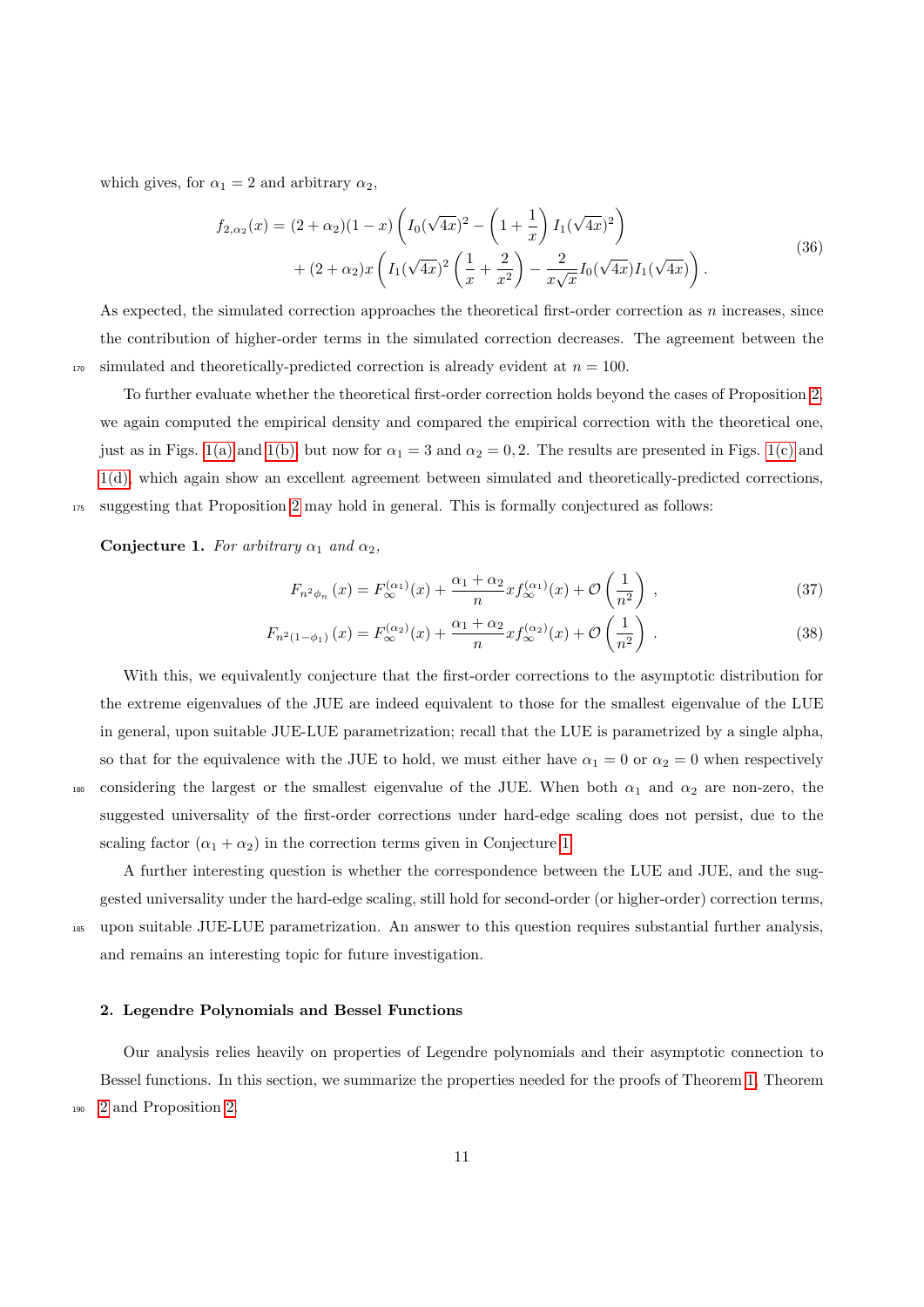<span id="page-11-0"></span>

Fig. 1: Scaled first-order correction [\(35\)](#page-9-1) for different values of  $\alpha_1$  and  $\alpha_2$ . Monte Carlo simulations are plotted with the theoretical zeroth-order term subtracted and the result is multiplied by  $ne^x$ .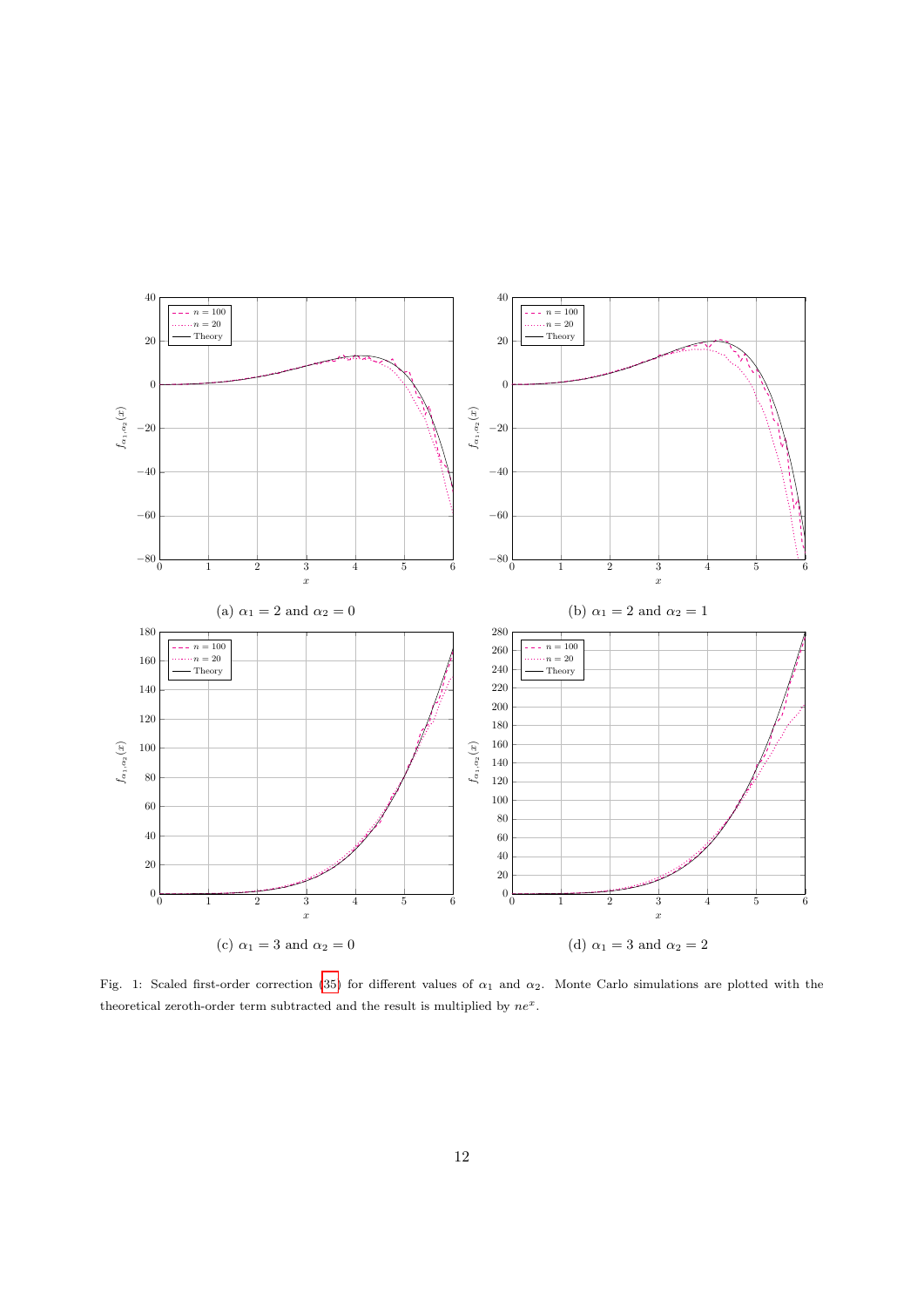#### 2.1. Additional Definitions

The Legendre polynomial  $P_n(x)$  is alternatively defined by the Rodrigues' formula [\[21,](#page-39-12) eq. (22.11.5)]

$$
P_n(x) = \frac{1}{2^n n!} \frac{d^n}{dx^n} (x^2 - 1)^n
$$
\n(39)

with  $P_n(1) = 1$ , where it is clear that [\[21,](#page-39-12) eq. (22.4.6)]

<span id="page-12-8"></span><span id="page-12-6"></span><span id="page-12-0"></span>
$$
P_n(-x) = (-1)^n P_n(x). \tag{40}
$$

The associated Legendre polynomial  $P_n^{-m}(x)$  is defined by the Rodrigues' formula

$$
P_n^{-m}(x) = \frac{(-1)^m}{2^n n!} (1 - x^2)^{-m/2} \frac{d^{n-m}}{dx^{n-m}} (x^2 - 1)^n
$$
\n(41)

where  $n \geq m$ .

The shifted Legendre polynomial of degree  $n$  is defined by

<span id="page-12-9"></span>
$$
\widetilde{P}_n(x) = P_n(2x - 1). \tag{42}
$$

Shifted Legendre polynomials are orthogonal with respect to 1 in the interval  $[0, 1]$ , i.e.,  $[21, \text{ eq. } (22.2.11)]$  $[21, \text{ eq. } (22.2.11)]$ 

$$
\int_0^1 \widetilde{P}_l(x)\widetilde{P}_n(x)dx = \frac{1}{2n+1}\delta_{ln}.
$$
\n(43)

<span id="page-12-5"></span>2.2. Identities

**Lemma 1.** For  $m \ge -(n+1)$  and  $n \ge 0$ 

$$
(n-m+1)\frac{d^{n+m+1}}{dx^{n+m+1}}\left[(x^2-1)^{n+1}\right] = x\frac{d^{n+m+2}}{dx^{n+m+2}}\left[(x^2-1)^{n+1}\right] - 2(n+1)\frac{d^{n+m+1}}{dx^{n+m+1}}\left[(x^2-1)^n\right].\tag{44}
$$

Proof. To prove such result, we manipulate recurrence properties of associated Legendre polynomials. We start with [\[20,](#page-39-11) eq. (8.731.1)]

<span id="page-12-2"></span><span id="page-12-1"></span>
$$
(x^{2} - 1)\frac{d}{dx}P_{n}^{m}(x) = (n - m + 1)P_{n+1}^{m}(x) - (n + 1)xP_{n}^{m}(x)
$$
\n(45)

and [\[20,](#page-39-11) eq. (8.731.1(1))]

<span id="page-12-4"></span>
$$
(x^{2} - 1)\frac{d}{dx}P_{n}^{m}(x) = nxP_{n}^{m}(x) - (n + m)P_{n-1}^{m}(x).
$$
\n(46)

Applying the Rodrigues' formula [\(41\)](#page-12-0) and the chain rule, we rewrite [\(45\)](#page-12-1) and [\(46\)](#page-12-2) as

$$
\frac{(x^2-1)}{2^n n!} \frac{d^{n+m+1}}{dx^{n+m+1}} \left[ (x^2-1)^n \right] = \frac{(n-m+1)}{2^{n+1}(n+1)!} \frac{d^{n+m+1}}{dx^{n+m+1}} \left[ (x^2-1)^{n+1} \right] - \frac{(n+m+1)x}{2^n n!} \frac{d^{n+m}}{dx^{n+m}} \left[ (x^2-1)^n \right] \tag{47}
$$

<span id="page-12-3"></span>and

$$
\frac{(x^2-1)}{2^n n!} \frac{d^{n+m+1}}{dx^{n+m+1}} \left[ (x^2-1)^n \right] = \frac{(n-m)x}{2^n n!} \frac{d^{n+m}}{dx^{n+m}} \left[ (x^2-1)^n \right] - \frac{(n+m)}{2^{n-1}(n-1)!} \frac{d^{n+m-1}}{dx^{n+m-1}} \left[ (x^2-1)^{n-1} \right] \tag{48}
$$

<span id="page-12-7"></span>respectively. Replacing n with  $n + 1$  in [\(48\)](#page-12-3), multiplying by x and then subtracting [\(47\)](#page-12-4), we obtain the <sup>195</sup> result after some simplifications.  $\Box$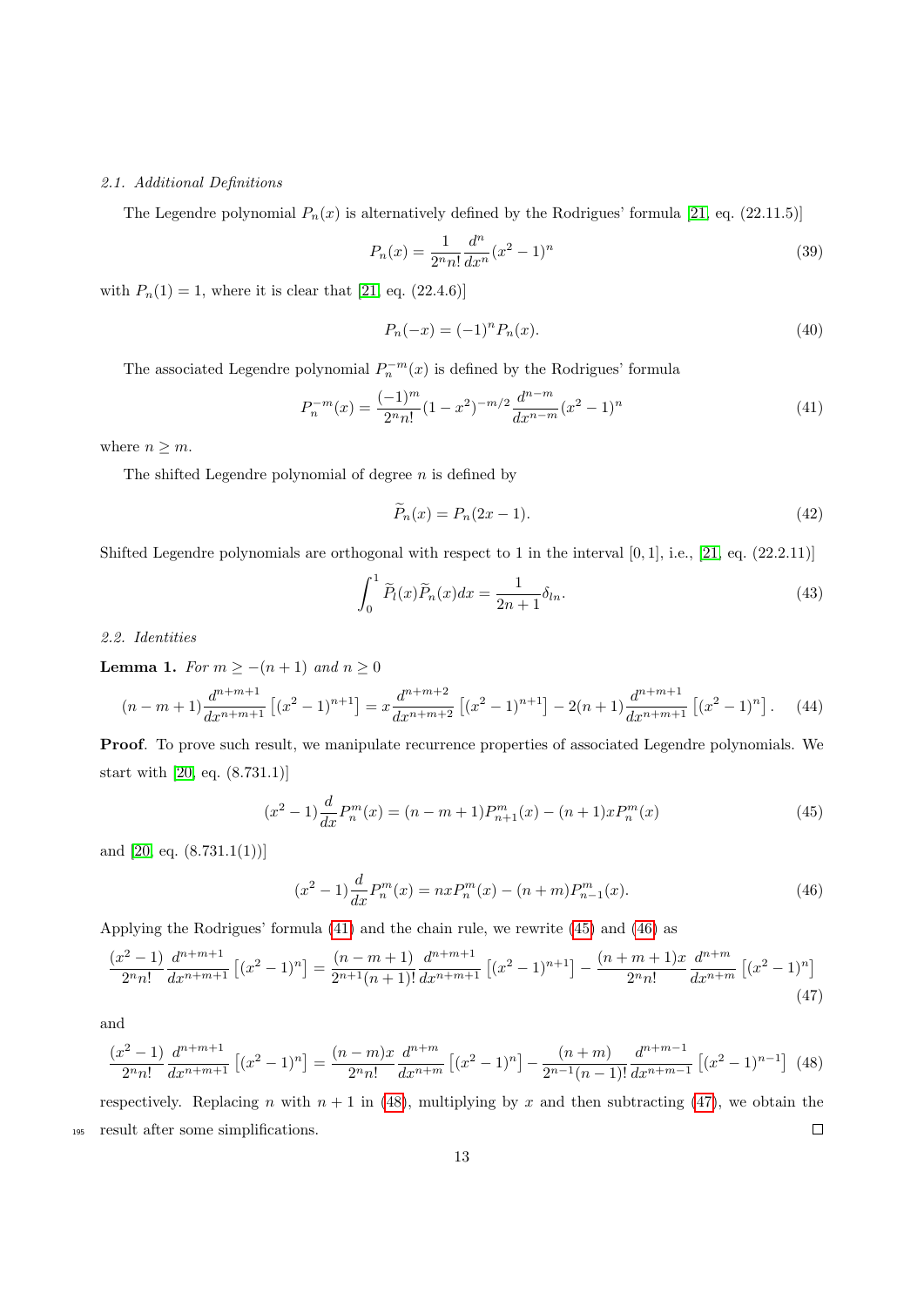Corollary 2. For  $m \geq 0$ ,

$$
(n-m+1)\frac{d^m}{dx^m}P_{n+1}(x) = x\frac{d^{m+1}}{dx^{m+1}}P_{n+1}(x) - \frac{d^{m+1}}{dx^{m+1}}P_n(x).
$$
\n(49)

Proof. The proof is straightforward from Lemma [1](#page-12-5) and the Rodrigues' formula [\(39\)](#page-12-6).

Corollary [2](#page-12-7) is a special case of Lemma [1](#page-12-5) and will be key to give insight on the proof of Theorem [2](#page-7-0) in Section [5.1.](#page-20-0)

<span id="page-13-4"></span>Lemma 2.  $For -n \leq m \leq n$ ,

$$
\frac{1}{2^n n!} \frac{d^{n+m}}{dx^{n+m}} \left[ (x^2 - 1)^n \right] = \frac{(n+m)!}{(n-m)!} (1 - x^2)^{-m/2} P_n^{-m}(x). \tag{50}
$$

Proof. This follows from [\(41\)](#page-12-0) and [\[20,](#page-39-11) eq. (8.752.2)]

$$
P_n^m(x) = (-1)^m \frac{(n+m)!}{(n-m)!} P_n^{-m}(x).
$$
\n(51)

$$
\Box
$$

## <sup>200</sup> 2.3. Asymptotics

In [\[25,](#page-39-16) Lemma 4.1.], Edelman et al. provided the following two-term asymptotic expansion for Laguerre polynomials

<span id="page-13-2"></span>
$$
n^{-m}L_{n-m}^{(m)}\left(-\frac{x}{n}\right) = \frac{I_m(2\sqrt{x})}{x^{m/2}} - \frac{1}{2n}\frac{I_{m-2}(2\sqrt{x})}{x^{(m-2)/2}} + \mathcal{O}\left(\frac{1}{n^2}\right),\tag{52}
$$

which extends the result [\[16,](#page-39-7) eq. (3.29)], with  $L_l^{(p)}$  $\binom{p}{l}(x)$  the associated Laguerre polynomial of degree l and order p. Here, we provide an analogous property for derivatives of Legendre polynomials and associated Legendre polynomials. Our results extend the classical result by Laurent [\[26,](#page-39-17) Section IV]

<span id="page-13-0"></span>
$$
\lim_{n \to \infty} P_n \left( \frac{1 + z^2 / n^2}{1 - z^2 / n^2} \right) = I_0(2z), \qquad z \in \mathbb{C}.
$$
 (53)

<span id="page-13-3"></span>**Lemma 3.** For fixed  $m \geq 0$ ,  $c \in \mathbb{Z}$  and  $x > 0$ ,

<span id="page-13-1"></span>
$$
n^{-2m} \frac{d^m}{dy^m} P_{n+c}(y) \Big|_{y=\frac{1+x/n^2}{1-x/n^2}} = \frac{I_m(\sqrt{4x})}{(4x)^{m/2}} + \frac{1+2c}{2n} \frac{I_{m-1}(\sqrt{4x})}{(4x)^{(m-1)/2}} + \mathcal{O}\left(\frac{1}{n^2}\right). \tag{54}
$$

For fixed  $m, c \in \mathbb{Z}$  and  $x \geq 0$ ,

$$
n^{-m} P_{n+c}^m \left(\frac{1+x/n^2}{1-x/n^2}\right) = (-\iota)^m I_m(\sqrt{4x}) + \frac{(-\iota)^m}{n} (1+2c)\sqrt{x} I_{m-1}(\sqrt{4x}) + \mathcal{O}\left(\frac{1}{n^2}\right). \tag{55}
$$

where  $\iota^2 = -1$ .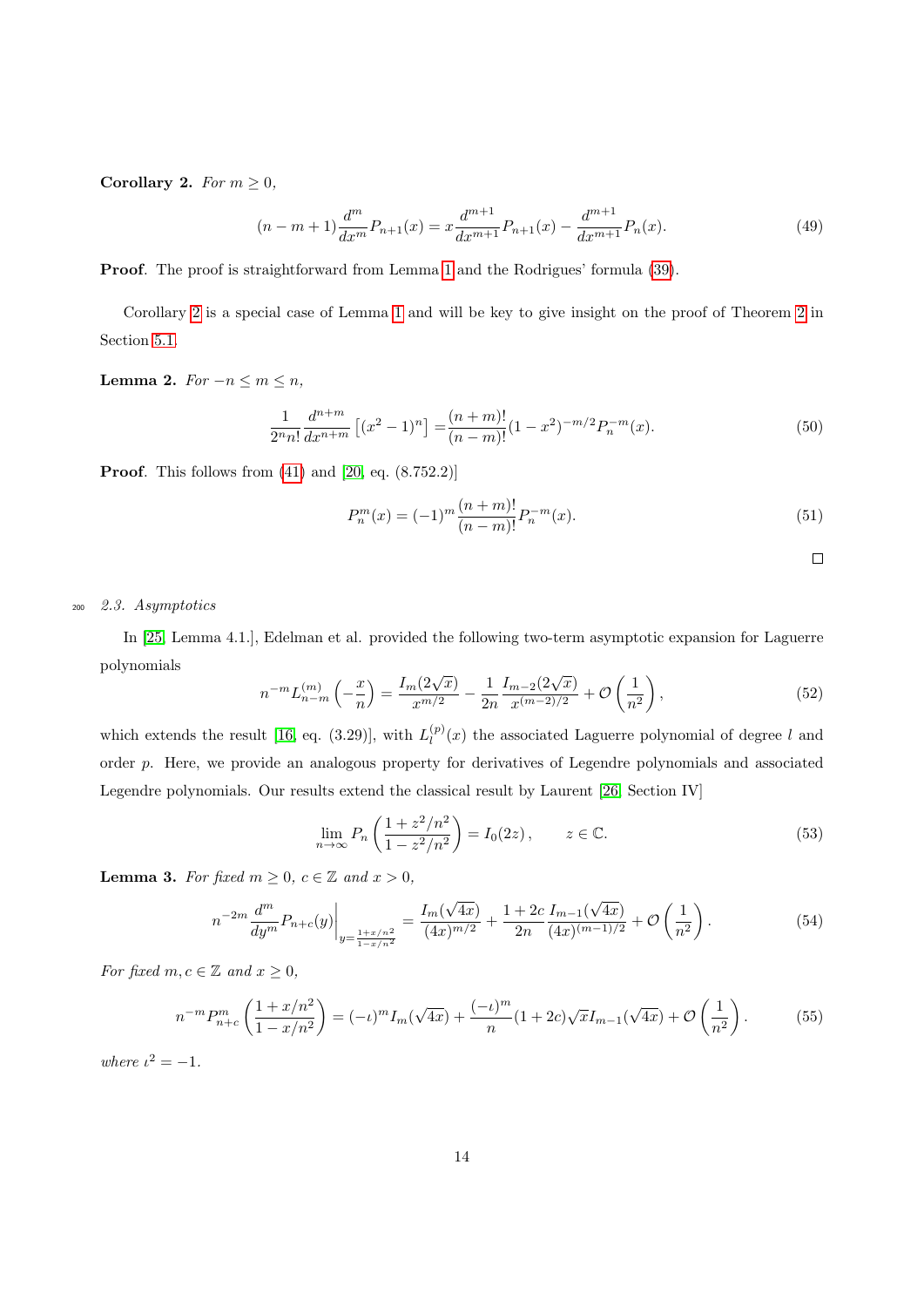**Proof.** First, we prove [\(54\)](#page-13-0) by following the strategy of [\[26,](#page-39-17) Section IV]. Let  $n > m$ . Using [\(39\)](#page-12-6), we rewrite

$$
\frac{d^m}{dy^m}P_{n+c}(y) = \frac{1}{2^n n!} \frac{d^{n+c+m}}{dy^{n+c+m}} \left[ (y-1)^{n+c} (y+1)^{n+c} \right].
$$
\n(56)

Applying Leibnitz formula for the  $(n + c + m)$ -times differentiation of the product of functions  $f(y)$  =  $(y+1)^{n+c}$  and  $g(y) = (y-1)^{n+c}$ , i.e.,

$$
(fg)^{(n+c+m)}(y) = \sum_{k=m}^{n+c} \binom{n+c+m}{k} f^{(n+c+m-k)}(y) g^{(k)}(y),\tag{57}
$$

yields

$$
\frac{d^m}{dy^m}P_{n+c}(y) = \frac{(n+c+m)!}{2^n(n+c-m)!} \left( \frac{1}{m!}(y-1)^{n+c-m} + \frac{(n+c)(n+c-m)}{(m+1)!}(y-1)^{n+c-m-1}(y+1) + \frac{(n+c)(n+c-1)(n+c-m)(n+c-m-1)}{2!(m+2)!}(y-1)^{n+c-m-2}(y+1)^2 + \dots \right),
$$
\n(58)

or, equivalently,

$$
\frac{d^m}{dy^m}P_{n+c}(y) = \frac{(n+c+m)!}{2^{n+c}(n+c-m)!} \left(\frac{1}{m!} + \frac{(n+c)(n+c-m)}{(m+1)!} \frac{y+1}{y-1} + \frac{(n+c)(n+c-1)(n+c-m)(n+c-m-1)}{2!(m+2)!} \left(\frac{y+1}{y-1}\right)^2 + \dots\right) (y-1)^{n+c-m}.\tag{59}
$$

Let

$$
y = -\frac{1 + x/n^2}{1 - x/n^2};\tag{60}
$$

we have

$$
\frac{d^{m}}{dy^{m}}P_{n+c}(y)\Big|_{y=-\frac{1+x/n^{2}}{1-x/n^{2}}} = (-1)^{n+c-m} \frac{(n+c+m)!}{2^{m}(n+c-m)!} \left(\frac{1}{m!} + \frac{(n+c)(n+c-m)}{(m+1)!} \frac{x}{n^{2}} + \frac{(n+c)(n+c-1)(n+c-m)(n+c-m-1)}{2!(m+2)!} \left(\frac{x}{n^{2}}\right)^{2} + \ldots\right) (1-x/n^{2})^{m-n-c}.
$$
\n(61)

<span id="page-14-0"></span>Applying [\(40\)](#page-12-8), we obtain

$$
\frac{d^m}{dy^m} P_{n+c}(y) \Big|_{y=\frac{1+x/n^2}{1-x/n^2}} = \frac{(n+c+m)!}{2^m(n+c-m)!} \left( \frac{1}{m!} + \frac{(n+c)(n+c-m)}{(m+1)!} \frac{x}{n^2} + \frac{(n+c)(n+c-1)(n+c-m)(n+c-m-1)}{2!(m+2)!} \left( \frac{x}{n^2} \right)^2 + \dots \right) (1-x/n^2)^{m-n-c}.
$$
\n(62)

Now, we are ready to make  $n$  large. Since

$$
\frac{(n+c+m)!}{(n+c-m)!} = n^{2m} + m(1+2c)n^{2m-1} + \mathcal{O}\left(n^{2m-2}\right),\tag{63}
$$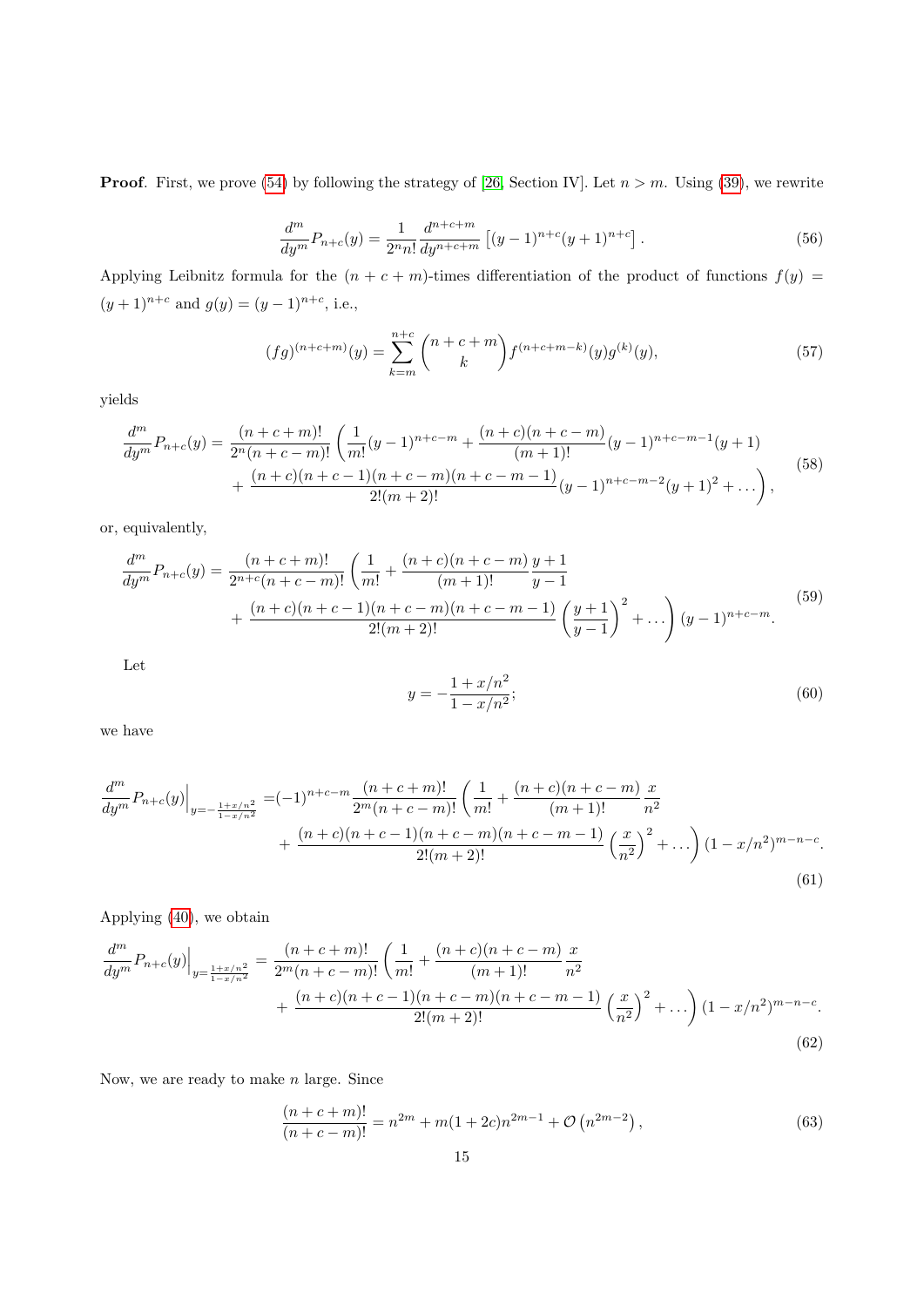$$
\frac{[(n+c)(n+c-1)\dots(n+c-k)]\left[(n+c-m)(n+c-m-1)\dots(n+c-m-k)\right]}{n^{2(k+1)}}
$$
  
=  $1 + \frac{1}{n}(2c-m-k)(k+1) + \mathcal{O}\left(\frac{1}{n^2}\right)$  (64)

for  $k = 0, 1, 2, \ldots$ , and

$$
(1 - x/n^2)^{m-n-c} = 1 + \frac{x}{n} + \mathcal{O}\left(\frac{1}{n^2}\right),\tag{65}
$$

we obtain that

$$
n^{-2m} \frac{d^m}{dy^m} P_{n+c}(y) \Big|_{y=\frac{1+x/n^2}{1-x/n^2}} = \frac{1}{2^m} \left( \dots + \frac{x^{k+1}}{(k+1)!(m+k+1)!} r_k(x) + \dots \right) \tag{66}
$$

where we have only presented the  $(k + 2)$ th term of  $(62)$  with

$$
r_k(x) = \left(1 + \frac{m(1+2c)}{n}\right) \left(1 + \frac{1}{n}(2c - m - k)(k+1)\right) \left(1 + \frac{x}{n}\right) + \mathcal{O}\left(\frac{1}{n^2}\right)
$$
  
=  $\left(1 + \frac{1}{n}(2c - k)(m + k + 1) + x\right) + \mathcal{O}\left(\frac{1}{n^2}\right).$  (67)

Therefore,

<span id="page-15-0"></span>
$$
n^{-2m} \frac{d^m}{dy^m} P_{n+c}(y) \Big|_{y=\frac{1+x/n^2}{1-x/n^2}} = \frac{1}{2^m} \sum_{k=0}^{\infty} \frac{x^k}{k!(m+k)!} + \frac{2c}{n2^m} \sum_{k=0}^{\infty} \frac{x^k}{k!(m+k-1)!} - \frac{1}{n2^m} \left( \sum_{k=0}^{\infty} \frac{(k-1)x^k}{k!(m+k-1)!} - x \sum_{k=0}^{\infty} \frac{x^k}{k!(m+k)!} \right) + \mathcal{O}\left(\frac{1}{n^2}\right) \qquad (68)
$$

$$
= \frac{1}{2^m} \sum_{k=0}^{\infty} \frac{x^k}{k!(m+k)!} + \frac{1+2c}{n2^m} \sum_{k=0}^{\infty} \frac{x^k}{k!(m+k-1)!} + \mathcal{O}\left(\frac{1}{n^2}\right),
$$

which leads to the result [\(54\)](#page-13-0) with the help of [\(5\)](#page-3-0).

Using  $(4)$ , we have

$$
P_{n+c}^{m} \left( \frac{1+x/n^2}{1-x/n^2} \right) = (-1)^m \left( -\frac{4x/n^2}{(1-x/n^2)^2} \right)^{m/2} \frac{d^m}{dy^m} P_{n+c}(y) \Big|_{y=\frac{1+x/n^2}{1-x/n^2}} \tag{69}
$$

<span id="page-15-1"></span>where

$$
\left(-\frac{4x/n^2}{(1-x/n^2)^2}\right)^{m/2} = \left(\frac{\iota}{n}\right)^m (4x)^{m/2} \left(1+\mathcal{O}\left(\frac{1}{n^2}\right)\right).
$$
\n(70)

\nproperties of (68) and (70), we obtain the result (55).

Combining the limiting properties of [\(68\)](#page-15-0) and [\(70\)](#page-15-1), we obtain the result [\(55\)](#page-13-1).

<sup>205</sup> The second term of the expansion [\(54\)](#page-13-0) depends on a modified Bessel function of one order less than that of the leading term. This is in contrast to the second term of the expansion [\(52\)](#page-13-2), which is given by a modified Bessel function of two order less than that of the leading term.

As a by-product of Lemma [3,](#page-13-3) we also give the following Corollary, which presents results that have not been reported elsewhere, to the best of our knowledge<sup>[2](#page-15-2)</sup>.

<span id="page-15-3"></span><span id="page-15-2"></span> $^{2}$ A similar result to [\(73\)](#page-16-0) was presented in [\[27,](#page-39-18) p. 156 eq. (3)] without proof. Although that result relates Bessel functions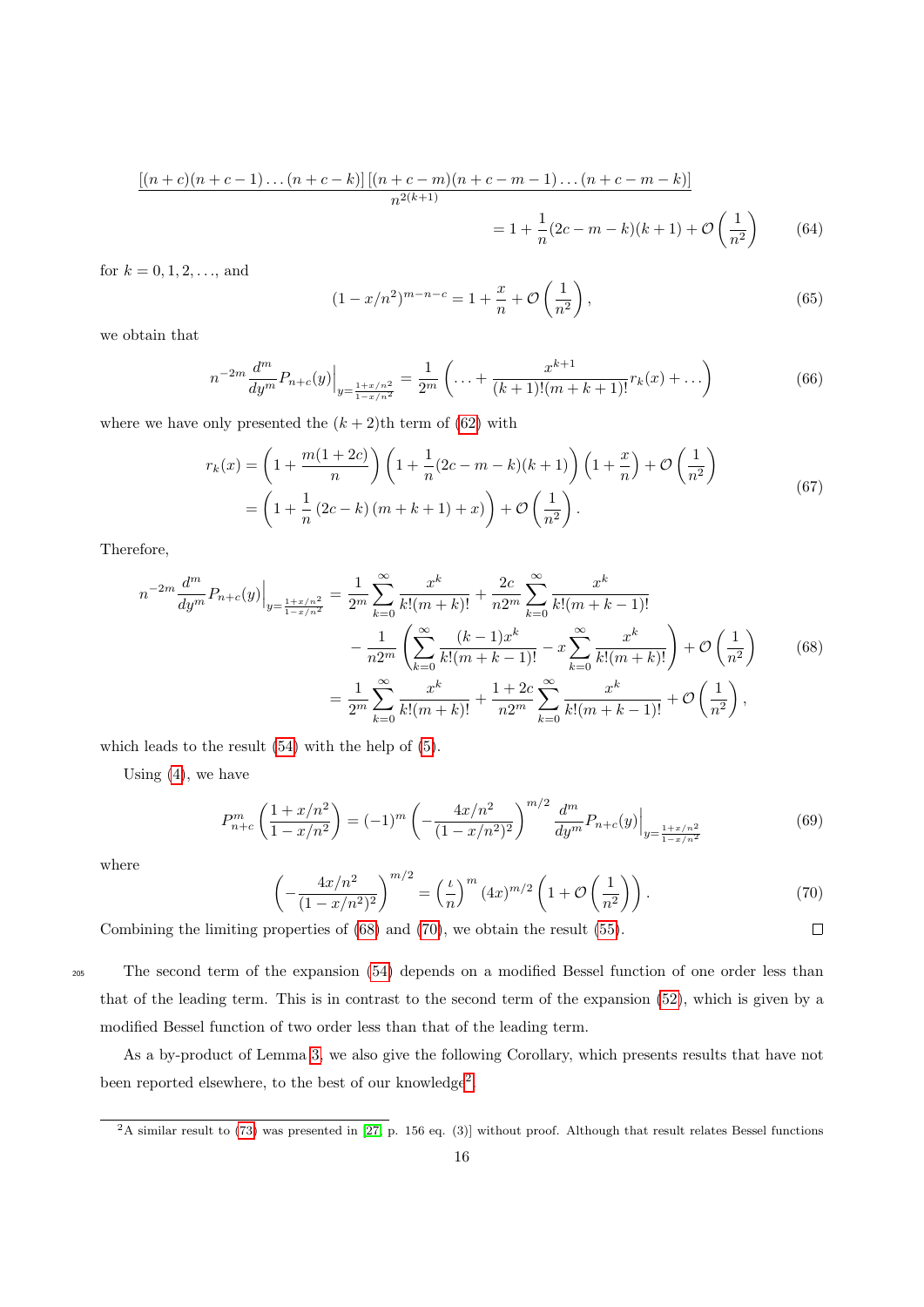Corollary 3. For fixed  $m \geq 0$  and  $x > 0$ ,

$$
\lim_{n \to \infty} n^{-2m} \frac{d^m}{dy^m} P_n(y) \Big|_{y = \frac{1+x/n^2}{1-x/n^2}} = \frac{I_m(\sqrt{4x})}{(4x)^{m/2}}.
$$
\n(72)

For fixed  $m \in \mathbb{Z}$  and  $x \geq 0$ ,

<span id="page-16-0"></span>
$$
\lim_{n \to \infty} n^{-m} P_n^m \left( \frac{1 + x/n^2}{1 - x/n^2} \right) = (-\iota)^m I_m(\sqrt{4x}). \tag{73}
$$

<span id="page-16-4"></span>210 Remark 2. Although Corollary [3](#page-15-3) presents asymptotic results for Legendre polynomials of degree n when  $n \to \infty$ , they are also valid for Legendre polynomials of degree  $n + c$  when  $n \to \infty$ , with fixed  $c \in \mathbb{Z}$ , as shown in Lemma [3.](#page-13-3) We will use this in the proof of Theorem [2.](#page-7-0)

#### 3. Proof of Theorem [1](#page-4-3)

<span id="page-16-2"></span>We make use of the following result:

**Lemma 4.** Let  $w(y)$  be a non-negative function with all its moments finite and  $t_l \in \mathbb{R}$  for all l, with  $t_l \neq t_k$ for all  $l \neq k$ . Then [\[28,](#page-39-19) eq. (22.4.11)],

<span id="page-16-1"></span>
$$
\underbrace{\int \ldots \int}_{n-\text{fold}} \prod_{i(74)
$$

215 where K is a normalization constant and  $\pi_n$  is the nth order monic polynomial orthogonal with respect to the weight function  $w(y)$  in the integration interval.

First, we prove the result [\(9\)](#page-4-6) for the smallest eigenvalue. For the most part, the proof follows the strategy of [\[29,](#page-39-20) Appendix A], which considered the smallest eigenvalue distribution of the non-central complex Wishart model with rank-1 mean.

We start by writing

<span id="page-16-3"></span>
$$
F_{\phi_n}(\xi) = \mathbb{P}(\phi_n < \xi) = 1 - \mathbb{P}(\phi_n \ge \xi) \tag{75}
$$

where  $0 \leq \xi < 1$  and

.

$$
\mathbb{P}(\phi_n \ge \xi) = C \int_{\xi \le x_n \le \dots \le x_1 \le 1} \prod_{i < j}^n (x_i - x_j)^2 \prod_{k=1}^n x_k^{\alpha_1} (1 - x_k)^{\alpha_2} dx_k \tag{76}
$$

$$
\lim_{n \to \infty} n^m P_n^{-m} \left( \cosh\left(\frac{x}{n}\right) \right) = \iota^m I_m(x). \tag{71}
$$

with associated Legendre polynomials when their arguments lie outside  $[-1, 1]$  as n grows, it involves a different argument, omits the complex constant  $\iota^m$  and is not valid for the whole range of values indicated in [\[27\]](#page-39-18). That result should instead read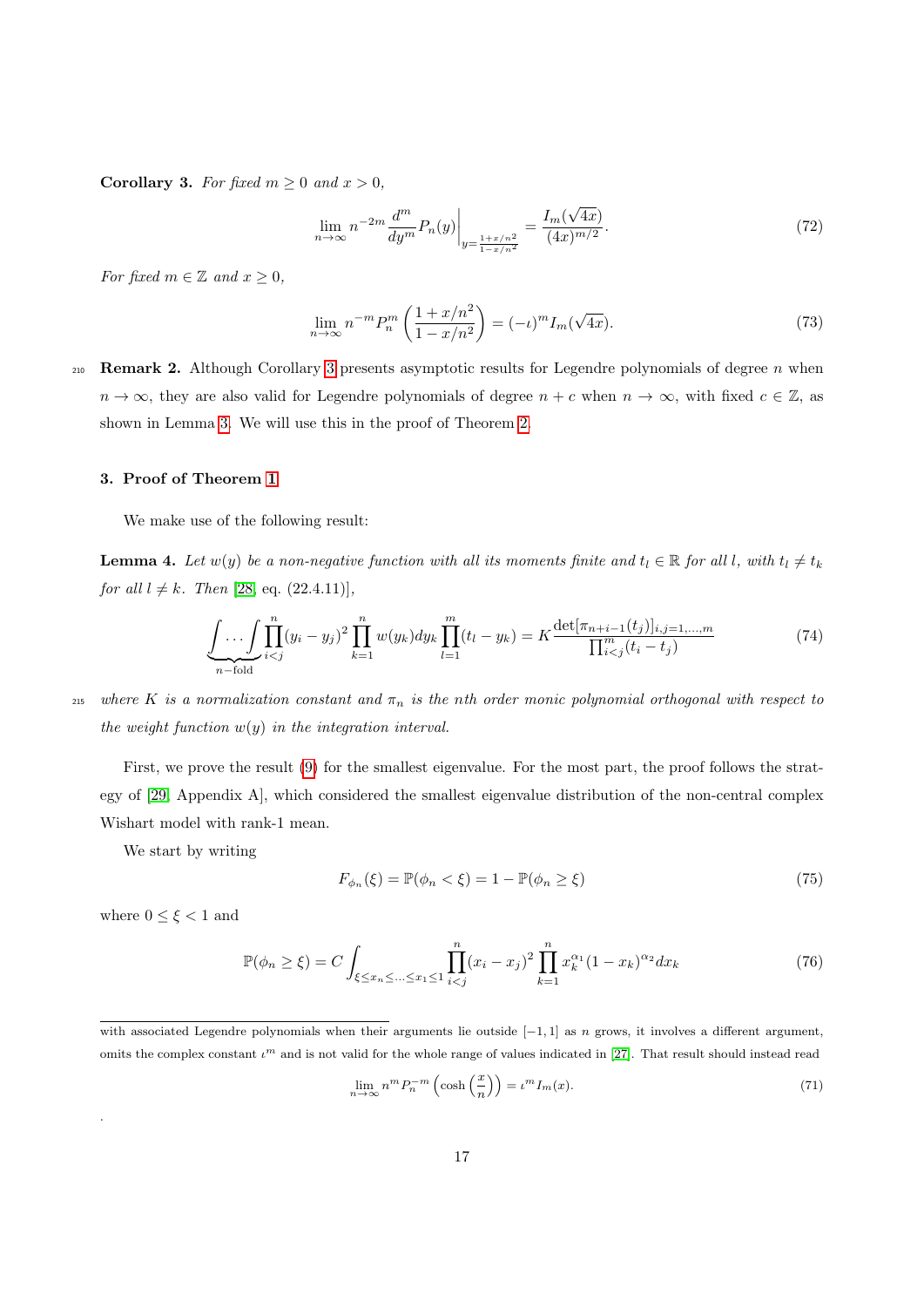with  $C$  the normalization constant of the eigenvalue JPDF in  $(7)$ . Since the integrand is symmetric in  $x_1, \ldots, x_n$ , we may write

$$
\mathbb{P}(\phi_n \ge \xi) = \frac{C}{n!} \underbrace{\int_{\xi}^1 \dots \int_{\xi}^1 \prod_{i < j}^n (x_i - x_j)^2 \prod_{k=1}^n x_k^{\alpha_1} (1 - x_k)^{\alpha_2} dx_k}_{n \text{-fold}}.
$$
\n
$$
(77)
$$

After the multiple change of variables  $y_i = (x_i - \xi)/(1 - \xi)$ , for  $1 \le i \le n$ , we have

$$
\mathbb{P}(\phi_n \ge \xi) = \frac{C(1-\xi)^{n\alpha_1+n\alpha_2+n^2}}{n!} \underbrace{\int_0^1 \dots \int_0^1 \prod_{i
$$

Rearranging the expression yields

<span id="page-17-3"></span>
$$
\mathbb{P}(\phi_n \ge \xi) = \frac{(-1)^{n\alpha_1} C (1-\xi)^{n\alpha_1 + n\alpha_2 + n^2}}{n!} T_n^{\alpha_1, \alpha_2} \left( -\frac{\xi}{1-\xi}, 1 \right)
$$
(79)

<span id="page-17-0"></span>where

$$
T_n^{\alpha_1, \alpha_2}(\beta, \gamma) = \underbrace{\int_0^1 \dots \int_0^1 \prod_{i < j}^n (y_i - y_j)^2 \prod_{k=1}^n dy_k}_{n \text{-fold}} dy_k \prod_{l=1}^{\alpha_1 + \alpha_2} (t_l - y_k) \tag{80}
$$

with

<span id="page-17-1"></span>
$$
t_l = \begin{cases} \beta, & l = 1, \dots, \alpha_1 \\ \gamma, & l = \alpha_1 + 1, \dots, \alpha_1 + \alpha_2. \end{cases}
$$
 (81)

Note that this is of the same form as [\(74\)](#page-16-1) in Lemma [4;](#page-16-2) however, we cannot apply the lemma directly since  $t_l, l = 1, \ldots, \alpha_1 + \alpha_2$ , are not distinct. To proceed, first recognize that if  $t_l$  for all l were distinct, then

$$
\underbrace{\int_{0}^{1} \dots \int_{0}^{1} \prod_{i(82)
$$

where  $\tilde{C}$  is a normalization constant and  $\tilde{P}_{\nu}(x)$  is the *v*th order polynomial orthogonal with respect to 1 in [0, 1]. This is precisely the shifted Legendre polynomial, defined in Section [2.](#page-10-1) Our desired integral in [\(80\)](#page-17-0) can be evaluated from [\(82\)](#page-17-1) by taking limits as

$$
T_n^{\alpha_1,\alpha_2}(\beta,\gamma) = \widetilde{C} \lim_{\substack{t_1,\ldots,t_{\alpha_1}\to\beta\\t_{\alpha_1+1},\ldots,t_{\alpha_1+\alpha_2}\to\gamma}} \frac{\det[P_{n+i-1}(t_j)]_{i,j=1,\ldots,\alpha_1+\alpha_2}}{\prod_{i(83)
$$

To evaluate these limits, we apply [\[30,](#page-39-21) Lemma 2] and we have

<span id="page-17-2"></span>
$$
T_n^{\alpha_1,\alpha_2}(\beta,\gamma) = \tilde{C}^{\alpha_1,\alpha_2}(\beta,\gamma) \det(\mathbf{T}(\beta,\gamma))
$$
\n(84)

where  $\Upsilon(\beta, \gamma)$  is a  $(\alpha_1 + \alpha_2) \times (\alpha_1 + \alpha_2)$  matrix defined by

$$
\mathbf{\hat{Y}}(\beta,\gamma) = [\mathbf{D}_{\alpha_1}(\beta) \quad \mathbf{D}_{\alpha_2}(\gamma)] \tag{85}
$$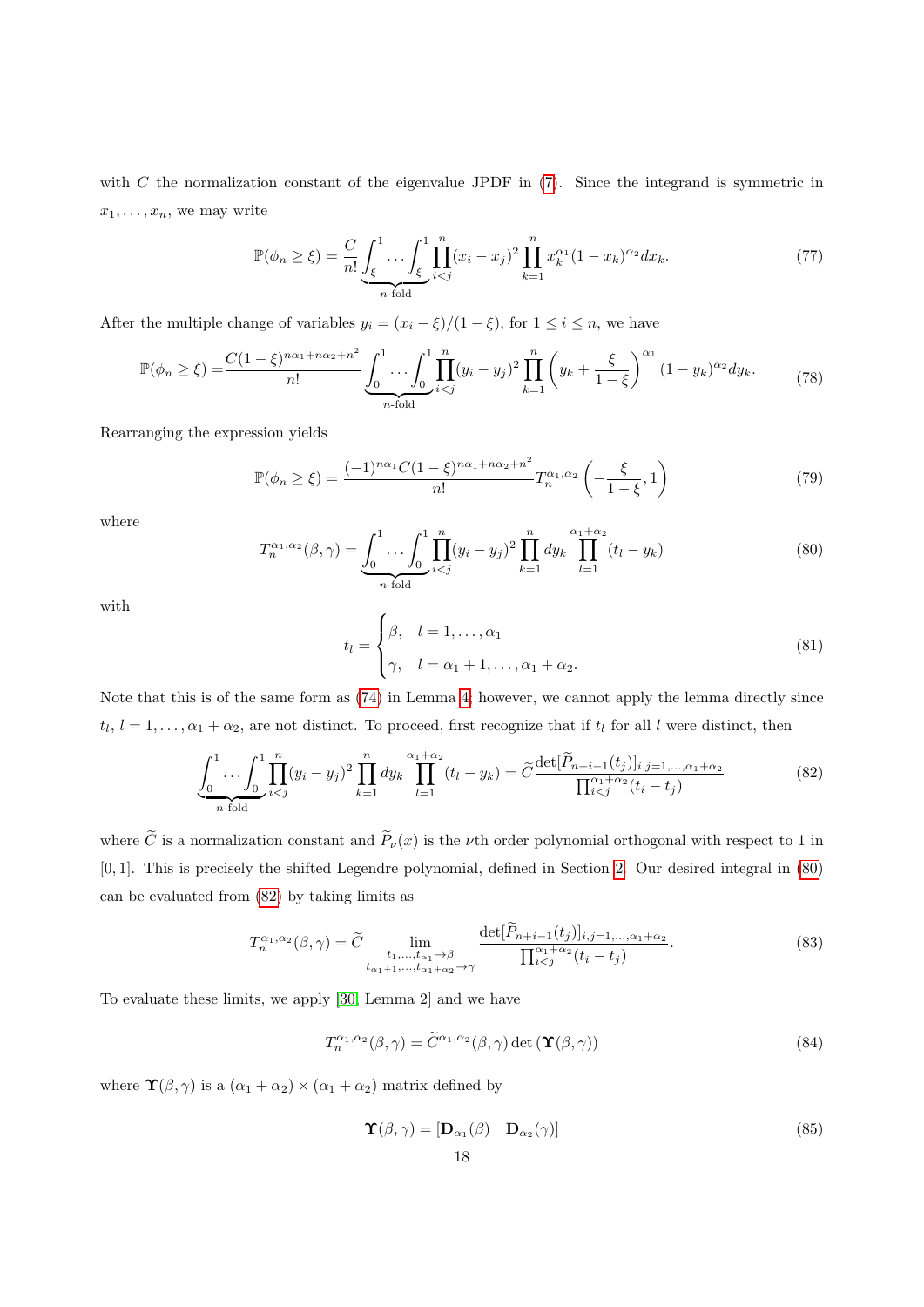with  $\mathbf{D}_{\alpha}(y)$  a  $(\alpha_1 + \alpha_2) \times \alpha$  matrix with entries

<span id="page-18-0"></span>
$$
[\mathbf{D}_{\alpha}(y)]_{ij} = \frac{d^{j-1}}{dy^{j-1}} \widetilde{P}_{n+i-1}(y)
$$
\n(86)

and

$$
\widetilde{C}^{\alpha_1,\alpha_2}(\beta,\gamma) = \frac{\widetilde{C}\left(\prod_{i=1}^{\alpha_1-1} i! \prod_{j=1}^{\alpha_2-1} j! \right)^{-1}}{(\gamma-\beta)^{\alpha_1\alpha_2}}.
$$
\n(87)

220 The product  $\prod_{i=1}^{\alpha-1} i!$  is taken as 1 when  $\alpha = 0$ .

Using  $(84)$ ,  $(79)$  and  $(75)$ , we obtain

$$
F_{\phi_n}(\xi) = 1 - \widehat{C}^{-1} (1 - \xi)^{\alpha_1 \alpha_2 + n\alpha_1 + n\alpha_2 + n^2} \det \left( \Upsilon \left( -\frac{\xi}{1 - \xi}, 1 \right) \right). \tag{88}
$$

Since  $F_{\phi_n}(0) = 0$ ,

$$
\widehat{C} = \det\left(\mathbf{\Upsilon}\left(0,1\right)\right). \tag{89}
$$

With the help of [\(42\)](#page-12-9) and the chain rule, we write the derivatives of the shifted Legendre polynomials in [\(86\)](#page-18-0) in terms of standard Legendre ones as

$$
\frac{d^k}{dz^k}\widetilde{P}_n(z) = 2^k \frac{d^k}{dy^k} P_n(y) \Big|_{y=2z-1},\tag{90}
$$

which gives the result for the smallest eigenvalue distribution in [\(9\)](#page-4-6). The result [\(10\)](#page-5-5) follows from (9) by applying the transformation in Remark [1.](#page-4-5)

# 4. Proof of Proposition [1](#page-6-1)

From [\[9,](#page-39-0) eq. (3.16)] and [\[31\]](#page-39-22),

<span id="page-18-3"></span>
$$
F_{\phi_n}(\xi) = h_{\alpha_1, \alpha_2}(\xi) \tag{91}
$$

<span id="page-18-2"></span>where<sup>[3](#page-18-1)</sup>

$$
h_{\alpha_1,\alpha_2}(\xi) = 1 - (1 - \xi)^{n^2 + n\alpha_1 + n\alpha_2} \, {}_2\widetilde{F}_1(-n, n + \alpha_1 + \alpha_2; \alpha_1; s_1, \dots, s_{\alpha_1})|_{s_1 = \dots = s_{\alpha_1} = -\xi/(1-\xi)} \tag{92}
$$

with  $2\widetilde{F}_1$  the  $\alpha_1$ -dimensional complex Gauss hypergeometric function. First recognize that if  $s_j$ ,  $j =$  $1, \ldots, \alpha_1$ , were distinct in [\(92\)](#page-18-2), then [\[32,](#page-39-23) eq. (2.9)]

$$
{}_{2}\widetilde{F}_{1}(-n,n+\alpha_{1,2};\alpha_{1};s_{1},\ldots,s_{\alpha_{1}}) = \frac{\det\left[s_{j}^{\alpha_{1}-i} \ {}_{2}\mathcal{F}_{1}(-n-i+1,n+\alpha_{1,2}-i+1:\alpha_{1}-i+1;s_{j})\right]_{ij=1,\ldots,\alpha_{1}}}{\prod_{i(93)
$$

<span id="page-18-1"></span><sup>&</sup>lt;sup>3</sup>As mentioned in [\[9\]](#page-39-0), one can write  $h_{\alpha_1,\alpha_2}(\xi)$  in terms of a polynomial in  $\xi/(1-\xi)$ . However, this polynomial is difficult to compute since it involves a sum over all partitions  $\kappa$  of  $k \in \{0, 1, \ldots, n\alpha_1\}$  into no more than  $\alpha_1$  parts.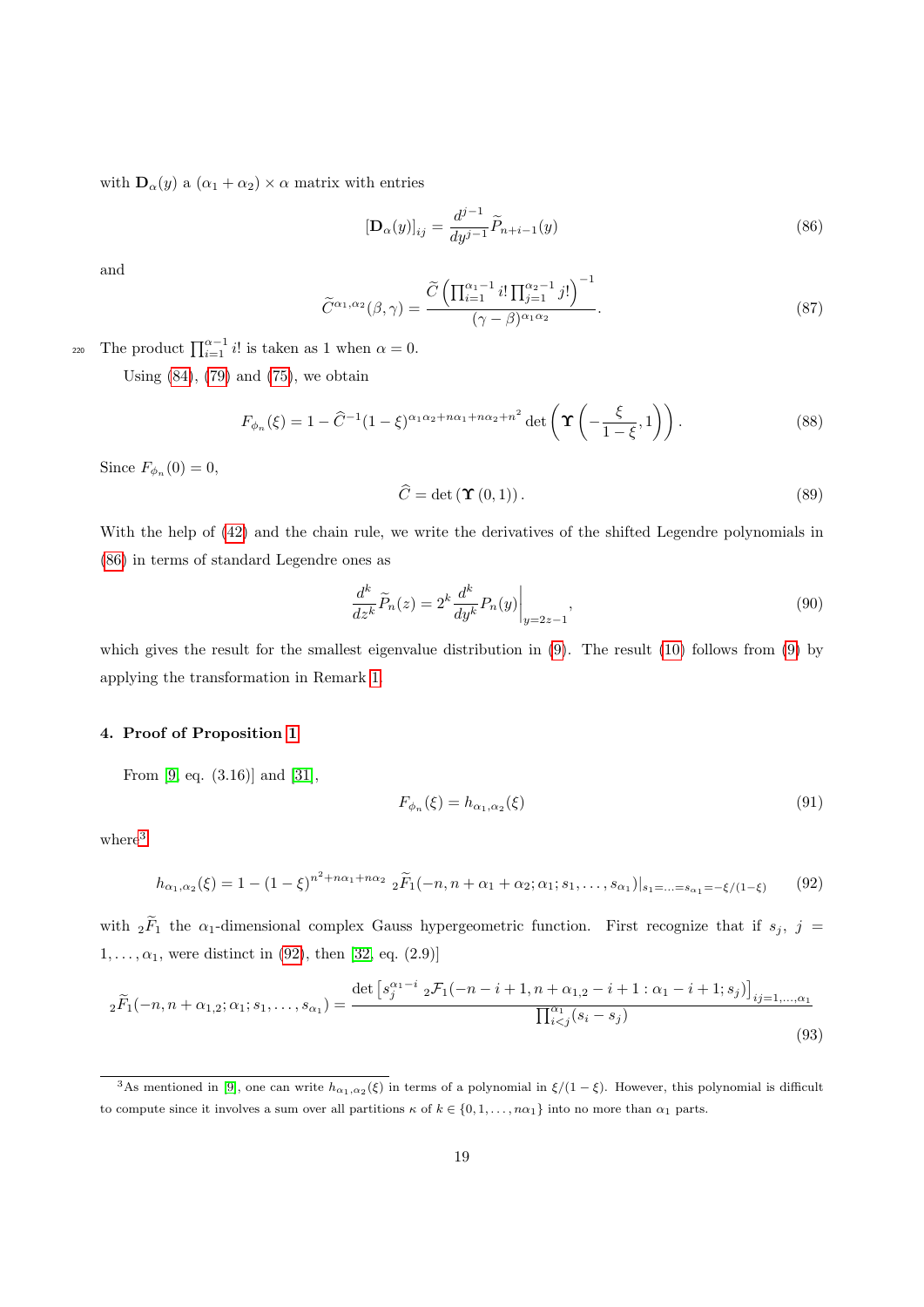where  $\alpha_{1,2} = \alpha_1 + \alpha_2$  and  ${}_2\mathcal{F}_1$  is the Gauss hypergeometric function of scalar argument. Our desired expression in [\(92\)](#page-18-2) can be evaluated from [\(93\)](#page-18-3) by taking limits as

$$
h_{\alpha_1,\alpha_2}(\xi) = 1 - (1 - \xi)^{n^2 + n\alpha_1 + n\alpha_2}
$$
  
 
$$
\times \lim_{s_1, ..., s_{\alpha_1} \to -\xi/(1 - \xi)} \frac{\det \left[ s_j^{\alpha_1 - i} \, _2\mathcal{F}_1(-n - i + 1, n + \alpha_{1,2} - i + 1 : \alpha_1 - i + 1; s_j) \right]_{ij=1,...,\alpha_1}}{\prod_{i < j}^{\alpha_1} (s_i - s_j)}
$$
\n(94)

where the Gauss hypergeometric function of scalar argument can be expressed in terms of Jacobi polynomials as [\[21,](#page-39-12) eq. (15.4.6)]

$$
{}_2\mathcal{F}_1(-n-i+1,n+\alpha_{1,2}-i+1:\alpha_1-i+1;s_j) = \frac{(n+i-1)!(\alpha_1-i)!}{(\alpha_1+n-1)!}P_{n+i-1}^{(\alpha_1-i,\alpha_2-i+1)}(1-2s_j). \tag{95}
$$

To evaluate these limits, we apply [\[30,](#page-39-21) Lemma 2] and we have

$$
h_{\alpha_1,\alpha_2}(\xi) = 1 - \prod_{k=1}^{\alpha_1} \frac{(n+k-1)!(\alpha_1-k)!}{(\alpha_1+n-1)!(k-1)!} (1-\xi)^{n^2+n\alpha_1+n\alpha_2}
$$
  
 
$$
\times \det \left[ \frac{d^{\alpha_1-j}}{dy^{\alpha_1-j}} \left[ y^{\alpha_1-i} P_{n+i-1}^{(\alpha_1-i,\alpha_2-i+1)}(1-2y) \right] \Big|_{y=-\xi/(1-\xi)} \right]_{i,j=1,\dots,\alpha_1}.
$$
 (96)

Finally, we obtain the result by applying the Leibniz rule to the entries of the determinant.

## <sup>225</sup> 5. Proof of Theorem [2](#page-7-0)

As before, we prove the result [\(26\)](#page-7-2) for the smallest eigenvalue, with the result [\(27\)](#page-7-3) then following from Remark [1.](#page-4-5)

<span id="page-19-0"></span>First consider the case  $\alpha_2 = 0$ . Applying [\(40\)](#page-12-8) to the entries of  $\mathbf{E}_{\alpha_1}(y)$  and some algebraic simplifications, we obtain

$$
F_{n^2 \phi_n}(x) = F_{\phi_n}(x/n^2) = 1 - (1 - x/n^2)^{n^2 + \alpha_1 n} \frac{\det(\mathbf{E}_{\alpha_1}(x^*))}{\det(\mathbf{E}_{\alpha_1}(1))}
$$
(97)

where  $x^* = (1 + x/n^2)/(1 - x/n^2)$ .

If one takes  $n$  large and applies Corollary [3](#page-15-3) to the entries of the numerator determinant of  $(97)$ , given in [\(12\)](#page-5-0), we obtain

$$
\left[\mathbf{E}_{\alpha_1}(x^*)\right]_{ij} = n^{2(j-1)} \frac{I_{j-1}(\sqrt{4x})}{(4x)^{(j-1)/2}} + o\left(n^{2(j-1)}\right),\tag{98}
$$

while for the denominator, with [\(13\)](#page-5-6), we obtain

$$
\left[\mathbf{E}_{\alpha_1}(1)\right]_{ij} = n^{2(j-1)} \frac{2^{1-j}}{(j-1)!} + o\left(n^{2(j-1)}\right). \tag{99}
$$

Hence, replacing the entries of both determinants with their leading order terms gives clearly a  $0/0$  inde-<sup>230</sup> termination in [\(97\)](#page-19-0). To circumvent this, we iteratively make a set of manipulations to the determinant of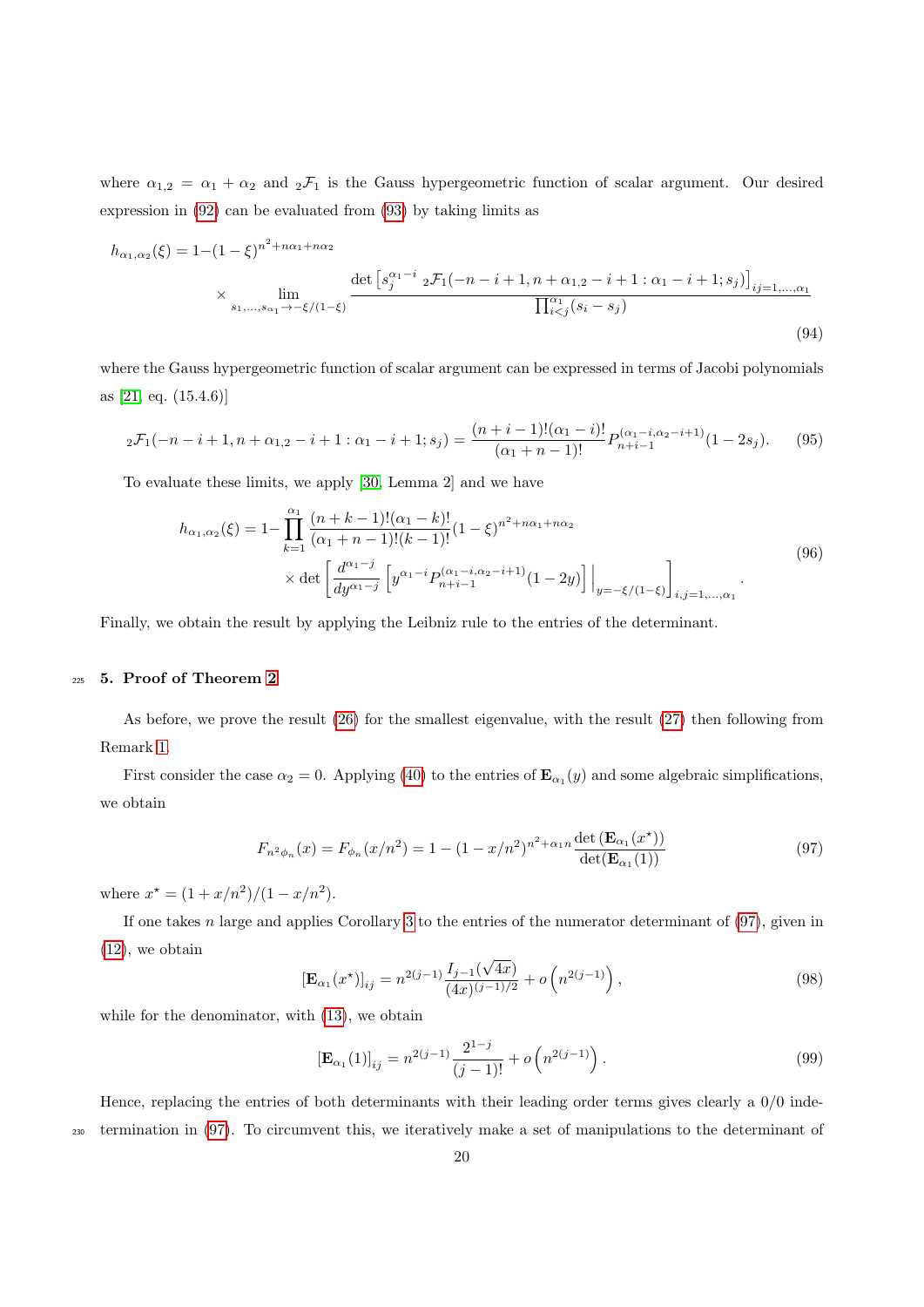$\mathbf{E}_{\alpha_1}(y)$  by using properties of Legendre polynomials (Lemmas [1](#page-12-5) and [2](#page-13-4) and Corollary [2\)](#page-12-7), following a similar method as in [\[16\]](#page-39-7) for the Laguerre case. In particular, we iteratively make row operations and use the recurrence property in Corollary [2](#page-12-7) to modify the derivative orders of the entries within a specific column, so that when  $y = x^*$ , by virtue of Corollary [3,](#page-15-3) they approach a different Bessel function in the limit, which <sup>235</sup> avoids the 0/0 indetermination. However, the recurrence property in Corollary [2](#page-12-7) for the Legendre case

presents a certain range of validity, which will prevent its application for some entries. Also, contrary to the recurrence property of Laguerre polynomials used in [\[16\]](#page-39-7), having the constant  $(n - m + 1)$  on the left-hand side of Corollary [2](#page-12-7) makes the derivation more cumbersome. We first demonstrate the result for the case  $\alpha_1 = 3$ , in order to shed light on the set of manipulations required to prove the general result.

# <span id="page-20-0"></span>240 5.1. An illustrative case:  $\alpha_1 = 3$  and  $\alpha_2 = 0$

This corresponds to the simplest case that demonstrates the challenge posed by the recurrence property of Corollary [2](#page-12-7) or, more generally, Lemma [1.](#page-12-5) For  $\alpha_1 = 3$  and  $\alpha_2 = 0$ , we have

$$
\mathbf{E}_{3}(y) = \begin{bmatrix} P_{n}(y) & \frac{dP_{n}(y)}{dy} & \frac{d^{2}P_{n}(y)}{dy^{2}} \\ P_{n+1}(y) & \frac{dP_{n+1}(y)}{dy} & \frac{d^{2}P_{n+1}(y)}{dy^{2}} \\ P_{n+2}(y) & \frac{dP_{n+2}(y)}{dy} & \frac{d^{2}P_{n+2}(y)}{dy^{2}} \end{bmatrix}.
$$
 (100)

When  $y = x^*$ , by virtue of Corollary [3,](#page-15-3) we identify for large n

<span id="page-20-1"></span>
$$
\mathbf{E}_3(x^*) = \begin{bmatrix} | & | & | & | \\ \mathcal{O}(1) & \mathcal{O}(n^2) & \mathcal{O}(n^4) \\ | & | & | & | \end{bmatrix}.
$$
 (101)

We apply a set of iterative operations which will successively decrease the order (in  $n$ ) from one row to the next in [\(101\)](#page-20-1). This will make use of the recurrence properties of Legendre polynomials in Lemma [1](#page-12-5) and Corollary [2.](#page-12-7) Although we could apply the more general Lemma [1](#page-12-5) instead, Corollary [2](#page-12-7) will be useful to illustrate the purpose of each iteration. In the first iteration, to facilitate the application of Corollary [2,](#page-12-7) we scale the third row of  $\mathbf{E}_3(y)$  by y and then subtract the second row. We then scale the second row by y and then subtract the first row. Note that this does not alter the first row. This procedure yields  $\det(\mathbf{E}_3(y)) = y^{-2} \det(\mathbf{\Theta}_n^{(1)}(y))$  with

$$
\Theta_{n}^{(1)}(y) = \begin{bmatrix} P_{n}(y) & \frac{dP_{n}(y)}{dy} & \frac{d^{2}P_{n}(y)}{dy^{2}} \\ yP_{n+1}(y) - P_{n}(y) & y\frac{dP_{n+1}(y)}{dy} - \frac{dP_{n}(y)}{dy} & y\frac{d^{2}P_{n+1}(y)}{dy^{2}} - \frac{d^{2}P_{n}(y)}{dy^{2}} \\ yP_{n+2}(y) - P_{n+1}(y) & y\frac{dP_{n+2}(y)}{dy} - \frac{dP_{n+1}(y)}{dy} & y\frac{d^{2}P_{n+2}(y)}{dy^{2}} - \frac{d^{2}P_{n+1}(y)}{dy^{2}} \end{bmatrix}.
$$
 (102)

We can now apply Corollary [2](#page-12-7) to the modified entries of the second and third columns. For the modified entries of the first column, we use their Rodrigues' formula representation [\(39\)](#page-12-6) and then employ Lemma [1.](#page-12-5)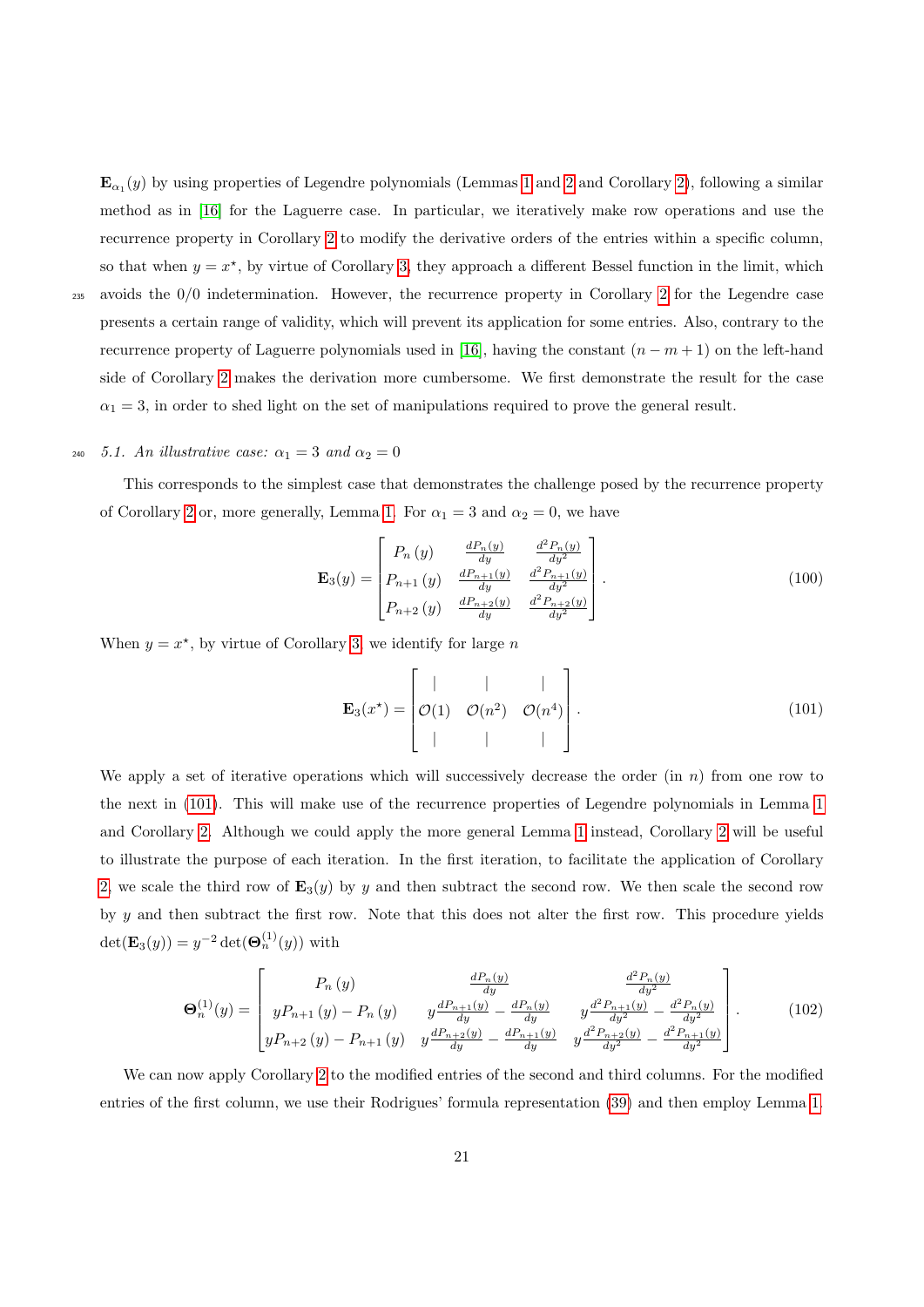This leads to

$$
\Theta_n^{(1)}(y) = \begin{bmatrix} P_n(y) & \frac{dP_n(y)}{dy} & \frac{d^2P_n(y)}{dy^2} \\ \frac{(n+2)}{2^{n+1}(n+1)!} \frac{d^n}{dy^n} \left[ (y^2 - 1)^{n+1} \right] & (n+1)P_{n+1}(y) & n\frac{dP_{n+1}(y)}{dy} \\ \frac{(n+3)}{2^{n+2}(n+2)!} \frac{d^{n+1}}{dy^{n+1}} \left[ (y^2 - 1)^{n+2} \right] & (n+2)P_{n+2}(y) & (n+1)\frac{dP_{n+2}(y)}{dy} \end{bmatrix},
$$
(103)

concluding the first iteration. In the second iteration, we repeat the same manipulations, but this time we only scale the third row by y and subtract the second row. This gives  $\det(\mathbf{E}_3(y)) = y^{-3} \det(\mathbf{\Theta}_n^{(2)}(y))$  with

$$
\Theta_n^{(2)}(y) = \begin{bmatrix} P_n(y) & \frac{dP_n(y)}{dy} & \frac{d^2P_n(y)}{dy^2} \\ \frac{(n+2)}{2^{n+1}(n+1)!} \frac{d^n}{dy^n} \left[ (y^2 - 1)^{n+1} \right] & (n+1)P_{n+1}(y) & n\frac{dP_{n+1}(y)}{dy} \\ a_{1,1}(y) & a_{1,2}(y) & a_{1,3}(y) \end{bmatrix}
$$
(104)

where

$$
a_{1,1}(y) = (n+3)\frac{y}{2^{n+2}(n+2)!} \frac{d^{n+1}}{dy^{n+1}} \left[ (y^2 - 1)^{n+2} \right] - (n+2)\frac{1}{2^{n+1}(n+1)!} \frac{d^n}{dy^n} \left[ (y^2 - 1)^{n+1} \right] \tag{105}
$$

$$
a_{1,2}(y) = (n+2)yP_{n+2}(y) - (n+1)P_{n+1}(y),
$$
\n(106)

$$
a_{1,3}(y) = (n+1)y\frac{d}{dy}P_{n+2}(y) + n\frac{d}{dy}P_{n+1}(y).
$$
\n(107)

We then employ Lemma [1](#page-12-5) and Corollary [2](#page-12-7) to rewrite the entries  $a_{1,j}(y)$ . Specifically, we rewrite  $a_{1,1}(y)$  as

$$
a_{1,1}(y) = (n+3) \left[ \frac{y}{2^{n+2}(n+2)!} \frac{d^{n+1}}{dy^{n+1}} \left[ (y^2 - 1)^{n+2} \right] - \frac{n+2}{n+3} \frac{1}{2^{n+1}(n+1)!} \frac{d^n}{dy^n} \left[ (y^2 - 1)^{n+1} \right] \right]
$$
  
\n
$$
= (n+3) \left[ \frac{y}{2^{n+2}(n+2)!} \frac{d^{n+1}}{dy^{n+1}} \left[ (y^2 - 1)^{n+2} \right] - \left( 1 - \frac{1}{n+3} \right) \frac{1}{2^{n+1}(n+1)!} \frac{d^n}{dy^n} \left[ (y^2 - 1)^{n+1} \right] \right]
$$
  
\n
$$
= \frac{(n+3)(n+4)}{2^{n+2}(n+2)!} \frac{d^n}{dy^n} \left[ (y^2 - 1)^{n+2} \right] + \frac{1}{2^{n+1}(n+1)!} \frac{d^n}{dy^n} \left[ (y^2 - 1)^{n+1} \right]
$$
  
\n(108)

where the first term of the last line followed from Lemma [1.](#page-12-5) The entries  $a_{1,2}(y)$  and  $a_{1,3}(y)$  are handled similarly, by employing Lemma [1](#page-12-5) and Corollary [2](#page-12-7) respectively, giving

$$
a_{1,2}(y) = \frac{(n+2)(n+3)}{2^{n+2}(n+2)!} \frac{d^{n+1}}{dy^{n+1}} \left[ (y^2 - 1)^{n+2} \right] + P_{n+1}(y),\tag{109}
$$

$$
a_{1,3}(y) = (n+1)(n+2)P_{n+2}(y) + \frac{d}{dy}P_{n+1}(y).
$$
\n(110)

At this point, we apply Lemma [2](#page-13-4) to the entries below the main diagonal of  $\Theta_n^{(2)}(y)$  to obtain

$$
\Theta_n^{(2)}(y) = \n\begin{bmatrix}\nP_n(y) & \frac{dP_n(y)}{dy} & \frac{d^2P_n(y)}{dy^2} \\
\frac{\sqrt{1-y^2}}{n+1}P_{n+1}^1(y) & (n+1)P_{n+1}(y) & n\frac{dP_{n+1}(y)}{dy} \\
\frac{1-y^2}{(n+1)(n+2)}P_{n+2}^2(y) + \frac{\sqrt{1-y^2}}{(n+1)(n+2)}P_{n+1}^1(y) & \sqrt{1-y^2}P_{n+2}^1(y) + P_{n+1}(y) & (n+1)(n+2)P_{n+2}(y) + \frac{dP_{n+1}(y)}{dy}\n\end{bmatrix}.
$$
\n(111)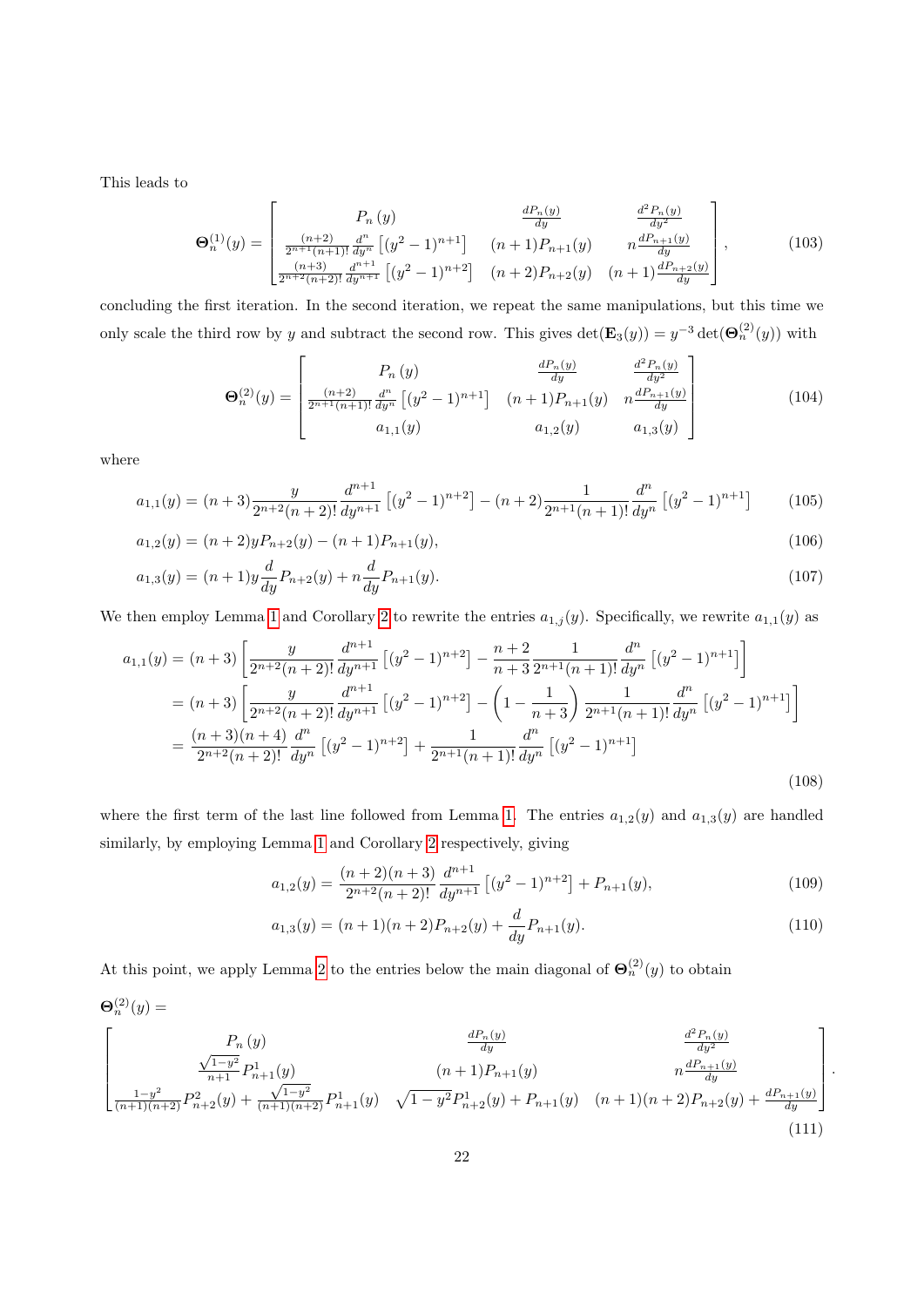Note that the entries of the third row of  $\Theta_n^{(2)}(y)$  have an additional term with respect to the previous rows as a result of the manipulations. This is due to the fact that the recurrence formula of Legendre polynomials in Lemma [1](#page-12-5) (or Corollary [2\)](#page-12-7) has the constant factor  $(n - m + 1)$  in its left-hand side. We will need to consider such additional terms when taking limits.

When  $y = x^*$ ,  $1 - y^2 = -4x/n^2$ . With this in mind, by virtue of Corollary [3,](#page-15-3) we now have

<span id="page-22-1"></span>
$$
\mathbf{\Theta}_{n}^{(2)}(x^{\star}) = \begin{bmatrix} \mathcal{O}(1) & \mathcal{O}(n^{2}) & \mathcal{O}(n^{4}) \\ \mathcal{O}(1/n) & \mathcal{O}(n) & \mathcal{O}(n^{3}) \\ \mathcal{O}(1/n^{2}) & \mathcal{O}(1) & \mathcal{O}(n^{2}) \end{bmatrix},
$$
\n(112)

<sup>245</sup> where in contrast to [\(101\)](#page-20-1), as alluded earlier, the order in n has been successively reduced in the second and third rows. This is a consequence of iteratively applying Corollary [2](#page-12-7) or, more generally, Lemma [1.](#page-12-5) Effectively, when applying Corollary [2](#page-12-7) to the modified upper-triangular entries, the order in  $n$  is reduced by one. This can be seen from the reduction in the derivative order of the Legendre polynomials, which reduces the order in n by two (Corollary [3\)](#page-15-3), and from the factor  $(n - m + 1)$  (left-hand side of Corollary [2\)](#page-12-7), <sup>250</sup> which increases that order by one. The same effect occurs when applying Lemma [1](#page-12-5) to the lower-triangular entries, even though Lemma [1](#page-12-5) does not explicitly show this order reduction.

Next, we perform some manipulations in order to apply the limiting results of Corollary [3,](#page-15-3) while making the entries all of order 1. We divide the jth column by  $n^{j-1}(1-y^2)^{(3-j)/2}$  for  $j=1,\ldots,3$ , and multiply the *i*th row by  $(1-y^2)^{(3-i)/2}$  for  $i=1,\ldots,3$ . This gives  $\det(\mathbf{E}_3(y)) = (y/n)^{-3} \det(\tilde{\mathbf{\Theta}}_n^{(2)}(y))$  with

$$
\tilde{\Theta}_{n}^{(2)}(y) = \n\begin{bmatrix}\nP_n(y) & \frac{\sqrt{1-y^2}}{n} \frac{dP_n(y)}{dy} & \frac{1-y^2}{n^2} \frac{d^2P_n(y)}{dy^2} \\
\frac{P_{n+1}^1(y)}{n+1} & \frac{n+1}{n} P_{n+1}(y) & \frac{\sqrt{1-y^2}}{n} \frac{d^2P_{n+1}(y)}{dy} \\
\frac{P_{n+2}^2(y)}{(n+1)(n+2)} + \frac{(1-y^2)^{-1/2}}{(n+1)(n+2)} P_{n+1}(y) & \frac{P_{n+2}^1(y)}{n} + \frac{P_{n+1}(y)}{n\sqrt{1-y^2}} & \frac{(n+1)(n+2)}{n^2} P_{n+2}(y) + \frac{1}{n^2} \frac{dP_{n+1}(y)}{dy}\n\end{bmatrix}.\n\tag{113}
$$

At this point, by virtue of Corollary [3,](#page-15-3) the columns of  $\tilde{\Theta}_n^{(2)}(x^*)$  are linearly independent when  $n \to \infty$ . We then rewrite [\(97\)](#page-19-0) for  $\alpha_1 = 3$  and  $\alpha_2 = 0$  as

<span id="page-22-0"></span>
$$
F_{\phi_n}(x/n^2) = 1 - \frac{(1 - x/n^2)^{n^2 + 3n + 3}}{(1 + x/n^2)^3} \frac{\det\left(\tilde{\Theta}_n^{(2)}(x^{\star})\right)}{\det\left(\tilde{\Theta}_n^{(2)}(1)\right)}
$$
(114)

and take the  $n \to \infty$  limit. Specifically, applying Corollary [3](#page-15-3) to the entries of  $\tilde{\Theta}_n^{(2)}(x^*)$ , and recalling that  $1 - y^2 = -4x/n^2$  when  $y = x^*$ , we obtain that  $\lim_{n \to \infty} \det(\tilde{\Theta}_n^{(2)}(x^*)) = \det(\mathbf{L}^{(0)}(x))$  with

$$
\mathbf{L}^{(0)}(x) = \begin{bmatrix} I_0(\sqrt{4x}) & \iota I_1(\sqrt{4x}) & -I_2(\sqrt{4x}) \\ -\iota I_1(\sqrt{4x}) & I_0(\sqrt{4x}) & \iota I_1(\sqrt{4x}) \\ -I_2(\sqrt{4x}) - \frac{I_1(\sqrt{4x})}{\sqrt{4x}} & -\iota I_1(\sqrt{4x}) - \iota \frac{I_0(\sqrt{4x})}{\sqrt{4x}} & I_0(\sqrt{4x}) + \frac{I_1(\sqrt{4x})}{\sqrt{4x}} \end{bmatrix} . \tag{115}
$$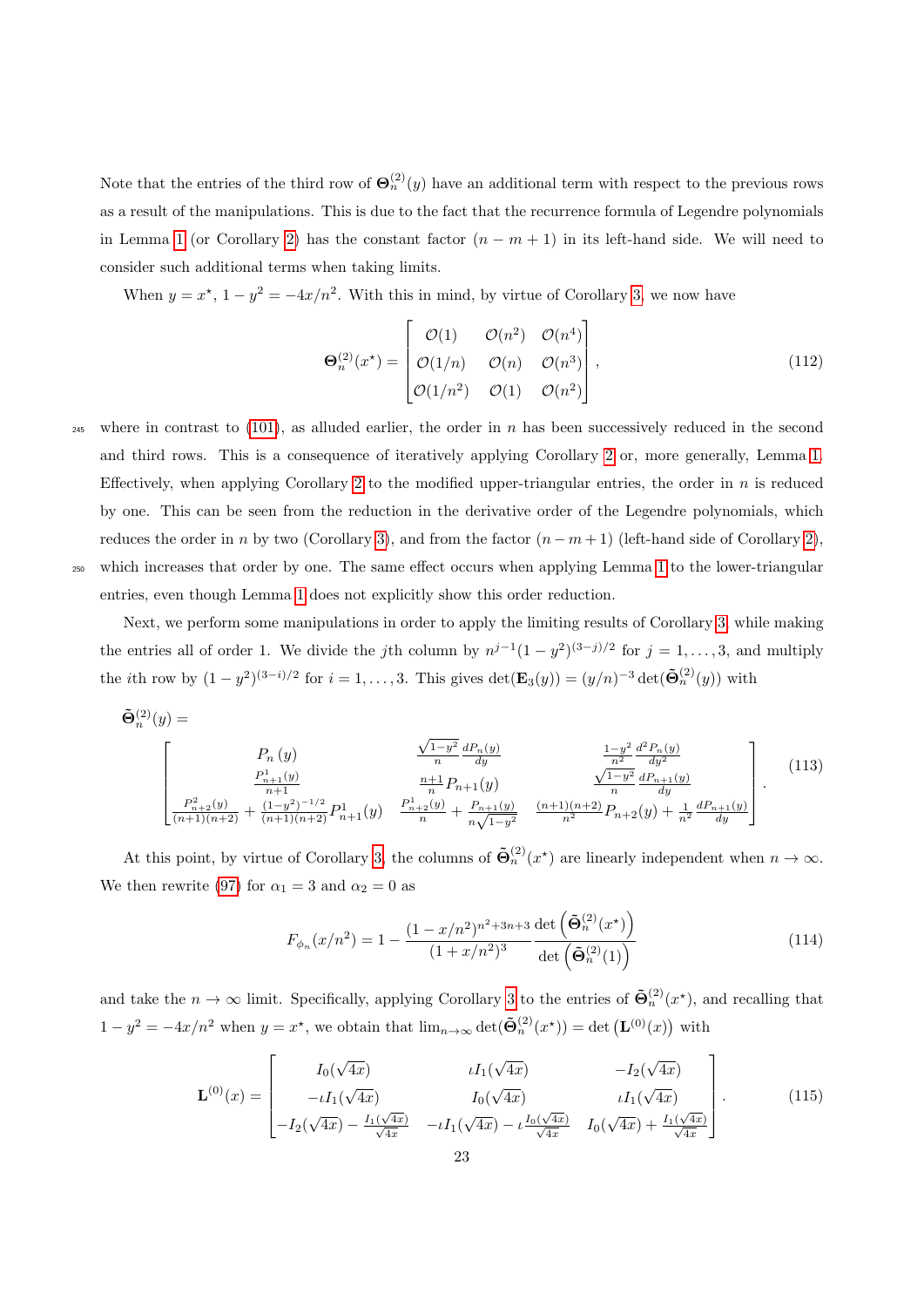To make all complex constants vanish, we divide the jth column by  $(-i)^{3-j}$  for  $j = 1, ..., 3$  and then multiply the *i*th row by  $(-i)^{3-i}$  for  $i = 1, ..., 3$ , so that  $\det(\mathbf{L}^{(0)}(x)) = \det(\mathbf{L}^{(0)}(x))$  with

$$
\tilde{\mathbf{L}}^{(0)}(x) = \begin{bmatrix} I_0(\sqrt{4x}) & I_1(\sqrt{4x}) & I_2(\sqrt{4x}) \\ I_1(\sqrt{4x}) & I_0(\sqrt{4x}) & I_1(\sqrt{4x}) \\ I_2(\sqrt{4x}) + \frac{I_1(\sqrt{4x})}{\sqrt{4x}} & I_1(\sqrt{4x}) + \frac{I_0(\sqrt{4x})}{\sqrt{4x}} & I_0(\sqrt{4x}) + \frac{I_1(\sqrt{4x})}{\sqrt{4x}} \end{bmatrix}.
$$
\n(116)

Notice that we can simplify the determinant by subtracting the second row scaled by  $(4x)^{-1/2}$  from the third row, so that  $\det(\mathbf{L}^{(0)}(x)) = \det(\tilde{\mathbf{L}}^{(1)}(x))$  with

$$
\tilde{\mathbf{L}}^{(1)}(x) = \begin{bmatrix} I_0(\sqrt{4x}) & I_1(\sqrt{4x}) & I_2(\sqrt{4x}) \\ I_1(\sqrt{4x}) & I_0(\sqrt{4x}) & I_1(\sqrt{4x}) \\ I_2(\sqrt{4x}) & I_1(\sqrt{4x}) & I_0(\sqrt{4x}) \end{bmatrix} .
$$
\n(117)

We then evaluate the  $n \to \infty$  limit of [\(114\)](#page-22-0) as

<span id="page-23-0"></span>
$$
\lim_{n \to \infty} F_{\phi_n}(x/n^2) = 1 - e^{-x} \frac{\det\left(\tilde{\mathbf{L}}^{(1)}(x)\right)}{\det\left(\tilde{\mathbf{L}}^{(1)}(0)\right)}
$$
(118)

where we have used the limit definition of the exponential. Since  $I_m(0) = 0$  for all  $m \in \mathbb{Z}^+$  and  $I_0(0) = 1$ , explicit computation of the denominator determinant in [\(118\)](#page-23-0) gives 1. Finally, noting that

$$
\left[\tilde{\mathbf{L}}^{(1)}(x)\right]_{ij} = I_{i-j}(\sqrt{4x})\tag{119}
$$

since  $I_m(z) = I_{-m}(z)$  for all  $m \in \mathbb{Z}$ , we obtain the result [\(26\)](#page-7-2) for  $\alpha_1 = 3$  and  $\alpha_2 = 0$ .

## 5.2. Proof for arbitrary  $\alpha_1$  and  $\alpha_2 = 0$

For arbitrary  $\alpha_1$  and  $\alpha_2 = 0$ , we use the same approach as in the case  $\alpha_1 = 3$  and  $\alpha_2 = 0$ . First, we <sup>255</sup> make row operations to  $\mathbf{E}_{\alpha_1}(y)$  to successively reduce the order in n of entries of the same column, similar to [\(112\)](#page-22-1). Then, we perform some manipulations to facilitate the application of Corollary [3.](#page-15-3) Finally, after taking  $n \to \infty$ , we perform some row operations to simplify the entries of the limiting determinant.

In each iteration, for specified k values, we successively scale the k<sup>th</sup> last row of  $\mathbf{E}_{\alpha_1}(y)$  by y and then subtract the  $(k-1)$ th last row to facilitate the application of the Legendre recurrence properties to the entries of the kth last row. In the first iteration, we perform those row operations for  $k = 1, 2, ..., \alpha_1 - 1$ . This does not alter the first row. Let  $\tau = n + \alpha_1 - 1$ . This procedure yields  $\det(\mathbf{E}_{\alpha_1}(y)) = y^{-\alpha_1+1} \det(\mathbf{\Theta}_n^{(1)}(y))$  with

$$
\mathbf{\Theta}_{n}^{(1)}(y) = \begin{bmatrix} P_{n}(y) & \frac{dP_{n}(y)}{dy} & \cdots & \frac{d^{\alpha_{1}-1}P_{n}(y)}{dy^{\alpha_{1}-1}} \\ \frac{n+2}{2^{n+1}(n+1)!} \frac{d^{n}}{dy^{n}} \left[ (y^{2}-1)^{n+1} \right] & (n+1)P_{n+1}(y) & \cdots & (n-\alpha_{1}+3) \frac{d^{\alpha_{1}-2}P_{n+1}(y)}{dy^{\alpha_{1}-2}} \\ \frac{n+3}{2^{n+2}(n+2)!} \frac{d^{n+1}}{dy^{n+1}} \left[ (y^{2}-1)^{n+2} \right] & (n+2)P_{n+2}(y) & \cdots & (n-\alpha_{1}+4) \frac{d^{\alpha_{1}-2}P_{n+2}(y)}{dy^{\alpha_{1}-2}} \\ \vdots & \vdots & \ddots & \vdots \\ \frac{\tau+1}{2^{\tau}\tau!} \frac{d^{\tau-1}}{dy^{\tau-1}} \left[ (y^{2}-1)^{\tau} \right] & \tau P_{\tau}(y) & \cdots & (n+1) \frac{d^{\alpha_{1}-2}P_{\tau}(y)}{dy^{\alpha_{1}-2}} \end{bmatrix}
$$
(120)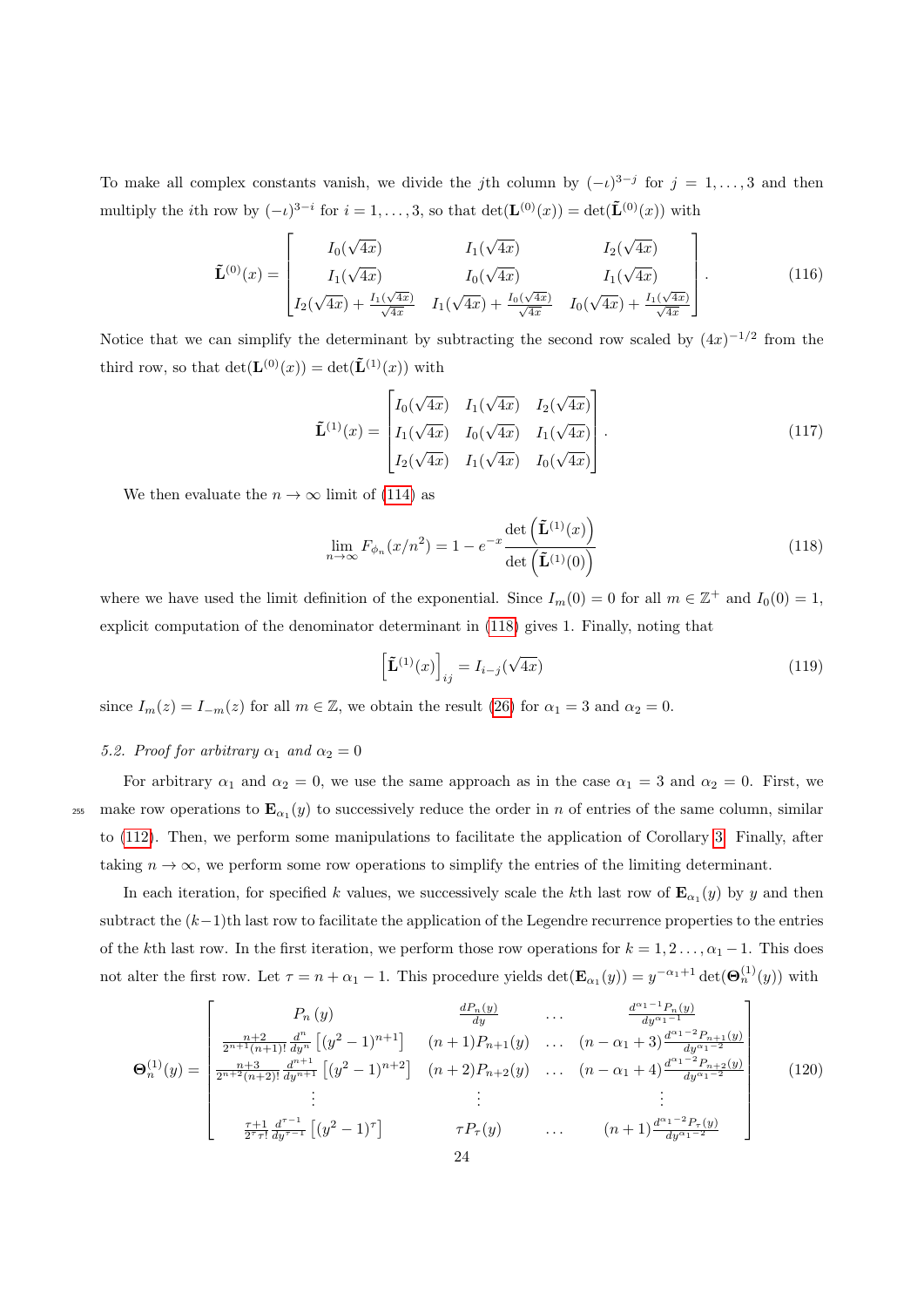where the modified entries of the first column followed from the Rodrigues' formula [\(39\)](#page-12-6) and Lemma [1,](#page-12-5) and the rest of modified entries followed from Corollary [2.](#page-12-7)

For the sake of notational simplicity, we unify the remaining iterative operations by only employing Lemma [1](#page-12-5) to simplify the modified entries. As noted in the previous subsection, Corollary [2](#page-12-7) allowed to better illustrate the purpose of each iteration. Here, using Corollary [2](#page-12-7) produces cumbersome notation, and we will resort to the more general Lemma [1.](#page-12-5) Then, we first apply the Rodrigues' formula [\(39\)](#page-12-6) to the modified entries beyond the first column of  $\Theta_n^{(1)}(y)$  to obtain

$$
\mathbf{\Theta}_n^{(1)}(y) =
$$

$$
\begin{bmatrix}\nP_n(y) & \frac{dP_n(y)}{dy} & \cdots & \frac{d^{\alpha_1-1}P_n(y)}{dy^{\alpha_1-1}} \\
\frac{n+2}{2^{n+1}(n+1)!} \frac{d^n}{dy^n} \left[ (y^2-1)^{n+1} \right] & \frac{n+1}{2^{n+1}(n+1)!} \frac{d^{n+1}}{dy^{n+1}} \left[ (y^2-1)^{n+1} \right] & \cdots & \frac{n-\alpha_1+3}{2^{n+1}(n+1)!} \frac{d^{\tau}}{dy^{\tau}} \left[ (y^2-1)^{n+1} \right] \\
\frac{n+3}{2^{n+2}(n+2)!} \frac{d^{n+1}}{dy^{n+1}} \left[ (y^2-1)^{n+2} \right] & \frac{n+2}{2^{n+2}(n+2)!} \frac{d^{n+2}}{dy^{n+2}} \left[ (y^2-1)^{n+2} \right] & \cdots & \frac{n-\alpha_1+4}{2^{n+2}(n+2)!} \frac{d^{\tau+1}}{dy^{\tau+1}} \left[ (y^2-1)^{n+2} \right] \\
\vdots & \vdots & \vdots \\
\frac{\tau+1}{2^{\tau}\tau!} \frac{d^{\tau-1}}{dy^{\tau-1}} \left[ (y^2-1)^{\tau} \right] & \frac{\tau}{2^{\tau}\tau!} \frac{d^{\tau}}{dy^{\tau}} \left[ (y^2-1)^{\tau} \right] & \cdots & \frac{n+1}{2^{\tau}\tau!} \frac{d^{\tau+\alpha_1-2}}{dy^{\tau+\alpha_1-2}} \left[ (y^2-1)^{\tau} \right]\n\end{bmatrix},\n\tag{121}
$$

and we repeat the same row operations, but this time for  $k = 1, ..., \alpha_1 - 2$ , so that  $\det(\mathbf{E}_{\alpha_1}(y)) =$  $y^{-2\alpha_1+3}\det(\boldsymbol{\Theta}_n^{(2)}(y))$  with

$$
\Theta_n^{(2)}(y) = \begin{bmatrix}\nP_n(y) & \frac{dP_n(y)}{dy} & \cdots & \frac{d^{\alpha_1-1}P_n(y)}{dy^{\alpha_1-1}} \\
\frac{n+2}{2^{n+1}(n+1)!} \frac{d^n}{dy^n} \left[ (y^2 - 1)^{n+1} \right] & \frac{n+1}{2^{n+1}(n+1)!} \frac{d^{n+1}}{dy^{n+1}} \left[ (y^2 - 1)^{n+1} \right] & \cdots & \frac{n-\alpha_1+3}{2^{n+1}(n+1)!} \frac{d^n}{dy^n} \left[ (y^2 - 1)^{n+1} \right] \\
a_{1,1}^{(2)}(y) & a_{1,2}^{(2)}(y) & \cdots & a_{1,\alpha_1}^{(2)}(y) \\
a_{2,1}^{(2)}(y) & a_{2,2}^{(2)}(y) & \cdots & a_{2,\alpha_1}^{(2)}(y)\n\end{bmatrix}
$$
\n
$$
\vdots \qquad \vdots \qquad \vdots
$$
\n
$$
a_{\alpha_1-2,1}^{(2)}(y)
$$
\n
$$
\begin{bmatrix}\n\vdots & \vdots & \vdots \\
a_{\alpha_1-2,1}^{(2)}(y) & a_{\alpha_1-2,2}^{(2)}(y) & \cdots & a_{\alpha_1-2,\alpha_1}^{(2)}(y)\n\end{bmatrix}
$$
\n
$$
(122)
$$

<span id="page-24-0"></span>where

$$
a_{i,j}^{(2)}(y) = \frac{(n+i-j+3)(n+i-j+4)}{2^{n+i+1}(n+i+1)!} \frac{d^{n+i+j-2}}{dy^{n+i+j-2}} \left[ (y^2-1)^{n+i+1} \right] + \frac{1}{2^{n+i}(n+i)!} \frac{d^{n+i+j-2}}{dy^{n+i+j-2}} \left[ (y^2-1)^{n+i} \right] \tag{123}
$$

with the first term of [\(123\)](#page-24-0) following from Lemma [1.](#page-12-5) Like in the case  $\alpha_1 = 3$  and  $\alpha_2 = 0$ , the second iteration gives an additional term for the entries below the second row. In the third iteration, we repeat the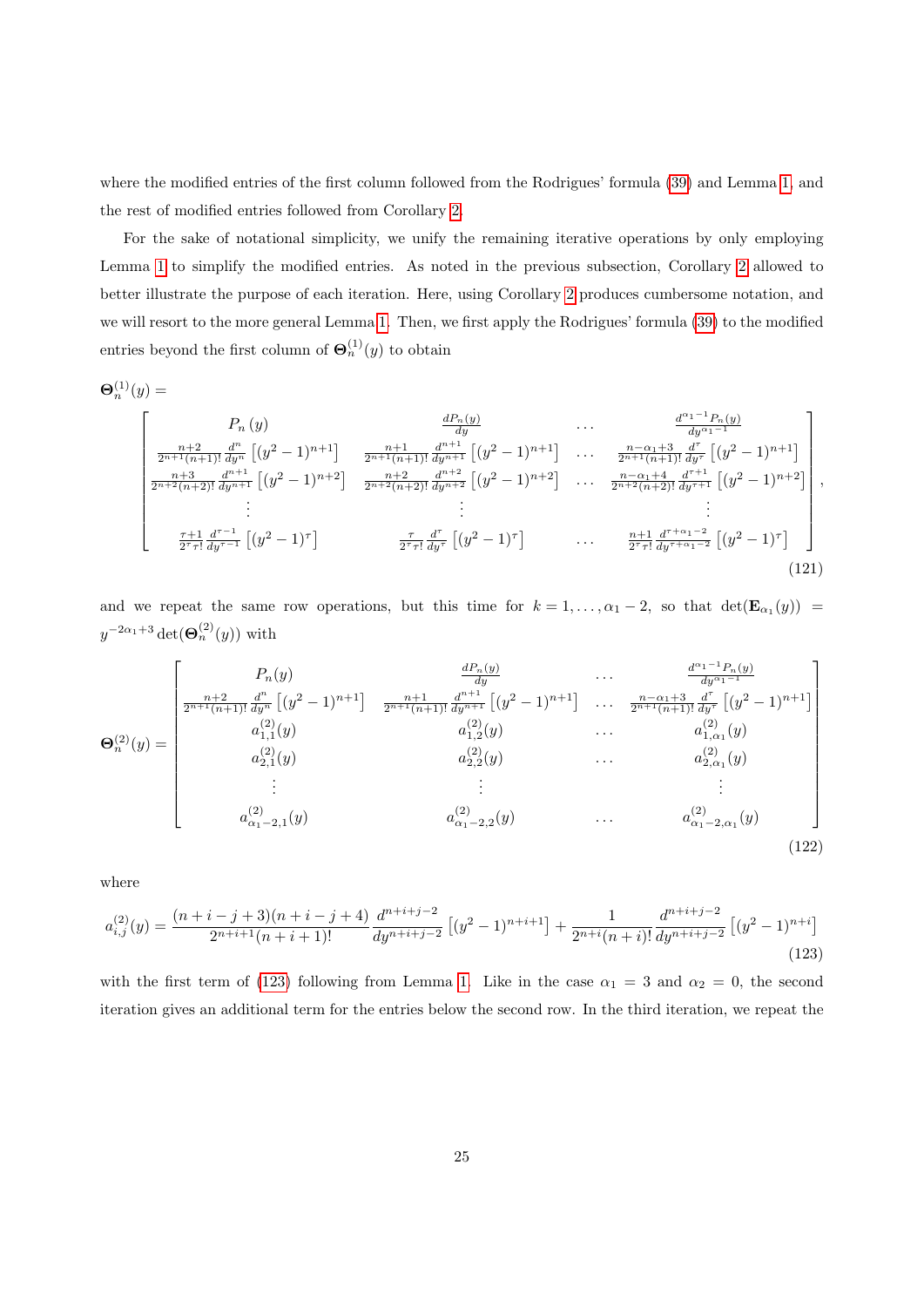same procedure, but this time for  $k = 1, \ldots, \alpha_1 - 3$ , obtaining  $\det(\mathbf{E}_{\alpha_1}(y)) = y^{-3\alpha_1+6} \det(\mathbf{\Theta}_n^{(3)}(y))$  with

$$
\mathbf{\Theta}_{n}^{(3)}(y) = \begin{bmatrix}\nP_{n}(y) & \frac{dP_{n}(y)}{dy} & \cdots & \frac{d^{\alpha_{1}-1}P_{n}(y)}{dy^{\alpha_{1}-1}} \\
\frac{n+2}{2^{n+1}(n+1)!} \frac{d^{n}}{dy^{n}} \left[ (y^{2}-1)^{n+1} \right] & \frac{n+1}{2^{n+1}(n+1)!} \frac{d^{n+1}}{dy^{n+1}} \left[ (y^{2}-1)^{n+1} \right] & \cdots & \frac{n-\alpha_{1}+3}{2^{n+1}(n+1)!} \frac{d^{n}}{dy^{n}} \left[ (y^{2}-1)^{n+1} \right] \\
a_{1,1}^{(2)}(y) & a_{1,2}^{(2)}(y) & \cdots & a_{1,\alpha_{1}}^{(2)}(y) \\
a_{2,1}^{(3)}(y) & a_{2,2}^{(3)}(y) & \cdots & a_{2,\alpha_{1}}^{(3)}(y) \\
\vdots & \vdots & \vdots & \vdots \\
a_{\alpha_{1}-2,1}^{(3)}(y) & a_{\alpha_{1}-2,2}^{(3)}(y) & \cdots & a_{\alpha_{1}-2,\alpha_{1}}^{(3)}(y)\n\end{bmatrix}
$$
\n(124)

where

$$
a_{i,j}^{(3)}(y) = \frac{(n+i-j+3)(n+i-j+4)(n+i-j+5)}{2^{n+i+1}(n+i+1)!} \frac{d^{n+i+j-3}}{dy^{n+i+j-3}} \left[ (y^2-1)^{n+i+1} \right] + \frac{3(n+i-j+3)}{2^{n+i}(n+i)!} \frac{d^{n+i+j-3}}{dy^{n+i+j-3}} \left[ (y^2-1)^{n+i} \right].
$$
\n(125)

In the fourth iteration, we repeat the same steps, but this time for  $k = 1, \ldots, \alpha_1 - 4$ , to obtain  $\det(\mathbf{E}_{\alpha_1}(y)) =$  $y^{-4\alpha_1+10}\det(\boldsymbol{\Theta}_n^{(4)}(y))$  with

$$
\mathbf{\Theta}_{n}^{(4)}(y) = \begin{bmatrix}\nP_{n}(y) & \frac{dP_{n}(y)}{dy} & \cdots & \frac{d^{\alpha_{1}-1}P_{n}(y)}{dy^{\alpha_{1}-1}} \\
\frac{n+2}{2^{n+1}(n+1)!} \frac{d^{n}}{dy^{n}} \left[ (y^{2}-1)^{n+1} \right] & \frac{n+1}{2^{n+1}(n+1)!} \frac{d^{n+1}}{dy^{n+1}} \left[ (y^{2}-1)^{n+1} \right] & \cdots & \frac{n-\alpha_{1}+3}{2^{n+1}(n+1)!} \frac{d^{n}}{dy^{n}} \left[ (y^{2}-1)^{n+1} \right] \\
a_{1,1}^{(2)}(y) & a_{1,2}^{(2)}(y) & \cdots & a_{1,\alpha_{1}}^{(3)}(y) \\
a_{2,1}^{(3)}(y) & a_{2,2}^{(3)}(y) & \cdots & a_{2,\alpha_{1}}^{(3)}(y) \\
a_{3,1}^{(4)}(y) & a_{4,2}^{(4)}(y) & \cdots & a_{4,\alpha_{1}}^{(4)}(y) \\
\vdots & \vdots & \vdots \\
a_{\alpha_{1}-2,1}^{(4)}(y) & a_{\alpha_{1}-2,2}^{(4)}(y) & \cdots & a_{\alpha_{1}-2,\alpha_{1}}^{(4)}(y)\n\end{bmatrix}
$$
\n(126)

where

$$
a_{i,j}^{(4)}(y) = \frac{(n+i-j+3)(n+i-j+4)(n+i-j+5)(n+i-j+6)}{2^{n+i+1}(n+i+1)!} \frac{d^{n+i+j-4}}{dy^{n+i+j-4}} [(y^2-1)^{n+i+1}]
$$
  
+ 
$$
6 \frac{(n+i-j+3)(n+i-j+4)}{2^{n+i}(n+i)!} \frac{d^{n+i+j-4}}{dy^{n+i+j-4}} [(y^2-1)^{n+i}]
$$
  
+ 
$$
\frac{3}{2^{n+i-1}(n+i-1)!} \frac{d^{n+i+j-4}}{dy^{n+i+j-4}} [(y^2-1)^{n+i-1}].
$$
 (127)

Observe that an additional term appears every two rows. After a total of  $\alpha_1 - 1$  iterations, we obtain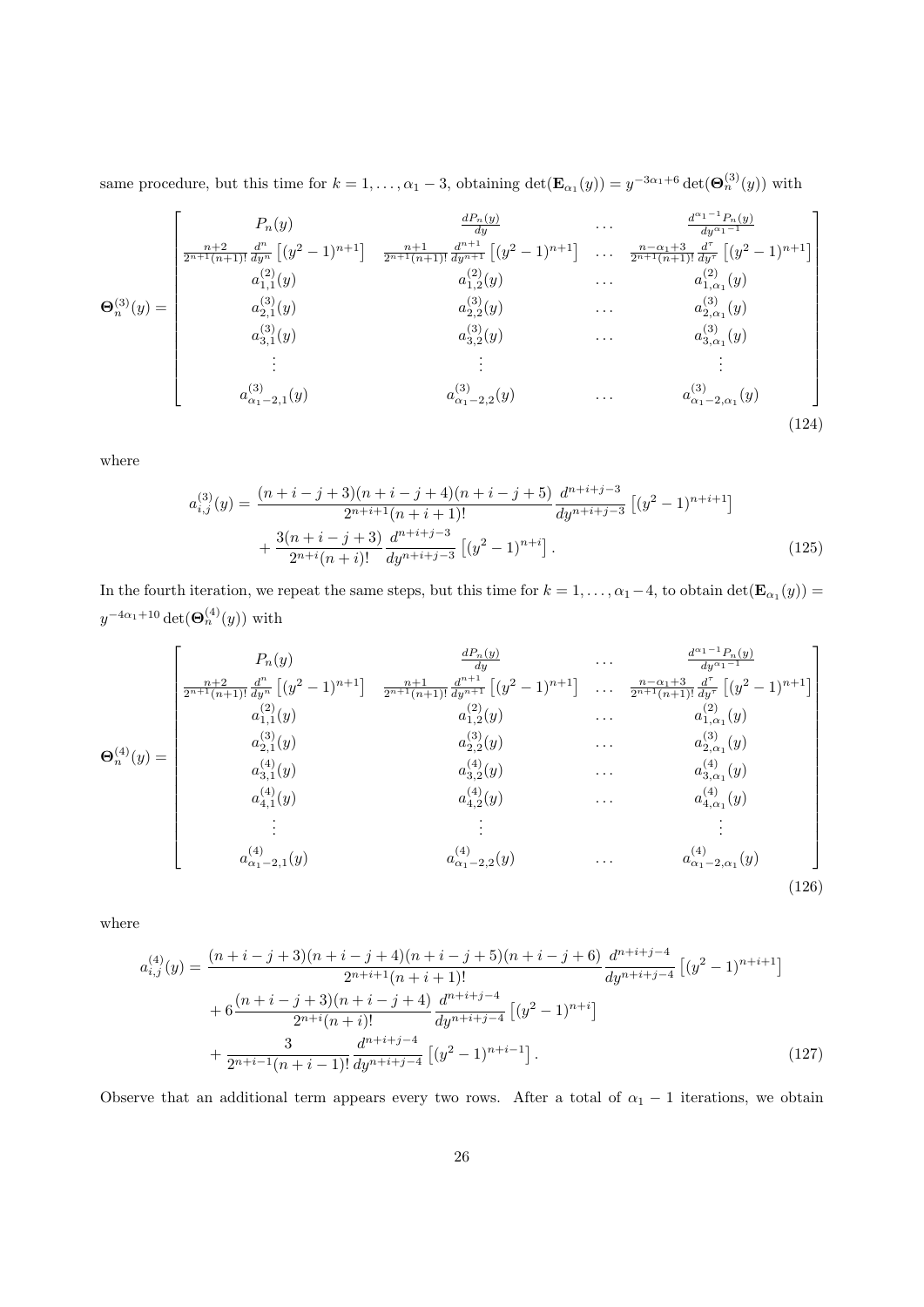$\det(\mathbf{E}_{\alpha_1}(y)) = y^{-\alpha_1(\alpha_1 - 1)/2} \det(\mathbf{\Theta}_n^{(\alpha_1 - 1)}(y))$  with

$$
\Theta_{n}^{(\alpha_{1}-1)}(y) = \n\begin{bmatrix}\nP_{n}(y) & \frac{dP_{n}(y)}{dy} & \cdots & \frac{d^{\alpha_{1}-1}P_{n}(y)}{dy^{\alpha_{1}-1}} \\
\frac{n+2}{2^{n+1}(n+1)!} \frac{d^{n}}{dy^{n}}\left[(y^{2}-1)^{n+1}\right] & \frac{n+1}{2^{n+1}(n+1)!} \frac{d^{n+1}}{dy^{n+1}}\left[(y^{2}-1)^{n+1}\right] & \cdots & \frac{n-\alpha_{1}+3}{2^{n+1}(n+1)!} \frac{d^{r}}{dy^{r}}\left[(y^{2}-1)^{n+1}\right] \\
a_{1,1}^{(2)}(y) & a_{1,2}^{(2)}(y) & \cdots & a_{1,\alpha_{1}}^{(2)}(y) \\
a_{2,1}^{(3)}(y) & a_{2,2}^{(3)}(y) & \cdots & a_{2,\alpha_{1}}^{(3)}(y) \\
\vdots & \vdots & \ddots & \vdots \\
a_{\alpha_{1}-2,1}^{(\alpha_{1}-1)}(y) & a_{\alpha_{1}-2,2}^{(\alpha_{1}-1)}(y) & \cdots & a_{\alpha_{1}-2,\alpha_{1}}^{(\alpha_{1}-1)}(y)\n\end{bmatrix} (128)
$$

where

$$
a_{i,j}^{(i+1)} = \begin{cases} \frac{n^2 + o(n^2)}{2^{n+2}(n+2)!} \frac{d^{n+j-1}}{dy^{n+j-1}} \left[ (y^2 - 1)^{n+2} \right] + \frac{1}{2^{n+1}(n+1)!} \frac{d^{n+j-1}}{dy^{n+j-1}} \left[ (y^2 - 1)^{n+1} \right], & i = 1\\ \sum_{k=0}^{\lfloor \frac{i+1}{2} \rfloor} \frac{c_k^{(i)} n^{i-2k+1} (1+o(1))}{2^{n+i-k+1}(n+i-k+1)!} \frac{d^{n+j-1}}{dy^{n+j-1}} \left[ (y^2 - 1)^{n+i-k+1} \right], & i = 2, \dots, \alpha_1 - 2 \end{cases} \tag{129}
$$

with fixed  $c_k^{(i)} \in \mathbb{Z}^+$ , and  $c_0^{(i)} = 1$ , for all  $k, i \in \mathbb{Z}$ . We then apply Lemma [2](#page-13-4) to the entries below the main diagonal, except for the terms generated by the sum in the second line of [\(129\)](#page-26-0) when  $j + k \geq i + 2$ , since they can be written in terms of derivatives of Legendre polynomials thanks to the Rodrigues' formula [\(39\)](#page-12-6). For the main diagonal and the upper-triangular entries, we also apply [\(39\)](#page-12-6), so that we obtain

<span id="page-26-0"></span>
$$
\hat{\Theta}_n^{(\alpha_1-1)}(y) = \begin{bmatrix} d_1^n(y) & u_{1,1}^n(y) & \cdots & u_{1,\alpha_1-1}^n(y) \\ l_{1,1}^n(y) & d_2^n(y) & \cdots & \vdots \\ \vdots & \ddots & \ddots & u_{\alpha_1-1,\alpha_1-1}^n(y) \\ l_{\alpha_1-1,1}^n(y) & \cdots & l_{\alpha_1-1,\alpha_1-1}^n(y) & d_{\alpha_1}^n(y) \end{bmatrix}
$$
(130)

where

$$
d_i^n(y) = \begin{cases} P_n(y), & i = 1\\ \sum_{k=0}^{\lfloor \frac{i-1}{2} \rfloor} c_k^{(i-2)} \left( n^{i-2k-1} + o\left( n^{i-2k-1} \right) \right) \frac{d^k}{dy^k} P_{n+i-1-k}(y), & i = 2, \dots, \alpha_1, \end{cases}
$$
(131)

$$
l_{i,j}^n(y) = \begin{cases} \sqrt{1 - y^2} P_{n+2}^1(y) + P_{n+1}(y), & i = j = 2\\ \left( n^{-i+2j-2} + o\left( n^{-i+2j-2} \right) \right) \sum_{k=0}^{\lfloor \frac{i}{2} \rfloor} c_k^{(i-1)} (1 - y^2)^{(i-j-k+1)/2} P_{n+i-k}^{i-j-k+1}(y), & j \leq \lfloor \frac{i+3}{2} \rfloor\\ \left( n^{-i+2j-2} + o\left( n^{-i+2j-2} \right) \right) \sum_{k=0}^{i-j+1} c_k^{(i-1)} (1 - y^2)^{(i-j-k+1)/2} P_{n+i-k}^{i-j-k+1}(y) \\ + \sum_{k=i-j+2}^{\lfloor \frac{i}{2} \rfloor} c_k^{(i-1)} \left( n^{i-2k} + o\left( n^{i-2k} \right) \right) \frac{d^{k+j-i-1}}{dy^{k+j-i-1}} P_{n+i-k}(y), & j \geq \lfloor \frac{i+5}{2} \rfloor, \end{cases} \tag{132}
$$

and

$$
u_{i,j}^n(y) = \begin{cases} \frac{d^j}{dy^j} P_n(y), & i = 1\\ \sum_{k=0}^{\lfloor \frac{i-1}{2} \rfloor} c_k^{(i-2)} \left( n^{i-2k-2} + o\left( n^{i-2k-2} \right) \right) \frac{d^{k+j-i+1}}{dy^{k+j-i+1}} P_{n+i-k-1}(y), & i \neq 1. \end{cases}
$$
(133)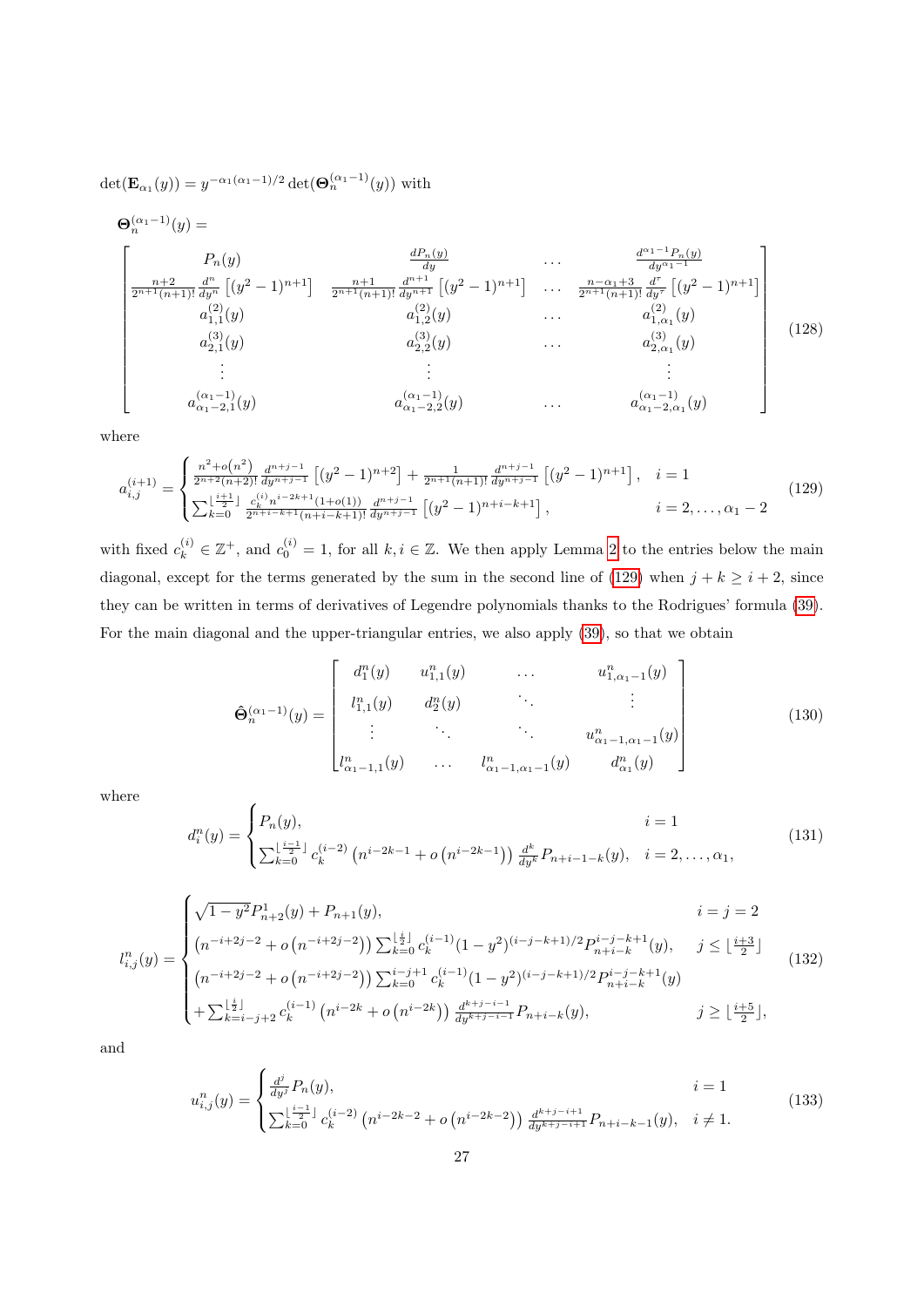As in the case  $\alpha_1 = 3$  and  $\alpha_2 = 0$ , we further manipulate the entries to facilitate the application of Corollary [3](#page-15-3) and to make the entries of order 1. We divide the jth column by  $n^{j-1}(1-y^2)^{(\alpha_1-j)/2}$  for  $j = 1, \ldots, \alpha_1$ , while multiplying the *i*th row by  $(1 - y^2)^{(\alpha_1 - i)/2}$  for  $i = 1, \ldots, \alpha_1$ . This gives  $\det(\mathbf{E}_{\alpha_1}(y)) =$  $(y/n)^{-\alpha_1(\alpha_1-1)/2} \det(\tilde{\Theta}_n^{(\alpha_1-1)}(y))$  with

$$
\tilde{\mathbf{\Theta}}_{n}^{(\alpha_{1}-1)}(y) = \begin{bmatrix} \tilde{d}_{1}^{n}(y) & \tilde{u}_{1,1}^{n}(y) & \cdots & \tilde{u}_{1,\alpha_{1}-1}^{n}(y) \\ \tilde{t}_{1,1}^{n}(y) & \tilde{d}_{2}^{n}(y) & \ddots & \vdots \\ \vdots & \ddots & \ddots & \tilde{u}_{\alpha_{1}-1,\alpha_{1}-1}^{n}(y) \\ \tilde{t}_{\alpha_{1}-1,1}^{n}(y) & \cdots & \tilde{t}_{\alpha_{1}-1,\alpha_{1}-1}^{n}(y) & \tilde{d}_{\alpha_{1}}^{n}(y) \end{bmatrix}
$$
\n(134)

where

$$
\tilde{d}_i^n(y) = \begin{cases} P_n(y), & i = 1 \\ \sum_{k=0}^{\lfloor \frac{i-1}{2} \rfloor} c_k^{(i-2)} \left( n^{-2k} + o\left( n^{-2k} \right) \right) \frac{d^k}{dy^k} P_{n+i-1-k}(y), & i = 2, \dots, \alpha_1, \end{cases}
$$
(135)

$$
\tilde{l}_{i,j}^{n}(y) = \begin{cases}\nn^{-1}P_{n+2}^{1}(y) + n^{-1}(1-y^{2})^{-1/2}P_{n+1}(y), & i = j = 2 \\
(n^{-i+j-1} + o(n^{-i+j-1})) \sum_{k=0}^{\lfloor \frac{i}{2} \rfloor} c_{k}^{(i-1)}(1-y^{2})^{-k/2}P_{n+i-k}^{i-j-k+1}(y), & j \leq \lfloor \frac{i+3}{2} \rfloor \\
(n^{-i+j-1} + o(n^{-i+j-1})) \sum_{k=0}^{i-j+1} c_{k}^{(i-1)}(1-y^{2})^{-k/2}P_{n+i-k}^{i-j-k+1}(y) \\
+ \sum_{k=i-j+2}^{\lfloor \frac{i}{2} \rfloor} c_{k}^{(i-1)} \frac{(n^{i-j-2k+1} + o(n^{i-j-2k+1}))}{(1-y^{2})^{(i-j+1)/2}} \frac{d^{k+j-i-1}}{d y^{k+j-i-1}} P_{n+i-k}(y), & j \geq \lfloor \frac{i+5}{2} \rfloor\n\end{cases}
$$
\n
$$
(136)
$$

and

$$
\tilde{u}_{i,j}^n(y) = \begin{cases}\n\left(\frac{1}{n}\right)^j \left(1 - y^2\right)^{j/2} \frac{d^j}{dy^j} P_n(y), & i = 1 \\
\sum_{k=0}^{\lfloor \frac{i-1}{2} \rfloor} c_k^{(i-2)} \left(n^{i-j-2k-1} + o\left(n^{i-j-2k-1}\right)\right) \left(1 - y^2\right)^{(j-i+1)/2} \frac{d^{k+j-i+1}}{dy^{k+j-i+1}} P_{n+i-k-1}(y), & i \neq 1.\n\end{cases}
$$
\n(137)

Recall  $x^* = (1 + x/n^2)/(1 - x/n^2)$ . We can now rewrite [\(97\)](#page-19-0) as

<span id="page-27-0"></span>
$$
F_{\phi_n}(x/n^2) = 1 - \frac{(1 - x/n^2)^{\alpha_1 n + n^2 + \alpha_1(\alpha_1 - 1)/2}}{(1 + x/n^2)^{\alpha_1(\alpha_1 - 1)/2}} \frac{\det\left(\tilde{\Theta}_n^{(\alpha_1 - 1)}(x^{\star})\right)}{\det\left(\tilde{\Theta}_n^{(\alpha_1 - 1)}(1)\right)}
$$
(138)

and take the  $n \to \infty$  limit. Specifically, applying Corollary [3](#page-15-3) to the entries of  $\tilde{\Theta}_n^{(\alpha_1-1)}(x^*)$ , and recalling that  $1 - y^2 = -4x/n^2$ , we obtain  $\lim_{n \to \infty} \det(\tilde{\Theta}_n^{(\alpha_1 - 1)}(x^*)) = \det(\mathbf{L}^{(0)}(x))$  with

$$
\mathbf{L}^{(0)}(x) = \begin{bmatrix} \tilde{d}_{1}^{\infty}(x) & \tilde{u}_{1,1}^{\infty}(x) & \cdots & \tilde{u}_{1,\alpha_{1}-1}^{\infty}(x) \\ \tilde{l}_{1,1}^{\infty}(x) & \tilde{d}_{2}^{\infty}(x) & \cdots & \vdots \\ \vdots & \ddots & \ddots & \tilde{u}_{\alpha_{1}-1,\alpha_{1}-1}^{\infty}(x) \\ \tilde{l}_{\alpha_{1}-1,1}^{\infty}(x) & \cdots & \tilde{l}_{\alpha_{1}-1,\alpha_{1}-1}^{\infty}(x) & \tilde{d}_{\alpha_{1}}^{\infty}(x) \end{bmatrix}
$$
(139)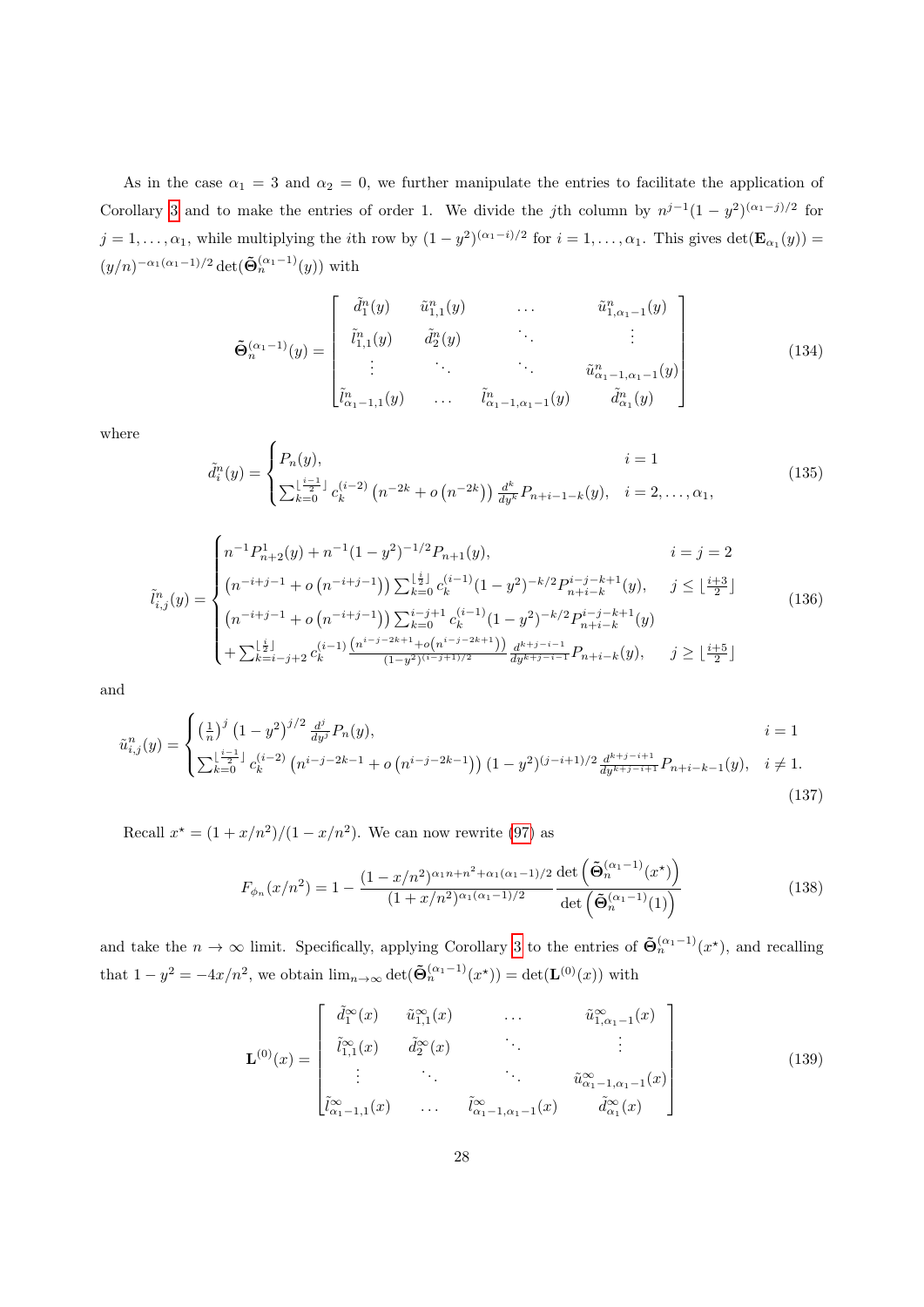where

<span id="page-28-0"></span>
$$
\tilde{d}_i^{\infty}(x) = I_0(\sqrt{4x}) + \sum_{k=1}^{\lfloor \frac{i-1}{2} \rfloor} c_k^{(i-2)} (4x)^{-k/2} I_k(\sqrt{4x}),\tag{140}
$$

$$
\tilde{l}_{i,j}^{\infty}(x) = (-\iota)^{i-j+1} I_{i-j+1}(\sqrt{4x}) + (-\iota)^{i-j+1} \sum_{k=1}^{\lfloor \frac{i}{2} \rfloor} c_k^{(i-1)} (4x)^{-k/2} I_{i-j-k+1}(\sqrt{4x}), \tag{141}
$$

$$
\tilde{u}_{i,j}^{\infty}(x) = \iota^{j-i+1} I_{j-i+1}(\sqrt{4x}) + \iota^{j-i+1} \sum_{k=1}^{\lfloor \frac{i-1}{2} \rfloor} c_k^{(i-2)} (4x)^{-k/2} I_{k+j-i+1}(\sqrt{4x}), \tag{142}
$$

260 since  $I_m(z) = I_{-m}(z)$  for all  $m \in \mathbb{N}$ .

Now, we divide the jth column by  $(-i)^{\alpha_1-j}$  for  $j=1,\ldots,\alpha_1$  and multiply the *i*th row by  $(-i)^{\alpha_1-i}$  for  $i = 1, \ldots, \alpha_1$ , so that all complex constants vanish, just as in the previous subsection. We also perform row operations to get rid of the sums in [\(140\)](#page-28-0)-[\(142\)](#page-28-1), recalling that  $I_m(z) = I_{-m}(z)$  for all  $m \in \mathbb{N}$ . In the first iteration, we manipulate the third and fourth rows. We subtract the second row scaled by  $(4x)^{-1/2}$  from the third row. Then, we subtract the third row scaled by  $(4x)^{-1/2}$  from the fourth row. In the second iteration, we manipulate the fifth and the sixth rows similarly. We repeat this procedure for a total of  $\lfloor (\alpha_1 - 1)/2 \rfloor$ iterations, so that we can write the  $n \to \infty$  limit of [\(138\)](#page-27-0) as

<span id="page-28-2"></span><span id="page-28-1"></span>
$$
\lim_{n \to \infty} F_{\phi_n}(x/n^2) = 1 - e^{-x} \frac{\det\left(\mathbf{L}^{(\lfloor (n_1 - 1)/2 \rfloor)}(x)\right)}{\det\left(\mathbf{L}^{(\lfloor (n_1 - 1)/2 \rfloor)}(0)\right)}\tag{143}
$$

where we have used the limit definition of the exponential and

$$
\det\left(\mathbf{L}^{(\lfloor(\alpha_1-1)/2\rfloor)}(x)\right) = \det\left[I_{i-j}(\sqrt{4x})\right]_{i=1,\ldots,\alpha_1}.\tag{144}
$$

Considering that  $I_k(0) = 0$  for  $k \in \mathbb{Z}^+$  and  $I_0(0) = 1$ , explicit computation of the denominator in [\(143\)](#page-28-2) gives 1. Hence, we have proved the result for arbitrary  $\alpha_1$  and  $\alpha_2 = 0$ .

## <span id="page-28-4"></span>5.3. Extension for arbitrary  $\alpha_2$

Now consider the case  $\alpha_2 \neq 0$ . Substituting [\(13\)](#page-5-6) and [\(40\)](#page-12-8) for the entries of the determinants  $\mathbf{E}_{\alpha}(y)$  in [\(11\)](#page-5-7) along with some algebraic simplifications, we obtain

$$
F_{n^2 \phi_n}(x) = F_{\phi_n}(x/n^2) = 1 - (1 - x/n^2)^{n^2 + n\alpha_1 + n\alpha_2 + \alpha_1\alpha_2} \frac{\det\left(\Xi_n^{(0)}(x^\star)\right)}{\det\left(\Xi_n^{(0)}(1)\right)}
$$
(145)

with

<span id="page-28-3"></span>
$$
\mathbf{\Xi}_n^{(0)}(y) = \left[\mathbf{A}^{(0)}(y) \quad \mathbf{B}^{(0)}\right] \tag{146}
$$

where  $\mathbf{A}^{(0)}(y)$  is a  $(\alpha_1 + \alpha_2) \times \alpha_1$  matrix with entries

$$
\left[\mathbf{A}^{(0)}(y)\right]_{ij} = (-1)^{i+j} \frac{d^{j-1}}{dy^{j-1}} P_{n+i-1}(y) \tag{147}
$$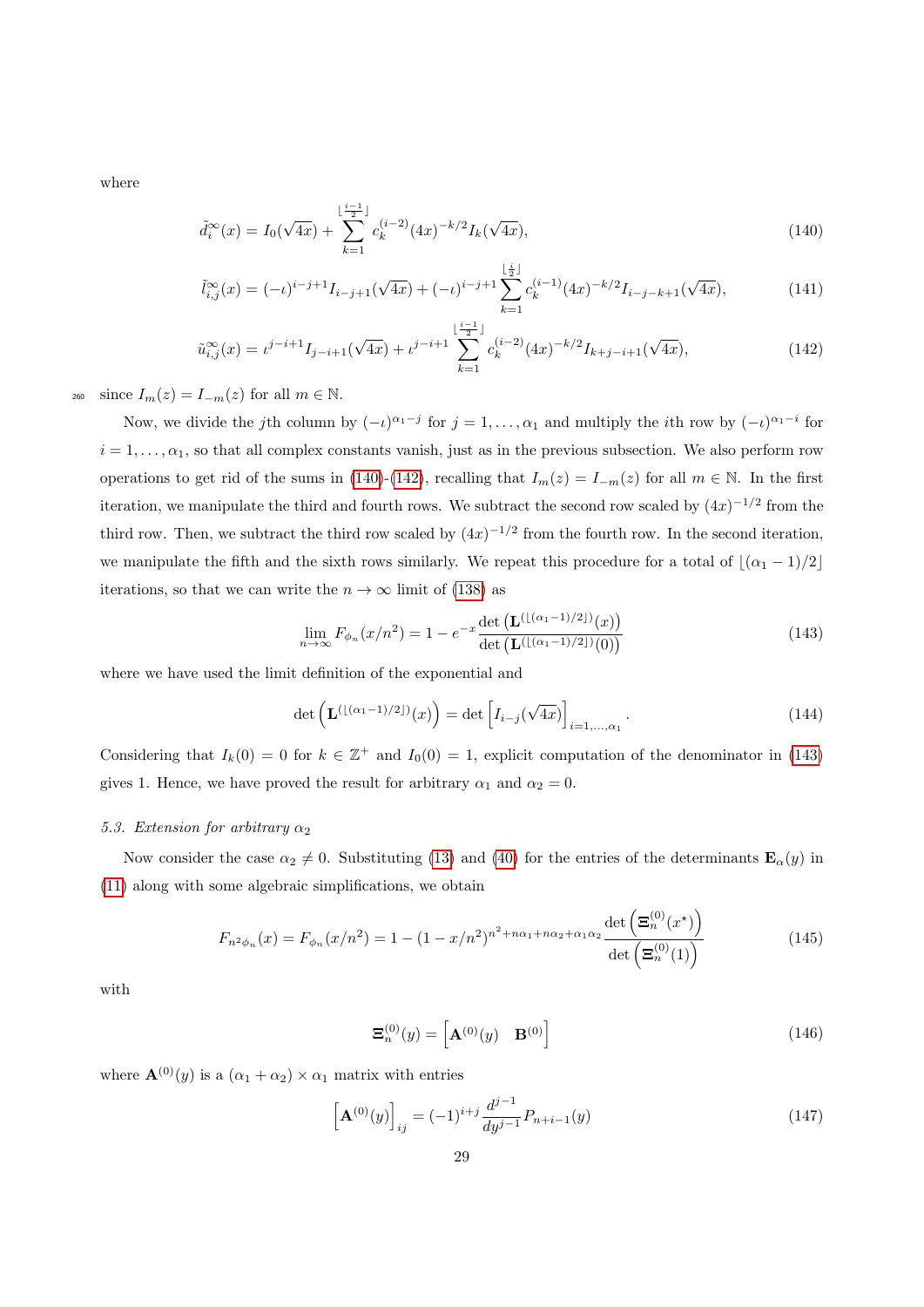and  $\mathbf{B}^{(0)}$  is a  $(\alpha_1 + \alpha_2) \times \alpha_2$  matrix with entries

$$
\left[\mathbf{B}^{(0)}\right]_{ij} = (n+i-j+1)_{2j-2}.\tag{148}
$$

In the following, we apply a set of iterative operations to  $\Xi_n^{(0)}(y)$  to reduce the case  $\alpha_2 \neq 0$  to the case  $\alpha_2 = 0$  when  $n \to \infty$ . In the first iteration, we take advantage of the fact that the entries of the  $(\alpha_1 + 1)$ th column of  $\Xi_n^{(0)}(y)$  are all ones to reduce the dimension of the determinant by one. We successively subtract the  $(k+1)$ th row of  $\Xi_n^{(0)}(y)$  from the kth row, for  $k=1,\ldots,\alpha_1+\alpha_2-1$ , to make zero all the entries of the  $(\alpha_1 + 1)$ th column of  $\mathbf{\Xi}_n^{(0)}(y)$  except that of the last row. We then simplify the modified entries beyond the  $(\alpha_1 + 1)$ th column with the help of Corollary [2](#page-12-7) and the second line of [\(13\)](#page-5-6), i.e.,

$$
2(m+1)(n-m+1)_{2m+1} = (n-m+1)_{2m+2} - (n-m)_{2m+2}.
$$
\n(149)

After this set of operations, the entries of that  $(\alpha_1 + 1)$ th column become all zero, except for that in the last row, which is not altered. We expand the determinant along this column to obtain  $\det(\mathbf{\Xi}_n^{(0)}(y))$  $2^{-\alpha_2+2}\alpha_2^{-1}(\alpha_2-1)^{-1} \det(\Xi_n^{(1)}(y))$  with

$$
\mathbf{\Xi}_n^{(1)}(y) = \left[\mathbf{A}^{(1)}(y) \quad \mathbf{B}^{(1)}\right] \tag{150}
$$

where  $\mathbf{A}^{(1)}(y)$  is a  $(\alpha_1 + \alpha_2 - 1) \times \alpha_1$  matrix with entries

$$
[\mathbf{A}^{(1)}(y)]_{ij} = (-1)^{i+j} \frac{d^{j-1}}{dy^{j-1}} (P_{n+i-1}(y) + P_{n+i}(y))
$$
\n(151)

and  $\mathbf{B}^{(1)}$  is a  $(\alpha_1 + \alpha_2 - 1) \times (\alpha_2 - 1)$  matrix with entries

$$
[\mathbf{B}^{(1)}]_{ij} = (n+i-j+1)_{2j-1}.
$$
\n(152)

In the second iteration, we successively subtract the  $(k+1)$ th row of  $\Xi_n^{(1)}(y)$  scaled by  $(n+k)/(n+k+1)$ from the kth row, for  $k = 1, ..., \alpha_1 + \alpha_2 - 2$ . Then, the entries of the  $(\alpha_1 + 1)$ th column of  $\mathbf{\Xi}_n^{(1)}(y)$  become all zeros except for that of the last row, which remains unchanged. We expand along this column to obtain  $\det(\mathbf{\Xi}_n^{(0)}(y)) = 2^{-\alpha_2+2}((n+\alpha_1+\alpha_2-1)\alpha_2)^{-1}(\alpha_2-1)^{-1} \det(\mathbf{\Xi}_n^{(2)}(y))$  with

$$
\mathbf{\Xi}_n^{(2)}(y) = \left[\mathbf{A}^{(2)}(y) \quad \mathbf{B}^{(2)}\right] \tag{153}
$$

where  $\mathbf{A}^{(2)}(y)$  is a  $(\alpha_1 + \alpha_2 - 2) \times \alpha_1$  matrix with entries

$$
\left[\mathbf{A}^{(2)}(y)\right]_{ij} = (-1)^{i+j} \frac{d^{j-1}}{dy^{j-1}} \left(P_{n+i-1}(y) + P_{n+i}(y) + \frac{n+i}{n+i+1}(P_{n+i}(y) + P_{n+i+1}(y))\right)
$$
(154)

and  $\mathbf{B}^{(2)}$  is a  $(\alpha_1 + \alpha_2 - 2) \times (\alpha_2 - 2)$  matrix with entries

$$
\left[\mathbf{B}^{(2)}\right]_{ij} = \frac{n+i}{n+i+1}(n+i-j+1)_{2j+1} - (n+i-j)_{2j+1}.
$$
\n(155)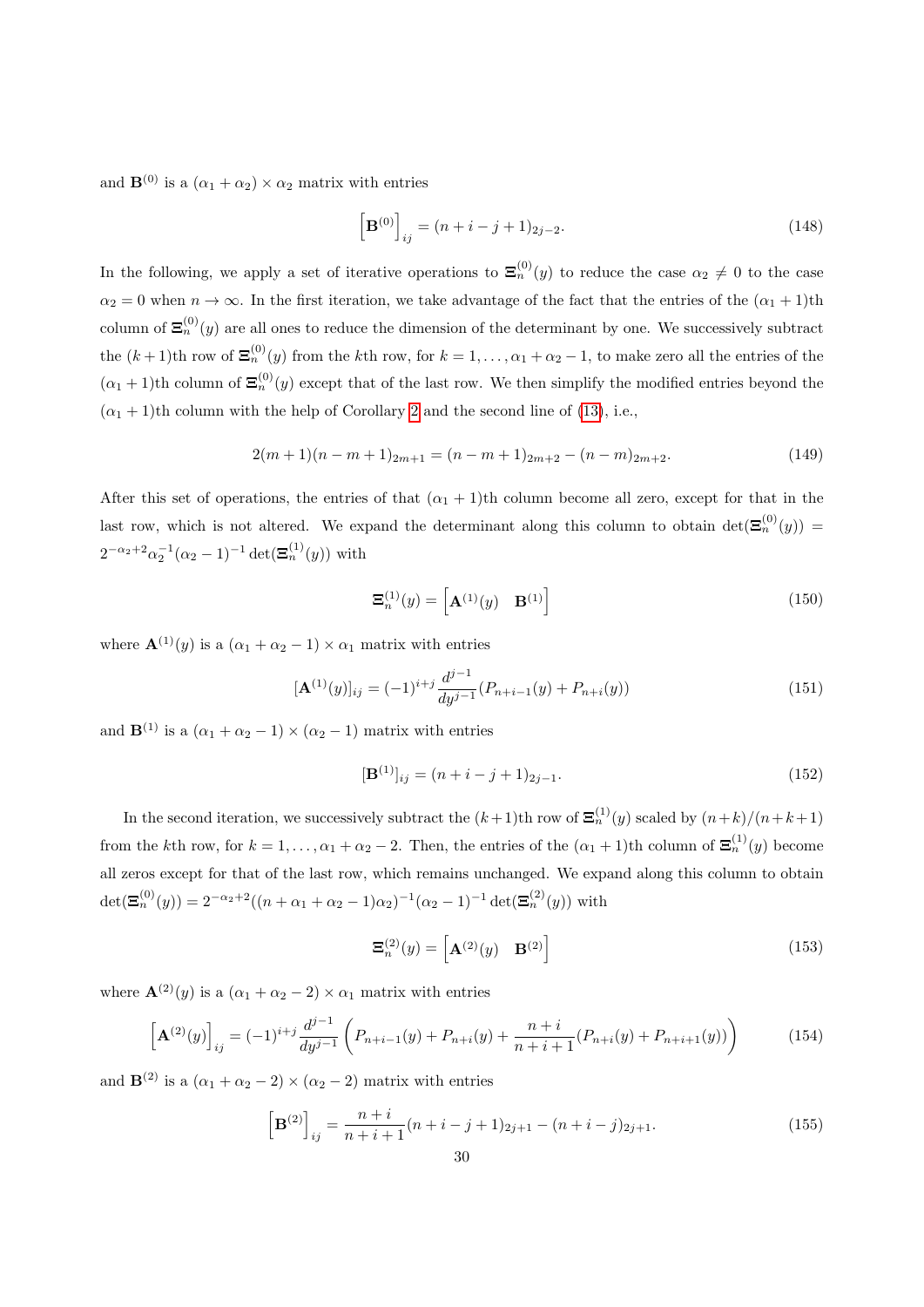In the following iterations, we repeat the same steps as in the second iteration, where we modify the scalings of the rows appropriately to make zero all the entries of the  $(\alpha_1 + 1)$ th column of  $\Xi_n^{(r)}(y)$  except for that of the last row. After a total of  $\alpha_2$  iterations, we rewrite [\(145\)](#page-28-3) as

$$
F_{\phi_n}(x/n^2) = 1 - (1 - x/n^2)^{n^2 + n\alpha_1 + n\alpha_2 + \alpha_1\alpha_2} \frac{\det\left(\Xi_n^{(\alpha_2)}(x^{\star})\right)}{\det\left(\Xi_n^{(\alpha_2)}(1)\right)}
$$
(156)

where  $\mathbf{\Xi}_n^{(\alpha_2)}(y)$  is a  $\alpha_1 \times \alpha_1$  matrix with entries

<span id="page-30-1"></span>
$$
\left[\Xi_n^{(\alpha_2)}(y)\right]_{ij} = \sum_{k=0}^{\alpha_2} s_k^{(\alpha_2)}(n) \frac{d^{j-1}}{dy^{j-1}} P_{n+k+i-1}(y)
$$
\n(157)

with  $s_k^{(\alpha_2)}(n)$  a ratio of polynomials in n of the same order that does not depend on j. We do not need to explicitly define  $s_k^{(\alpha_2)}(n)$  to complete the proof, since  $s_k^{(\alpha_2)}(n)$  does not depend on j and  $\lim_{n\to\infty}\frac{d^{j-1}}{dy^{j-1}}P_{n+k+i-1}(y)$  does not depend on k by virtue of Remark [2.](#page-16-4) Additionally,  $s_k^{(\alpha_2)}(n) = \mathcal{O}(1)$ for all k, since  $s_k^{(\alpha_2)}(n)$  is the result of multiplying and dividing entries of the  $(\alpha_1 + 1)$ th column of  $\Xi_n^{(r)}(y)$ , which have the same order in *n* for all *r*, and are exactly the same for  $\Xi_n^{(r)}(x^*)$  and  $\Xi_n^{(r)}(1)$ . Recalling Corollary [3](#page-15-3) and Remark [2,](#page-16-4) we then have

$$
\lim_{n \to \infty} n^{2-2j} \left[ \Xi_n^{(\alpha_2)}(x^{\star}) \right]_{ij} = \bar{s} \lim_{n \to \infty} n^{2-2j} \frac{d^{j-1}}{dy^{j-1}} P_{n+i-1}(y) \Big|_{y=x^{\star}}
$$
(158)

where

$$
\bar{s} = \sum_{k=0}^{\alpha_2} \lim_{n \to \infty} s_k^{(\alpha_2)}(n),\tag{159}
$$

which is  $\mathcal{O}(1)$ . Therefore,

$$
\lim_{n \to \infty} n^{2-2j} \left[ \Xi_n^{(\alpha_2)}(x^{\star}) \right]_{ij} = \bar{s} \lim_{n \to \infty} n^{2-2j} \left[ \mathbf{E}_{\alpha_1}(x^{\star}) \right]_{ij}.
$$
\n(160)

We also have

$$
\lim_{n \to \infty} n^{2-2j} \left[ \mathbf{\Xi}_n^{(\alpha_2)}(1) \right]_{ij} = \bar{s} \lim_{n \to \infty} n^{2-2j} \left[ \mathbf{E}_{\alpha_1}(1) \right]_{ij} . \tag{161}
$$

This yields

$$
\lim_{n \to \infty} \frac{\det\left(\mathbf{\Xi}_n^{(\alpha_2)}(x^{\star})\right)}{\det\left(\mathbf{\Xi}_n^{(\alpha_2)}(1)\right)} = \lim_{n \to \infty} \frac{\det\left(\mathbf{E}_{\alpha_1}\left(x^{\star}\right)\right)}{\det\left(\mathbf{E}_{\alpha_1}(1)\right)},\tag{162}
$$

which concludes the proof.

# <span id="page-30-0"></span><sup>265</sup> 6. Proof of Proposition [2](#page-8-0)

We here prove the Proposition result for the different cases considered. We will only prove the result for the smallest eigenvalue distribution of  $W$  since, once this is established, the result for the largest eigenvalue follows immediately from Remark [1.](#page-4-5)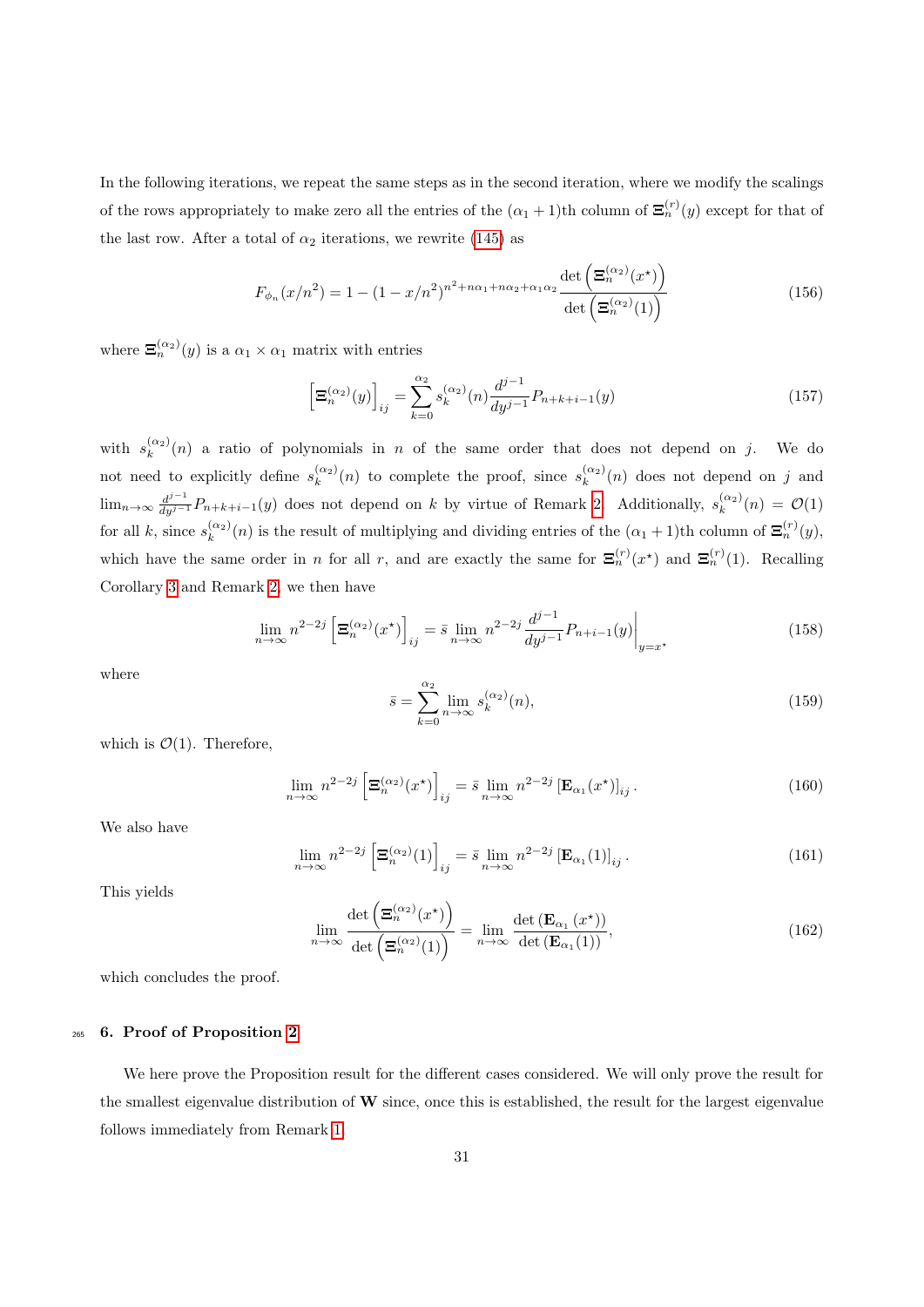# 6.1. Case  $\alpha_1 = 0$  and arbitrary  $\alpha_2$

The case  $\alpha_1 = 0$  is straightforward. From Corollary [1,](#page-5-8) we have

<span id="page-31-2"></span>
$$
F_{n^2 \phi_n}(x) = 1 - \left(1 - \frac{x}{n^2}\right)^{n^2 + n\alpha_2},\tag{163}
$$

and the result follows upon noting that, for fixed  $\beta$ ,  $\gamma$  (independent of n),

$$
\left(1 - \frac{x}{n^2}\right)^{n^2 + \beta n + \gamma} = e^{-x} - \frac{\beta x}{n}e^{-x} + \mathcal{O}\left(\frac{1}{n^2}\right). \tag{164}
$$

<sup>270</sup> 6.2. Case  $\alpha_1 = 1$  and arbitrary  $\alpha_2$ 

The case  $\alpha_1 = 1$  is more complicated, and for this we apply some results from Section [5.3;](#page-28-4) for consistency, we will use the same notation as in that section. Specifically, we will use [\(156\)](#page-30-1) to write the distribution of the scaled smallest eigenvalue as

<span id="page-31-0"></span>
$$
F_{n^2\phi_n}(x) = 1 - \left(1 - \frac{x}{n^2}\right)^{n^2 + (1+\alpha_2)n + \alpha_2} \frac{\sum_{k=0}^{\alpha_2} s_k^{(\alpha_2)}(n) P_{n+k} \left(\frac{1+x/n^2}{1-x/n^2}\right)}{\sum_{k=0}^{\alpha_2} s_k^{(\alpha_2)}(n)},
$$
(165)

along with the large-n behaviour (including finite-n corrections) of Legendre polynomials (Lemma [3\)](#page-13-3) and that of the coefficients  $s_k^{(\alpha_2)}(n)$ .

Since computing  $s_k^{(\alpha_2)}$  for arbitrary  $\alpha_2$  is not easy, let us first explicitly compute them for the example case  $\alpha_1 = 1$  and  $\alpha_2 = 3$ , in order to shed light on the properties required to prove the general result. To obtain [\(165\)](#page-31-0), we start from [\(145\)](#page-28-3) where, for  $\alpha_1 = 1$  and  $\alpha_2 = 3$ ,

<span id="page-31-1"></span>
$$
F_{n^2 \phi_n}(x) = 1 - \left(1 - \frac{x}{n^2}\right)^{n^2 + 4n + 3} \frac{\det\left(\Xi_n^{(0)}\left(\frac{1 + x/n^2}{1 - x/n^2}\right)\right)}{\det\left(\Xi_n^{(0)}(1)\right)}
$$
(166)

<span id="page-31-3"></span>with

$$
\mathbf{E}_{n}^{(0)}(y) = \begin{bmatrix} P_{n}(y) & 1 & (n)_{2} & (n-1)_{4} \\ -P_{n+1}(y) & 1 & (n+1)_{2} & (n)_{4} \\ P_{n+2}(y) & 1 & (n+2)_{2} & (n+1)_{4} \\ -P_{n+3}(y) & 1 & (n+3)_{2} & (n+2)_{4} \end{bmatrix} .
$$
 (167)

Following the steps described in Section [5.3,](#page-28-4) we apply a set of iterative operations to  $\det(\mathbf{\Xi}_n^{(0)}(y))$ , reducing successively the matrix dimension. In the first iteration, we obtain  $\det(\mathbf{\Xi}_n^{(0)}(y)) = 12^{-1} \det(\mathbf{\Xi}_n^{(1)}(y))$  with

$$
\Xi_n^{(1)}(y) = \begin{bmatrix} P_n(y) + P_{n+1}(y) & n+1 & n(n+1)(n+2) \\ -P_{n+1}(y) - P_{n+2}(y) & n+2 & (n+1)(n+2)(n+3) \\ P_{n+2}(y) + P_{n+3}(y) & n+3 & (n+2)(n+3)(n+4) \end{bmatrix};
$$
(168)

in the second iteration, we obtain  $\det(\mathbf{\Xi}_n^{(0)}(y)) = (12(n+3))^{-1} \det(\mathbf{\Xi}_n^{(2)}(y))$  with

$$
\Xi_n^{(2)}(y) = \begin{bmatrix} P_n(y) + P_{n+1}(y) + \frac{n+1}{n+2} (P_{n+1}(y) + P_{n+2}(y)) & (n+1)(2n+3) \\ -P_{n+1}(y) - P_{n+2}(y) - \frac{n+2}{n+3} (P_{n+2}(y) + P_{n+3}(y)) & (n+2)(2n+5) \end{bmatrix};\tag{169}
$$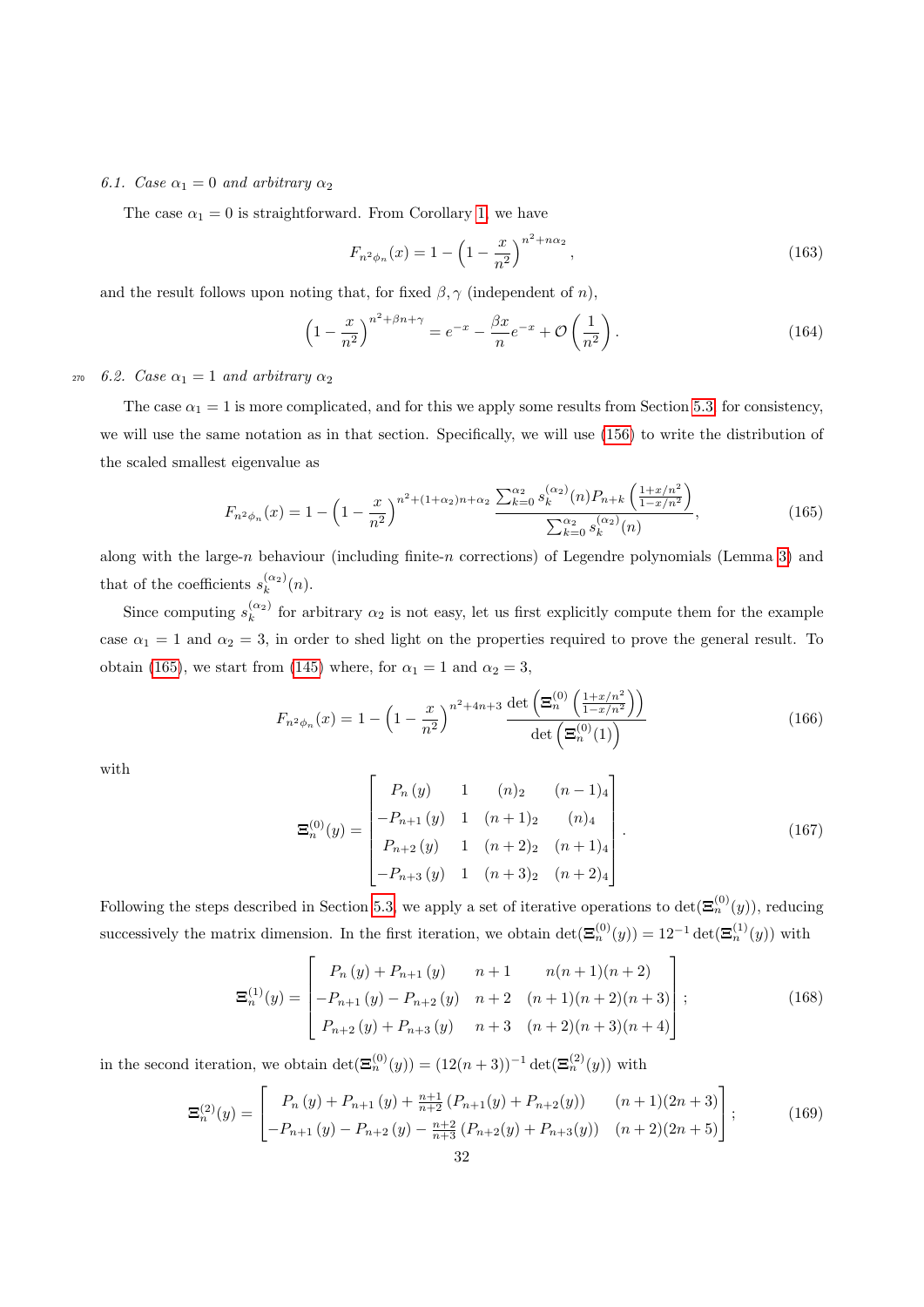while after the last iteration, we obtain  $\det(\mathbf{\Xi}_n^{(0)}(y)) = (12(n+3)(n+2)(2n+5))^{-1} \det(\mathbf{\Xi}_n^{(3)}(y))$  with

$$
\mathbf{\Xi}_{n}^{(3)}(y) = P_{n}(y) + P_{n+1}(y) + \frac{n+1}{n+2} (P_{n+1}(y) + P_{n+2}(y)) \n+ \frac{(n+1)(2n+3)}{(n+2)(2n+5)} \left( P_{n+1}(y) + P_{n+2}(y) + \frac{n+2}{n+3} (P_{n+2}(y) + P_{n+3}(y)) \right).
$$
\n(170)

Observing each element of the first column of matrices  $\Xi_n^{(t)}(y)$ ,  $t = 0, 1, 2, 3$ , it is clear that the number of Legendre polynomial terms is doubled in each iteration, if one does not aggregate polynomials of the same degree. After aggregating polynomials of the same degree, we write

<span id="page-32-1"></span><span id="page-32-0"></span>
$$
\Xi_n^{(3)}(y) = \sum_{k=0}^3 s_k^{(3)}(n) P_{n+k}(y)
$$
\n(171)

in agreement with [\(165\)](#page-31-0), where

$$
s_0^{(3)}(n) = 1,\t(172)
$$

$$
s_1^{(3)}(n) = 1 + \frac{n+1}{n+2} + \frac{(n+1)(2n+3)}{(n+2)(2n+5)},
$$
\n(173)

$$
s_2^{(3)}(n) = \frac{n+1}{n+2} + \frac{(n+1)(2n+3)}{(n+2)(2n+5)} + \frac{(n+1)(n+2)(2n+3)}{(n+2)(n+3)(2n+5)},
$$
\n(174)

$$
s_3^{(3)}(n) = \frac{(n+1)(n+2)(2n+3)}{(n+2)(n+3)(2n+5)}.\t(175)
$$

Note that these polynomial ratios can be expanded as  $1 + \mathcal{O}(1/n)$  since, for  $i \in \mathbb{N}$ ,

$$
\frac{n+i}{n+i+1} = 1 - \frac{1}{n} + \mathcal{O}\left(\frac{1}{n^2}\right),\tag{176}
$$

$$
\frac{2(n+i)+1}{2(n+i+1)+1} = 1 - \frac{1}{n} + \mathcal{O}\left(\frac{1}{n^2}\right). \tag{177}
$$

From these expansions, we can see that

$$
s_1^{(3)}(n) = 3 - \frac{3}{n} + \mathcal{O}\left(\frac{1}{n^2}\right),\tag{178}
$$

$$
s_2^{(3)}(n) = 3 - \frac{6}{n} + \mathcal{O}\left(\frac{1}{n^2}\right),\tag{179}
$$

$$
s_3^{(3)}(n) = 1 - \frac{3}{n} + \mathcal{O}\left(\frac{1}{n^2}\right),\tag{180}
$$

and we generally write

$$
s_k^{(3)}(n) = a_k^{(3)} - \frac{b_k^{(3)}}{n} + \mathcal{O}\left(\frac{1}{n^2}\right),\tag{181}
$$

where  $a_k^{(3)}$  $\kappa_k^{(0)}$  is equal to the number of aggregated polynomial terms of degree  $n + k$ . It then follows that  $\sum_{k=0}^{3} a_k^{(3)}$ <sup>(3)</sup> is the total number of aggregated polynomial terms; indeed, we see that  $\sum_{k=0}^{3} a_k^{(3)} = 2^3$ , consistent <sup>275</sup> with the fact that the number of terms is doubled in each iteration.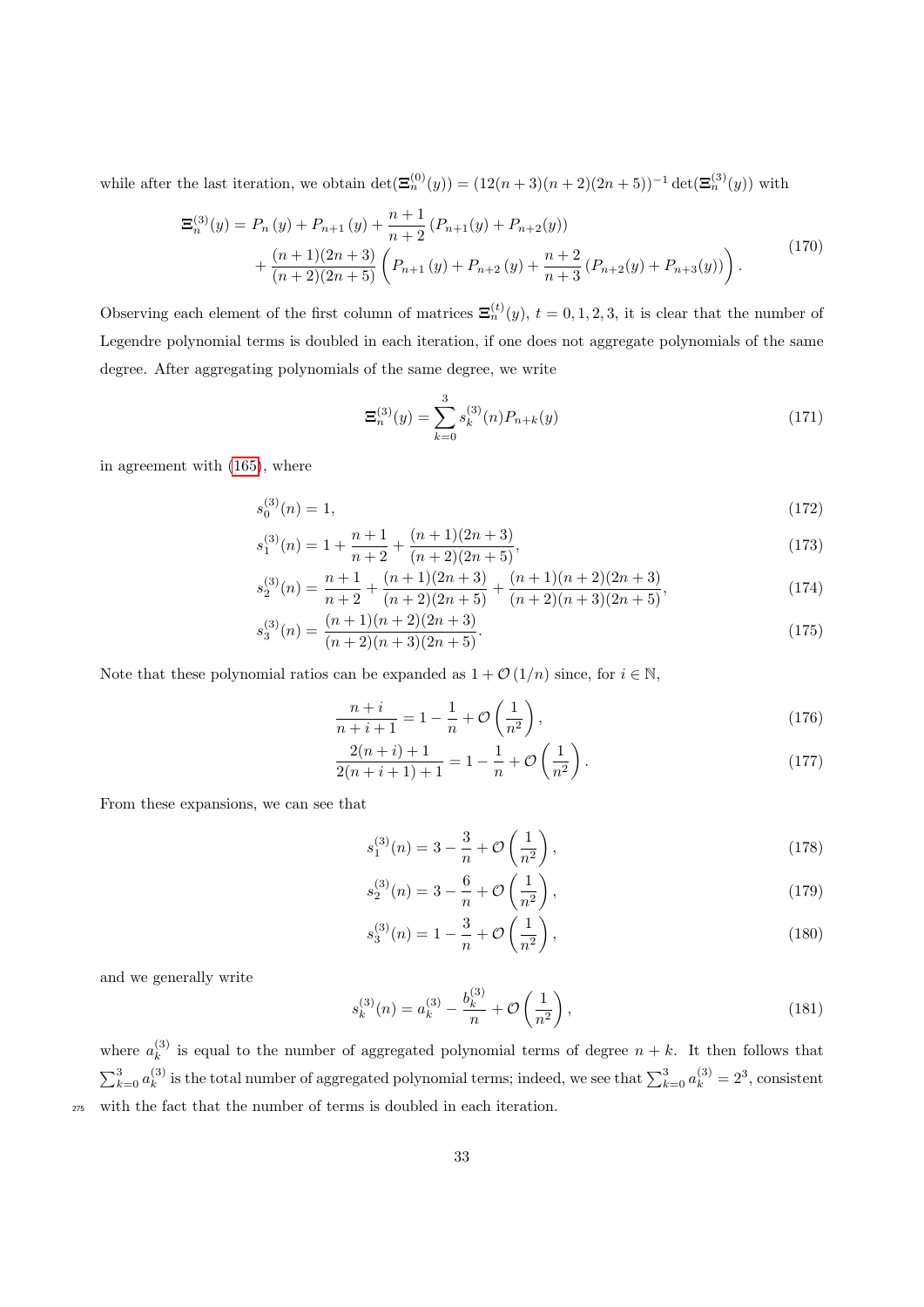Applying Lemma [3](#page-13-3) to [\(171\)](#page-32-0), we obtain

$$
\sum_{k=0}^{3} s_k^{(3)}(n) P_{n+k}(y) = \bar{a}^{(3)} I_0(\sqrt{4x}) - \frac{\bar{b}^{(3)}}{n} I_0(\sqrt{4x}) + \bar{c}^{(3)} \frac{\sqrt{x}}{n} I_1(\sqrt{4x}) + \mathcal{O}\left(\frac{1}{n^2}\right)
$$
(182)

where

<span id="page-33-0"></span>
$$
\bar{a}^{(3)} = \sum_{k=0}^{3} a_k^{(3)} = 8,\tag{183}
$$

$$
\bar{b}^{(3)} = \sum_{k=0}^{3} b_k^{(3)} = 12,\tag{184}
$$

<span id="page-33-1"></span>
$$
\bar{c}^{(3)} = \sum_{k=0}^{3} a_k^{(3)} (1 + 2k) = 32.
$$
\n(185)

Note also that evaluating [\(182\)](#page-33-0) at  $y = \frac{1+x/n^2}{1-x/n^2} = 1$  (i.e., at  $x = 0$ ) yields

<span id="page-33-2"></span>
$$
\sum_{k=0}^{3} s_k^{(3)}(n) = \bar{a}^{(3)} - \frac{\bar{b}^{(3)}}{n} + \mathcal{O}\left(\frac{1}{n^2}\right). \tag{186}
$$

Therefore, we evaluate [\(166\)](#page-31-1) (equivalently [\(165\)](#page-31-0)) as

$$
F_{n^2\phi_n}(x) = 1 - e^{-x} \left( 1 - \frac{4x}{n} \right) \frac{\bar{a}^{(3)} I_0(\sqrt{4x}) - \frac{\bar{b}^{(3)}}{n} I_0(\sqrt{4x}) + \bar{c}^{(3)} \frac{\sqrt{x}}{n} I_1(\sqrt{x})}{\bar{a}^{(3)} - \frac{\bar{b}^{(3)}}{n}} + \mathcal{O}\left(\frac{1}{n^2}\right)
$$
  
\n
$$
= F_{\infty}^{(1)}(x) + \frac{e^{-x}}{n} \left( 4x I_0(\sqrt{4x}) - \frac{\bar{c}^{(3)}}{\bar{a}^{(3)}} \sqrt{x} I_1(\sqrt{4x}) \right) + \mathcal{O}\left(\frac{1}{n^2}\right),
$$
  
\n
$$
= F_{\infty}^{(1)}(x) + \frac{4x}{n} e^{-x} \left( I_0(\sqrt{4x}) - \frac{1}{\sqrt{x}} I_1(\sqrt{4x}) \right) + \mathcal{O}\left(\frac{1}{n^2}\right),
$$
  
\n(187)

where the first equality follows from [\(182\)](#page-33-0), [\(186\)](#page-33-1) and [\(164\)](#page-31-2). The Proposition result (for  $\alpha_1 = 1$  and  $\alpha_2 = 3$ ) is obtained after noting that

<span id="page-33-3"></span>
$$
I_{l+2}(z) = I_l(z) - \frac{2(l+1)}{z} I_{l+1}(z), \quad l \in \mathbb{Z}.
$$
 (188)

From the second equality of [\(187\)](#page-33-2), observe that, when considering the asymptotic distribution to order  $\mathcal{O}\left(\frac{1}{n}\right)$ , the quantity  $\bar{b}^{(3)}$  has no effect (i.e., it drops out in the analysis). This will also occur in the general case of arbitrary  $\alpha_2$ , where we will only need to determine  $\bar{a}^{(\alpha_2)}$  and  $\bar{c}^{(\alpha_2)}$ , which depend only on  $a_k^{(\alpha_2)}$ .

<span id="page-33-5"></span>Indeed, following the same steps of the previous example, we find that  $\Xi_n^{(\alpha_2)}(y) = \sum_{k=0}^{\alpha_2} s_k^{(\alpha_2)}(n) P_{n+k}(y)$ with  $s_k^{(\alpha_2)}(n) = a_k^{(\alpha_2)} - b_k^{(\alpha_2)} / n + \mathcal{O}(1/n^2)$  and, using Lemma [3](#page-13-3) and [\(164\)](#page-31-2) in [\(165\)](#page-31-0) we have, for arbitrary  $\alpha_2$ ,

$$
F_{n^2\phi_n}(x) = F_{\infty}^{(1)}(x) + \frac{e^{-x}}{n} \left( (1+\alpha_2)x I_0(\sqrt{4x}) - \frac{\bar{c}^{(\alpha_2)}}{\bar{a}^{(\alpha_2)}} \sqrt{x} I_1(\sqrt{4x}) \right) + \mathcal{O}\left(\frac{1}{n^2}\right)
$$
(189)

<span id="page-33-4"></span>where

$$
\bar{a}^{(\alpha_2)} = \sum_{k=0}^{\alpha_2} a_k^{(\alpha_2)}, \qquad \bar{c}^{(\alpha_2)} = \sum_{k=0}^{\alpha_2} a_k^{(\alpha_2)} (1+2k). \tag{190}
$$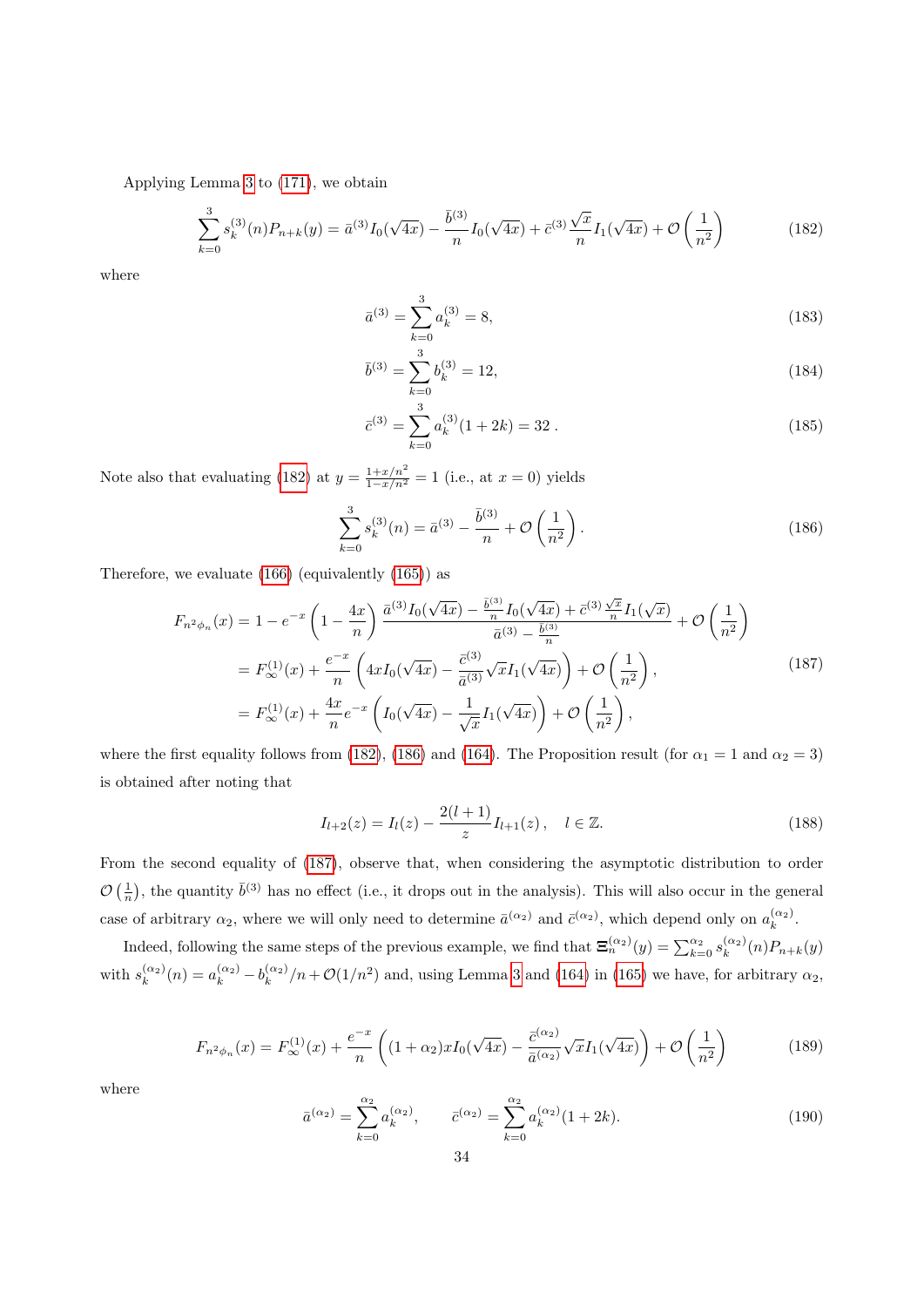In light of [\(188\)](#page-33-3), the proof will be complete if

<span id="page-34-2"></span>
$$
\frac{\bar{c}^{(\alpha_2)}}{\bar{a}^{(\alpha_2)}} = 1 + \alpha_2 \tag{191}
$$

holds. Let us now prove this equality.

From the previous example, we see that  $a_k^{(\alpha_2)}$  equals the number of aggregated polynomial terms of degree  $n+k$ , after  $\alpha_2$  iterations, and  $\bar{a}^{(\alpha_2)}$  coincides with the total number of aggregated polynomial terms, irrespective of their degree (i.e., terms with the same degree are counted as different terms). We have also seen that the number of terms doubles after each iteration and, therefore,

<span id="page-34-0"></span>
$$
\bar{a}^{(\alpha_2)} = \sum_{k=0}^{\alpha_2} a_k^{(\alpha_2)} = 2^{\alpha_2}.
$$
\n(192)

Furthermore, we have seen that, in each iteration, the additional polynomial terms have degrees increased by one (with respect to those terms in the previous iteration). This can be seen in the (1, 1) element of the matrices  $\mathbf{\Xi}_n^{(t)}(y)$ ,  $t = 0, 1, \ldots, \alpha_2$ ; see [\(167\)](#page-31-3)-[\(170\)](#page-32-1) in the  $\alpha_2 = 3$  example. From this, it becomes clear that

$$
a_k^{(t+1)} = a_k^{(t)} + a_{k-1}^{(t)}
$$
\n(193)

and, using this recursion, we can write

$$
\bar{c}^{(t+1)} = \sum_{k=0}^{t+1} a_k^{(t+1)} (1+2k) = \sum_{k=0}^{t+1} (a_k^{(t)} + a_{k-1}^{(t)}) (1+2k)
$$
\n(194)

$$
= \sum_{k=0}^{t} a_k^{(t)}(1+2k) + \sum_{k=0}^{t} a_k^{(t)}(1+2(k+1)),
$$
\n(195)

<span id="page-34-1"></span>where we have used the facts that  $a_{-1}^{(t)} = 0$  and  $a_{t+1}^{(t)} = 0$ . From this, along with [\(190\)](#page-33-4) and [\(192\)](#page-34-0), it is then clear that

$$
\bar{c}^{(t+1)} = 2\bar{c}^{(t)} + 2^{t+1}.\tag{196}
$$

280 Thanks to [\(196\)](#page-34-1), we now prove [\(191\)](#page-34-2) by induction. For  $\alpha_1 = 1$  and  $\alpha_2 = 1$ ,

$$
F_{n^2\phi_n}(x) = 1 - \left(1 - \frac{x}{n^2}\right)^{n^2 + 2n + 1} \frac{\det\begin{bmatrix} P_n\left(\frac{1+x/n^2}{1-x/n^2}\right) & 1\\ -P_{n+1}\left(\frac{1+x/n^2}{1-x/n^2}\right) & 1 \end{bmatrix}}{\det\begin{bmatrix} 1 & 1\\ -1 & 1 \end{bmatrix}}
$$
\n
$$
= 1 - \left(1 - \frac{x}{n^2}\right)^{n^2 + 2n + 1} \frac{P_n\left(\frac{1+x/n^2}{1-x/n^2}\right) + P_{n+1}\left(\frac{1+x/n^2}{1-x/n^2}\right)}{2}
$$
\n(197)

where we identify that  $s_0^{(1)}(n) = s_1^{(1)}(n) = 1$  in light of [\(165\)](#page-31-0). Then,  $a_0^{(1)} = a_1^{(1)} = 1$ , which gives  $\bar{c}^{(1)} = 4$ and  $\bar{a}^{(1)}=2$ . Thus,  $\bar{c}^{(\alpha_2)}/\bar{a}^{(\alpha_2)}=1+\alpha_2$  holds for  $\alpha_2=1$ .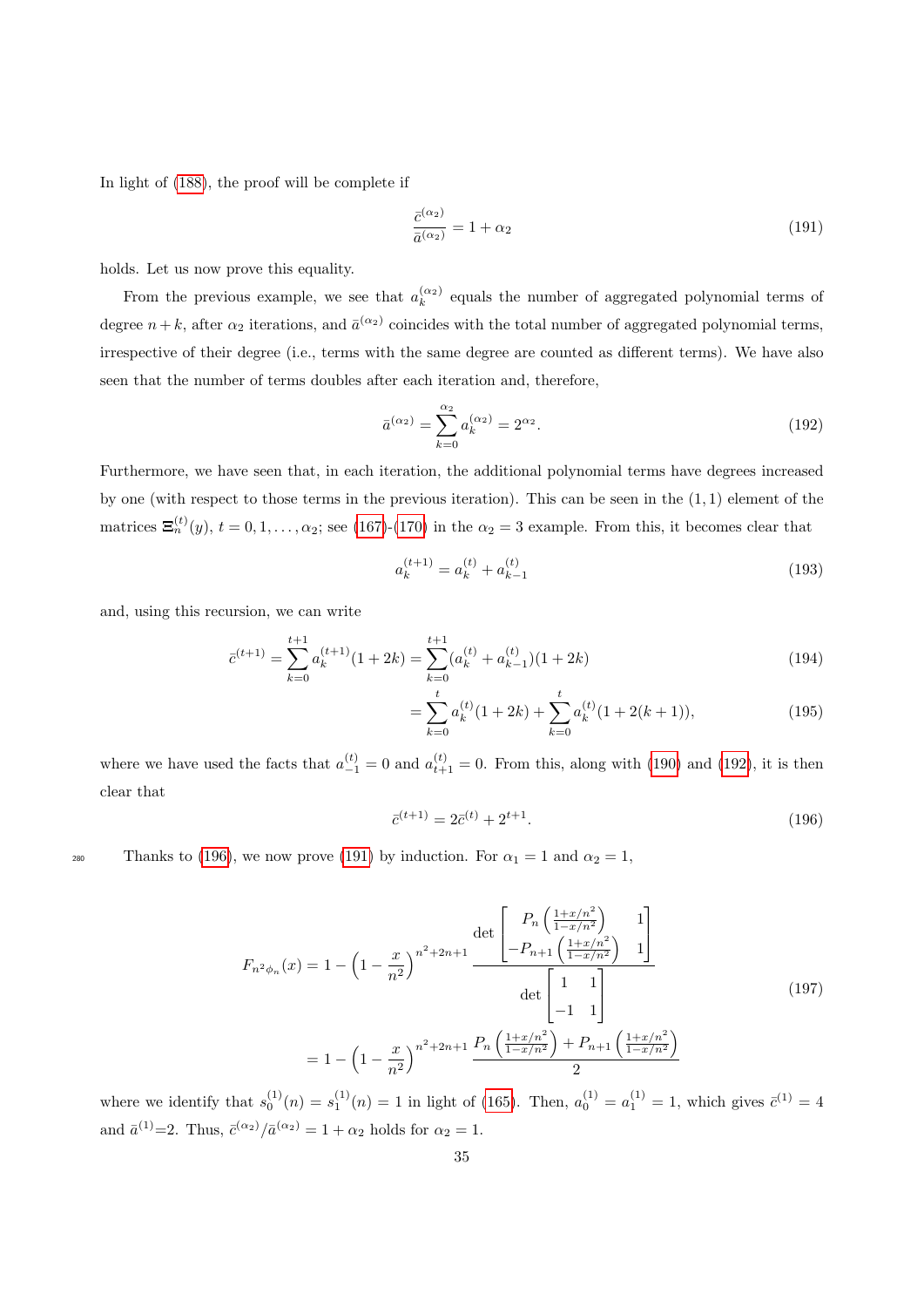For  $\alpha_1 = 1$  and  $\alpha_2 = t$ , suppose that

<span id="page-35-0"></span>
$$
\frac{\bar{c}^{(t)}}{2^t} = 1 + t.
$$
\n(198)

Then, for  $\alpha_2 = t + 1$ ,

$$
\frac{\bar{c}^{(t+1)}}{2^{t+1}} = \frac{2\bar{c}^{(t)} + 2^{t+1}}{2^{t+1}} = 2 + t
$$
\n(199)

where [\(196\)](#page-34-1) has been used. This proves [\(191\)](#page-34-2) and the result of Proposition [2](#page-8-0) is obtained after applying [\(191\)](#page-34-2) and [\(188\)](#page-33-3) to [\(189\)](#page-33-5).

285 6.3. Case  $\alpha_1 = 2$  and  $\alpha_2 = 0$ 

For this case, the scaled smallest eigenvalue distribution is given by

$$
F_{n^2\phi_n}(x) = 1 - \left(1 - \frac{x}{n^2}\right)^{n^2 + 2n} \frac{\det\begin{bmatrix} P_n\left(\frac{1+x/n^2}{1-x/n^2}\right) & \frac{dP_n(y)}{dy}|_{y=\frac{1+x/n^2}{1-x/n^2}} \\ P_{n+1}\left(\frac{1+x/n^2}{1-x/n^2}\right) & \frac{dP_{n+1}(y)}{dy}|_{y=\frac{1+x/n^2}{1-x/n^2}} \end{bmatrix}}{\det\begin{bmatrix} P_n\left(1\right) & \frac{dP_n(y)}{dy}|_{y=1} \\ P_{n+1}\left(1\right) & \frac{dP_{n+1}(y)}{dy}|_{y=1} \end{bmatrix}}.
$$
(200)

Performing the same row operations as in Section [5.1,](#page-20-0) we rewrite [\(200\)](#page-35-0) in the form of [\(114\)](#page-22-0), i.e.

<span id="page-35-1"></span>
$$
F_{n^2\phi_n}(x) = 1 - \frac{\left(1 - \frac{x}{n^2}\right)^{n^2 + 2n + 2}}{\left(1 + x/n^2\right)^2} - \frac{P_n^1\left(\frac{1 + x/n^2}{1 - x/n^2}\right)}{n}
$$

$$
\frac{P_{n+1}^1\left(\frac{1 + x/n^2}{1 - x/n^2}\right)}{\frac{P_{n+1}^1\left(\frac{1 + x/n^2}{1 - x/n^2}\right)}{n + 1}} - \frac{n + 1}{n}P_{n+1}\left(\frac{1 + x/n^2}{1 - x/n^2}\right)
$$

$$
\frac{P_n^1(1)}{\left(P_n(1) - P_n^1(1)\right)} - \frac{P_n^1(1)}{n}
$$

$$
\frac{P_{n+1}^1(1)}{\left(P_{n+1}^1 - P_{n+1}^1(1)\right)} - \frac{n + 1}{n}P_{n+1}(1)
$$
(201)

By virtue of Lemma [3](#page-13-3) and [\(164\)](#page-31-2), we obtain

$$
F_{n^2\phi_n}(x) = 1 - e^{-x} \left( 1 - \frac{2x}{n} \right)
$$
  
 
$$
\times \frac{\det \left[ -\left( 1 - \frac{1}{n} \right) \left( \iota I_1(\sqrt{4x}) - \frac{\iota 3\sqrt{x}}{n} I_0(\sqrt{4x}) \right) - \left( 1 - \frac{1}{n} \right) \left( \iota I_1(\sqrt{4x}) - \frac{\iota 3\sqrt{x}}{n} I_0(\sqrt{4x}) \right) - \left( 1 + \frac{1}{n} \right) \left( I_0(\sqrt{4x}) + \frac{3\sqrt{x}}{n} I_1(\sqrt{4x}) \right) \right]}{\det \left[ 1 - \left( 1 - \frac{1}{n} \right) \left( \iota I_1(\sqrt{4x}) - \frac{\iota 3\sqrt{x}}{n} I_0(\sqrt{4x}) \right) - \left( 1 + \frac{1}{n} \right) \left( I_0(\sqrt{4x}) + \frac{3\sqrt{x}}{n} I_1(\sqrt{4x}) \right) \right]} + \mathcal{O}\left(\frac{1}{n^2}\right)
$$
\n(202)

since

$$
\frac{1}{\left(1+\frac{x}{n^2}\right)^2} = 1 - \frac{2x}{n^2} + \mathcal{O}\left(\frac{1}{n^4}\right). \tag{203}
$$

Noticing that

$$
\frac{1}{\det\begin{bmatrix} 1 & 0\\ 0 & 1+\frac{1}{n} \end{bmatrix}} = 1 - \frac{1}{n} + \mathcal{O}\left(\frac{1}{n^2}\right),\tag{204}
$$

we develop the numerator determinant in [\(202\)](#page-35-1) and we obtain the result after some manipulations.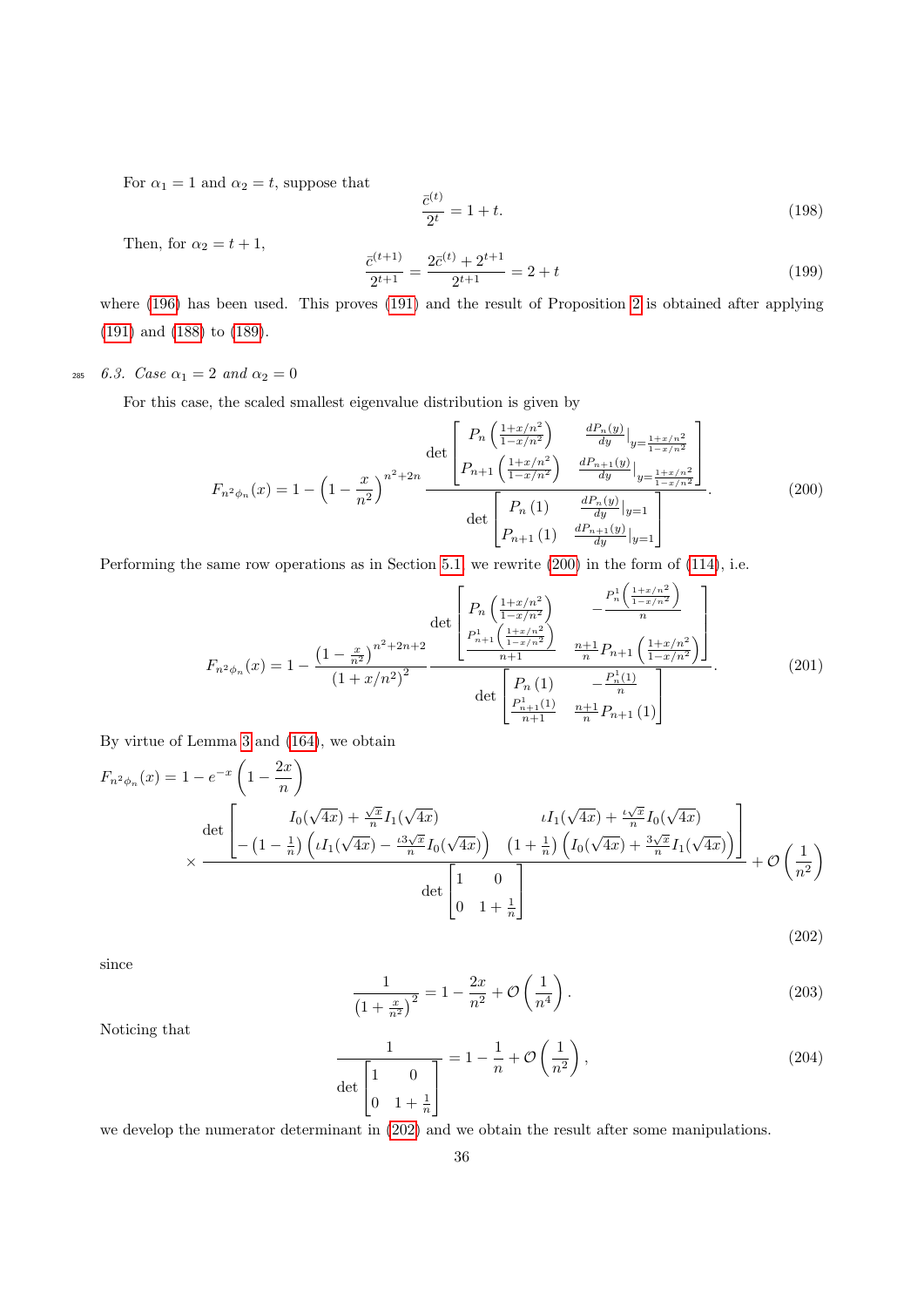6.4. Case  $\alpha_1 = 2$  and  $\alpha_2 = 1$ 

For this case, the scaled smallest eigenvalue distribution is given by

<span id="page-36-0"></span>
$$
F_{n^2\phi_n}(x) = 1 - \left(1 - \frac{x}{n^2}\right)^{n^2 + 3n + 2} \frac{\det\begin{bmatrix} P_n\left(\frac{1+x/n^2}{1-x/n^2}\right) & -\frac{dP_n(y)}{dy} \big|_{y=\frac{1+x/n^2}{1-x/n^2}} & 1\\ -P_{n+1}\left(\frac{1+x/n^2}{1-x/n^2}\right) & \frac{dP_{n+1}(y)}{dy} \big|_{y=\frac{1+x/n^2}{1-x/n^2}} & 1 \end{bmatrix}}{\det\begin{bmatrix} P_n\left(1\right) & -\frac{dP_n(y)}{dy} \big|_{y=1} & 1\\ -P_{n+1}\left(1\right) & \frac{dP_n(y)}{dy} \big|_{y=1} & 1\\ -P_{n+1}\left(1\right) & \frac{dP_{n+1}(y)}{dy} \big|_{y=1} & 1\\ P_{n+2}\left(1\right) & -\frac{dP_n(y)}{dy} \big|_{y=1} & 1 \end{bmatrix}}.
$$
\n(205)

Performing the same row operations as in Section [5.3,](#page-28-4) we rewrite [\(205\)](#page-36-0) in the form of [\(156\)](#page-30-1), i.e.,

$$
F_{n^2 \phi_n}(x) = 1 - (1 - x/n^2)^{n^2 + 3n + 2} \frac{\det \left( \mathbf{\Xi}_n^{(1)} \left( \frac{1 + x/n^2}{1 - x/n^2} \right) \right)}{\det \left( \mathbf{\Xi}_n^{(1)}(1) \right)}
$$
(206)

where

$$
\Xi_n^{(1)}(y) = \begin{bmatrix} P_n(y) + P_{n+1}(y) & \frac{dP_n(y)}{dy} + \frac{dP_{n+1}(y)}{dy} \\ P_{n+1}(y) + P_{n+2}(y) & \frac{dP_{n+1}(y)}{dy} + \frac{dP_{n+2}(y)}{dy} \end{bmatrix} .
$$
 (207)

Now, we perform the manipulations described in Section [5.1,](#page-20-0) and we write

<span id="page-36-3"></span>
$$
F_{n^2\phi_n}(x) = 1 - \frac{(1 - x/n^2)^{n^2 + 3n + 3}}{(1 + x/n^2)} \frac{\det\left(\tilde{\Theta}_n^{(1)}\left(\frac{1 + x/n^2}{1 - x/n^2}\right)\right)}{\det\left(\tilde{\Theta}_n^{(1)}(1)\right)}
$$
(208)

<span id="page-36-1"></span>where

<span id="page-36-4"></span><span id="page-36-2"></span>
$$
\tilde{\mathbf{\Theta}}_{n}^{(1)}(y) = \begin{bmatrix} P_n(y) + P_{n+1}(y) & \frac{\sqrt{1-y^2}}{n} \left( \frac{dP_n(y)}{dy} + \frac{dP_{n+1}(y)}{dy} \right) \\ \frac{P_{n+1}^1(y)}{n+1} + \frac{P_{n+2}^1(y)}{n+2} & \frac{n+1}{n} P_{n+1}(y) + \frac{n+2}{n} P_{n+2}(y) \end{bmatrix} . \tag{209}
$$

When applying Lemma [3](#page-13-3) to [\(209\)](#page-36-1), we obtain

$$
\tilde{\Theta}_{n}^{(1)}(y) = \begin{bmatrix} 2I_0(\sqrt{4x}) + \frac{4\sqrt{x}}{n}I_1(\sqrt{4x}) + \mathcal{O}\left(\frac{1}{n^2}\right) & 2I_1(\sqrt{4x}) + \frac{4\sqrt{x}}{n}I_0(\sqrt{4x}) + \mathcal{O}\left(\frac{1}{n^2}\right) \\ \left(2 - \frac{3}{n}\right)I_1(\sqrt{4x}) + \frac{8\sqrt{x}}{n}I_0(\sqrt{4x}) + \mathcal{O}\left(\frac{1}{n^2}\right) & \left(2 + \frac{3}{n}\right)I_0(\sqrt{4x}) + \frac{8\sqrt{x}}{n}I_1(\sqrt{4x}) + \mathcal{O}\left(\frac{1}{n^2}\right) \end{bmatrix} . \tag{210}
$$

We then apply some row operations to [\(210\)](#page-36-2) so that the determinant remains unaltered. Specifically, we scale the second row by  $2\sqrt{x}/n$  and we subtract it from the first row. Then, we scale the first row by  $4\sqrt{x}/n$ and we subtract it from the second row. Therefore, we evaluate [\(208\)](#page-36-3) as

$$
F_{n^2 \phi_n}(x) = 1 - e^{-x} \left( 1 - \frac{3x}{n} \right) \frac{\det \left[ \frac{2I_0(\sqrt{4x})}{(2 - \frac{3}{n}) I_1(\sqrt{4x})} \frac{2I_1(\sqrt{4x})}{(2 + \frac{3}{n}) I_0(\sqrt{4x})} \right]}{\det \left[ \begin{array}{cc} 2 & 0 \\ 0 & (2 + \frac{3}{n}) \end{array} \right]} + \mathcal{O}\left(\frac{1}{n^2}\right) \tag{211}
$$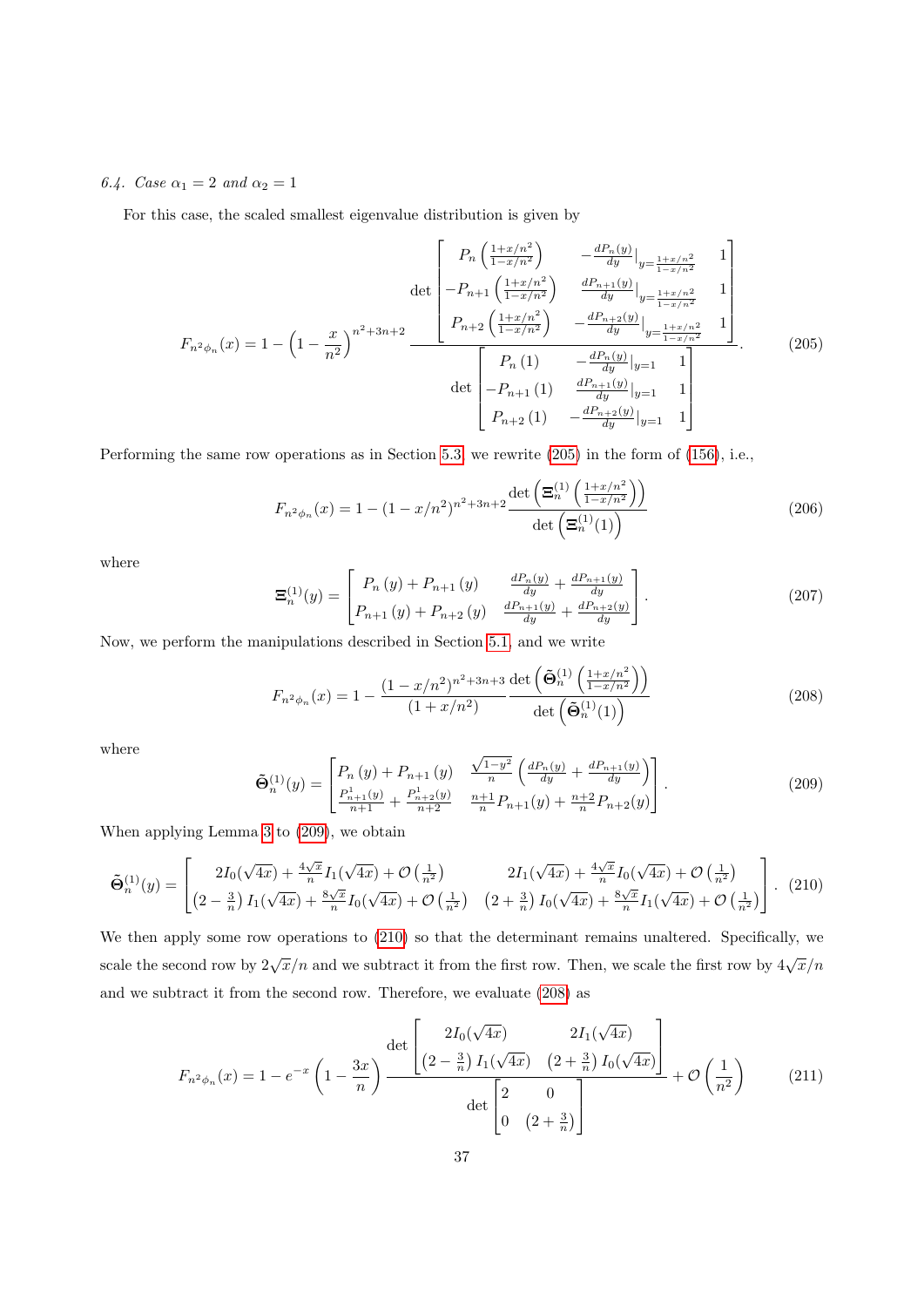where [\(164\)](#page-31-2) has been used. Since

<span id="page-37-0"></span>
$$
\frac{1}{\det\begin{bmatrix} 2 & 0 \\ 0 & \left(2 + \frac{3}{n}\right) \end{bmatrix}} = \left(\frac{1}{4} - \frac{3}{8n}\right) + \mathcal{O}\left(\frac{1}{n^2}\right),\tag{212}
$$

we have the result when developing the numerator determinant in [\(211\)](#page-36-4), performing some simplifications and applying [\(188\)](#page-33-3).

290 6.5. Case  $\alpha_1 = \alpha_2 = 2$ 

For this case, the scaled smallest eigenvalue distribution is given by

$$
F_{n^2\phi_n}(x) = 1 - \left(1 - \frac{x}{n^2}\right)^{n^2 + 4n + 4} \frac{\det\begin{bmatrix} P_n\left(\frac{1+x/n^2}{1-x/n^2}\right) & -\frac{dP_n(y)}{dy}|_{y=\frac{1+x/n^2}{1-x/n^2}} & 1 & (n)_2\\ -P_{n+1}\left(\frac{1+x/n^2}{1-x/n^2}\right) & \frac{dP_{n+1}(y)}{dy}|_{y=\frac{1+x/n^2}{1-x/n^2}} & 1 & (n+1)_2\\ P_{n+2}\left(\frac{1+x/n^2}{1-x/n^2}\right) & -\frac{dP_{n+2}(y)}{dy}|_{y=\frac{1+x/n^2}{1-x/n^2}} & 1 & (n+2)_2\\ -P_{n+3}\left(\frac{1+x/n^2}{1-x/n^2}\right) & \frac{dP_{n+3}(y)}{dy}|_{y=\frac{1+x/n^2}{1-x/n^2}} & 1 & (n+3)_2 \end{bmatrix}}{\det\begin{bmatrix} P_n\left(1\right) & -\frac{dP_n(y)}{dy}|_{y=1} & 1 & (n)_2\\ -P_{n+1}\left(1\right) & \frac{dP_{n+1}(y)}{dy}|_{y=1} & 1 & (n+1)_2\\ -P_{n+2}\left(1\right) & -\frac{dP_{n+2}(y)}{dy}|_{y=1} & 1 & (n+2)_2\\ -P_{n+3}\left(1\right) & \frac{dP_{n+3}(y)}{dy}|_{y=1} & 1 & (n+3)_2 \end{bmatrix}}.\tag{213}
$$

Performing the same row operations as in Section [5.3,](#page-28-4) we rewrite [\(213\)](#page-37-0) in the form of [\(156\)](#page-30-1), i.e.,

<span id="page-37-1"></span>
$$
F_{n^2\phi_n}(x) = 1 - (1 - x/n^2)^{n^2 + 4n + 4} \frac{\det\left(\mathbf{\Xi}_n^{(2)}\left(\frac{1 + x/n^2}{1 - x/n^2}\right)\right)}{\det\left(\mathbf{\Xi}_n^{(2)}(1)\right)}
$$
(214)

where  $\mathbf{\Xi}_n^{(2)}(y)$  is a  $2 \times 2$  matrix with entries

$$
\left[\Xi_n^{(2)}(y)\right] = \frac{d^{j-1}}{d^{j-1}} \left[ P_{n+i-1}(y) + P_{n+i} + \frac{n+i}{n+i+1} \left( P_{n+i}(y) + P_{n+i+1}(y) \right) \right].
$$
 (215)

As in Section [5.1,](#page-20-0) we perform some row operations to  $\Xi_n^{(2)}(y)$  to facilitate the application of Lemma [3.](#page-13-3) Specifically, we scale the second row of  $\Xi_n^{(2)}(y)$  by y and we subtract the first row. We also divide the jth column by  $n^{j-1}(1-y^2)^{(2-j)/2}$  for  $j=1,2$ , and multiply the *i*th row by  $(1-y^2)^{(2-i)/2}$  for  $i=1,2$ . We then rewrite [\(214\)](#page-37-1) as

<span id="page-37-2"></span>
$$
F_{n^2 \phi_n}(x) = 1 - \frac{(1 - x/n^2)^{n^2 + 4n + 5}}{1 + x/n^2} \frac{\det\left(\tilde{\Xi}_n^{(2)}\left(\frac{1 + x/n^2}{1 - x/n^2}\right)\right)}{\det\left(\tilde{\Xi}_n^{(2)}(1)\right)}
$$
(216)

where

$$
\tilde{\Xi}_n^{(2)}(y) = \begin{bmatrix} e_{11}(y) & e_{12}(y) \\ e_{21}(y) & e_{22}(y) \end{bmatrix}
$$
\n(217)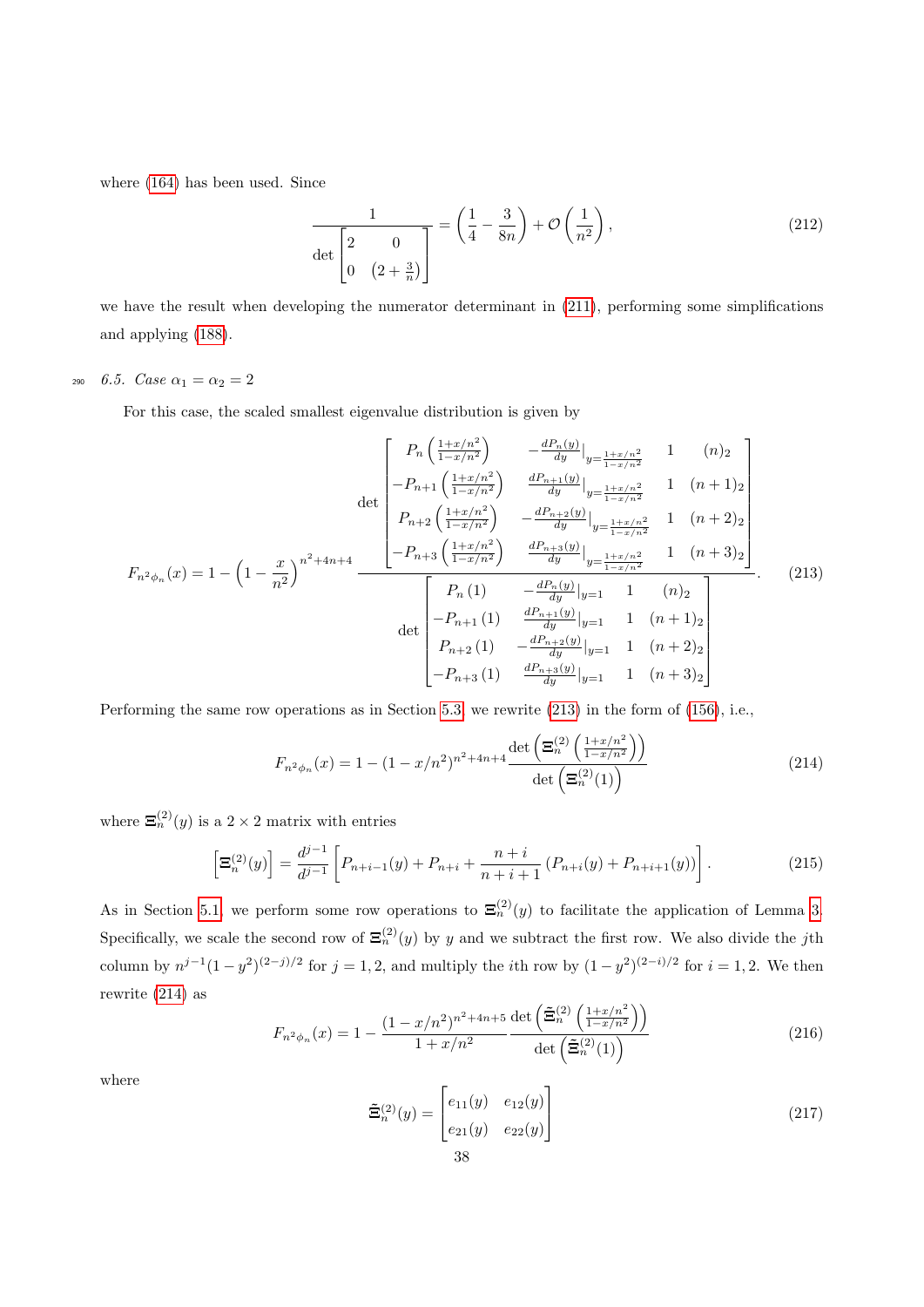with

$$
e_{11}(y) = P_n(y) + P_{n+1}(y) + \frac{n+1}{n+2} (P_{n+1}(y) + P_{n+2}(y)),
$$
\n(218)

$$
e_{12}(y) = \frac{\sqrt{1-y^2}}{n} \left( \frac{dP_n(y)}{dy} + \frac{dP_{n+1}(y)}{dy} + \frac{n+1}{n+2} \left( \frac{dP_{n+1}(y)}{dy} + \frac{dP_{n+2}(y)}{dy} \right) \right),\tag{219}
$$

$$
e_{21}(y) = \frac{P_{n+1}^1(y)}{n+1} + \frac{P_{n+2}^1(y)}{n+2} + \frac{P_{n+2}^1(y)}{n+3} + \frac{(1-y^2)^{-1/2}}{(n+2)(n+3)}(P_{n+1}(y) + P_{n+2}(y)) + \frac{n+2}{(n+3)^2}P_{n+3}^1(y), (220)
$$

$$
e_{22}(y) = \frac{n+1}{n}P_{n+1}(y) + \frac{n+2}{n}P_{n+2}(y) + \frac{(n+2)^2}{(n+3)n}P_{n+2}(y) + \frac{n+2}{n}P_{n+3}(y)
$$
\n(221)

$$
+\frac{1}{(n+2)(n+3)n} \left( \frac{dP_{n+1}(y)}{dy} + \frac{dP_{n+2}(y)}{dy} \right). \tag{222}
$$

We then apply Lemma [3](#page-13-3) to the entries of  $\tilde{\Xi}_n^{(2)}(y)$ , and expand the ratio of polynomials in n to obtain, after aggregating terms,

$$
e_{11}(y) = 4I_0(\sqrt{4x}) - 2\frac{I_0(\sqrt{4x})}{n} + 12\frac{\sqrt{x}}{n}I_1(\sqrt{4x}) + \mathcal{O}\left(\frac{1}{n^2}\right),\tag{223}
$$

$$
e_{12}(y) = 4\iota I_1(\sqrt{4x}) - 2\iota \frac{I_1(\sqrt{4x})}{n} + 12\iota \frac{\sqrt{x}}{n} I_0(\sqrt{4x}) + \mathcal{O}\left(\frac{1}{n^2}\right),\tag{224}
$$

$$
e_{21}(y) = -4\iota I_1(\sqrt{4x}) + 10\iota \frac{I_1(\sqrt{4x})}{n} - 20\iota \frac{\sqrt{x}}{n} I_0(\sqrt{4x}) - 8\iota \frac{I_0(\sqrt{4x})}{\sqrt{4x}} + \mathcal{O}\left(\frac{1}{n^2}\right),\tag{225}
$$

$$
e_{22}(y) = 4I_0(\sqrt{4x}) + 6\frac{I_0(\sqrt{4x})}{n} + 20\frac{\sqrt{x}}{n}I_1(\sqrt{4x}) + 8\frac{I_1(\sqrt{4x})}{\sqrt{4x}} + \mathcal{O}\left(\frac{1}{n^2}\right). \tag{226}
$$

Using these asymptotic expansions for the determinant entries in [\(216\)](#page-37-2), we then compute those determinants, make some simplifications and obtain the result with the help of [\(164\)](#page-31-2) and [\(188\)](#page-33-3), similarly as in the previous cases.

# <span id="page-38-0"></span>References

- <span id="page-38-1"></span><sup>295</sup> [1] S. N. Roy, On a heuristic method of test construction and its use in multivariate analysis, Ann. Math. Stat. (1953) 220–238.
	- [2] M. Kang, M.-S. Alouini, Quadratic forms in complex Gaussian matrices and performance analysis of MIMO systems with cochannel interference, IEEE Trans. Wireless Commun. 3 (2) (2004) 418–431.
	- [3] C. W. Beenakker, Random-matrix theory of quantum transport, Rev. Mod. Phys. 69 (3) (1997) 731–808.
	- [4] P. J. Forrester, Quantum conductance problems and the Jacobi ensemble, J. Phys. A: Math. Gen. 39 (22) (2006) 6861–6870.
- <span id="page-38-5"></span><span id="page-38-4"></span><span id="page-38-3"></span><span id="page-38-2"></span><sup>300</sup> [5] C. A. Tracy, H. Widom, Fredholm determinants, differential equations and matrix models, Commun. Math. Phys. 163 (1) (1994) 33–72.
	- [6] I. M. Johnstone, Multivariate analysis and Jacobi ensembles: largest eigenvalue, Tracy–Widom limits and rates of convergence, Ann. Stat. 36 (6) (2008) 2638–2716.
	- [7] L. Haine, J.-P. Semengue, The Jacobi polynomial ensemble and the Painlevé VI equation, J. Math. Phys. 40 (4) (1999)

<span id="page-38-6"></span><sup>305</sup> 2117–2134.

<span id="page-38-7"></span>[8] C. Khatri, Distribution of the largest or the smallest characteristic root under null hypothesis concerning complex multivariate normal populations, Ann. Math. Statist. 35 (1964) 1807–1810.